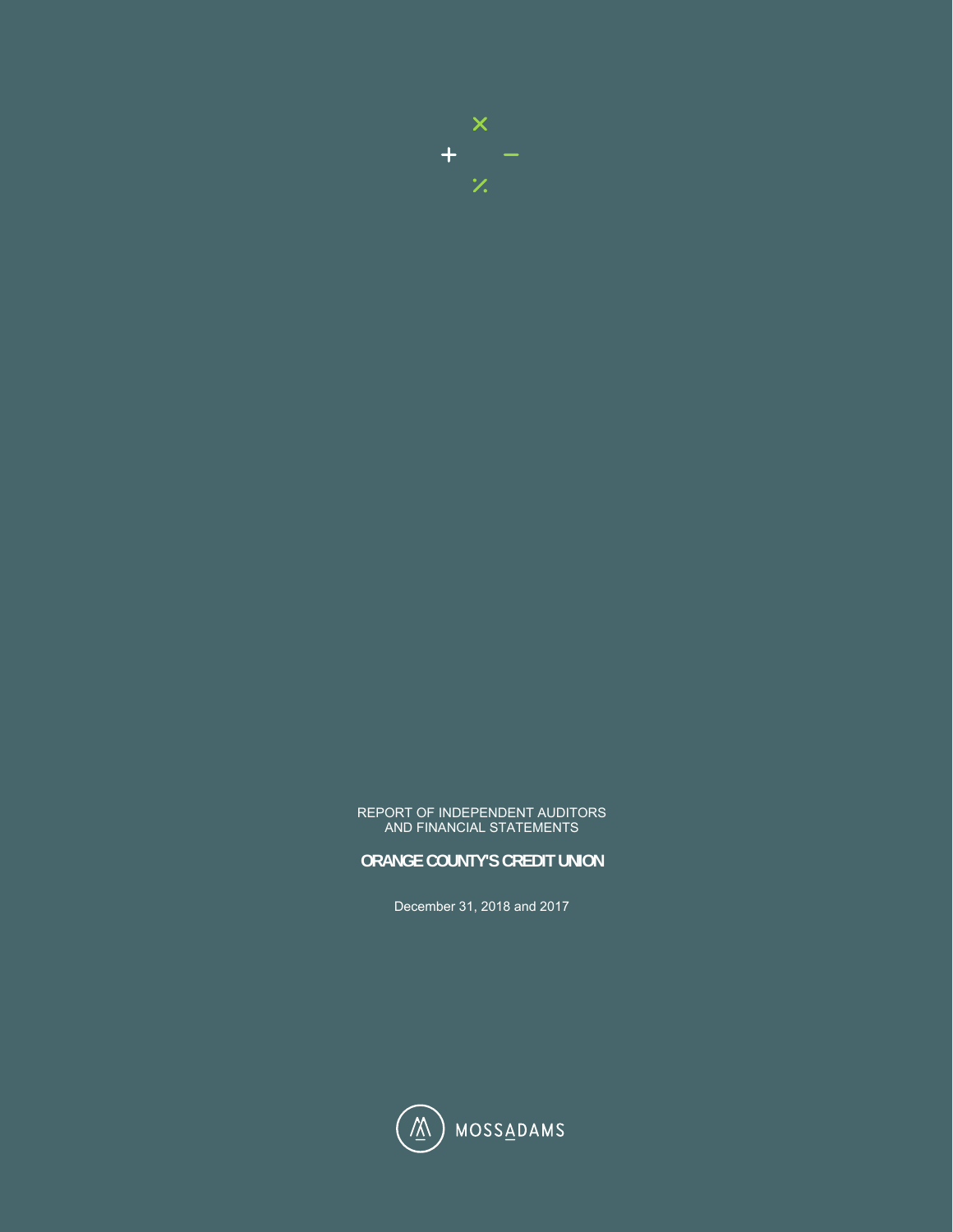# **Table of Contents**

|                                       | <b>PAGE</b> |
|---------------------------------------|-------------|
| <b>Report of Independent Auditors</b> | $1 - 2$     |
| <b>Financial Statements</b>           |             |
| Statements of financial condition     | 3           |
| Statements of income                  | 4           |
| Statements of comprehensive income    | 5           |
| Statements of members' equity         | 6           |
| Statements of cash flows              |             |
| Notes to financial statements         | $8 - 37$    |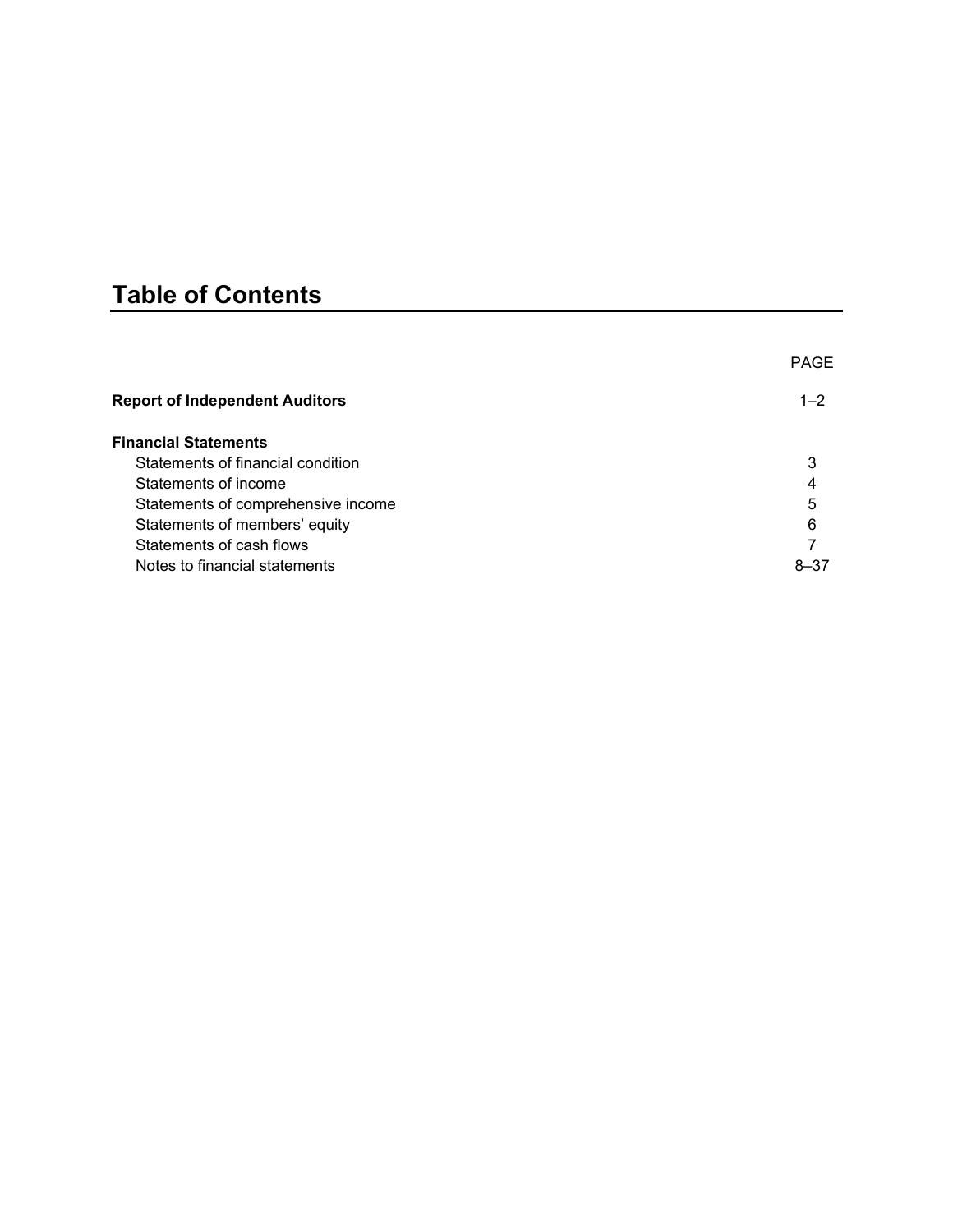## **Report of Independent Auditors**

Members of the Supervisory Committee and Board of Directors Orange County's Credit Union

#### **Report on the Financial Statements**

**MOSSADAMS** 

We have audited the accompanying financial statements of Orange County's Credit Union, which comprise the statements of financial condition as of December 31, 2018 and 2017, and the related statements of income, comprehensive income, members' equity, and cash flows for the years then ended, and the related notes to the financial statements.

#### *Management's Responsibility for the Financial Statements*

Management is responsible for the preparation and fair presentation of these financial statements in accordance with accounting principles generally accepted in the United States of America; this includes the design, implementation, and maintenance of internal control relevant to the preparation and fair presentation of financial statements that are free from material misstatement, whether due to fraud or error.

#### *Auditor's Responsibility*

Our responsibility is to express an opinion on these financial statements based on our audits. We conducted our audits in accordance with auditing standards generally accepted in the United States of America. Those standards require that we plan and perform the audits to obtain reasonable assurance about whether the financial statements are free from material misstatement.

An audit involves performing procedures to obtain audit evidence about the amounts and disclosures in the financial statements. The procedures selected depend on the auditor's judgment, including the assessment of the risks of material misstatement of the financial statements, whether due to fraud or error. In making those risk assessments, the auditor considers internal control relevant to the entity's preparation and fair presentation of the financial statements in order to design audit procedures that are appropriate in the circumstances, but not for the purpose of expressing an opinion on the effectiveness of the entity's internal control. Accordingly, we express no such opinion. An audit also includes evaluating the appropriateness of accounting policies used and the reasonableness of significant accounting estimates made by management, as well as evaluating the overall presentation of the financial statements.

We believe that the audit evidence we have obtained is sufficient and appropriate to provide a basis for our audit opinion.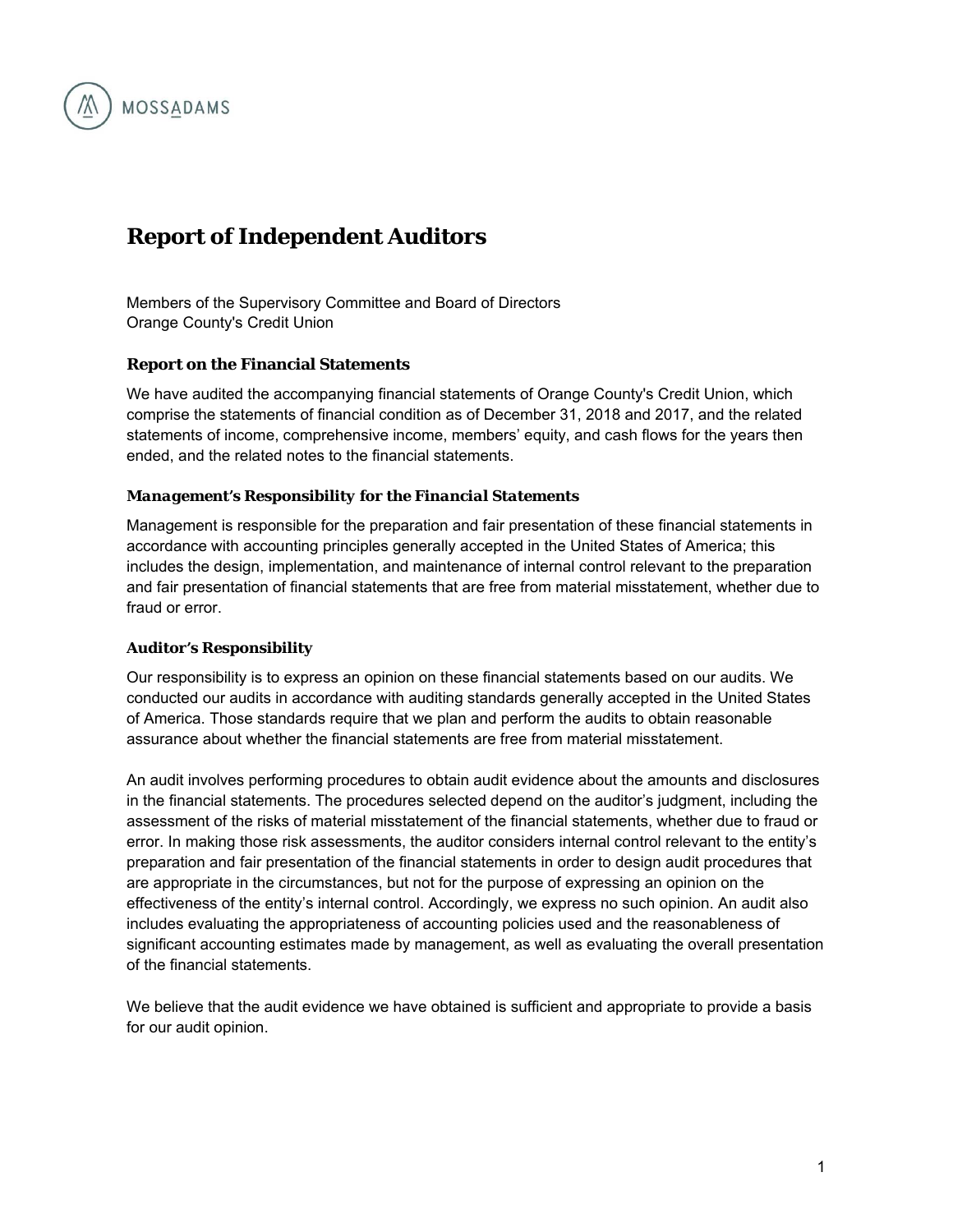#### *Opinion*

In our opinion, the financial statements referred to above present fairly, in all material respects, the financial position of Orange County's Credit Union as of December 31, 2018 and 2017, and the results of its operations and its cash flows for the years then ended in accordance with accounting principles generally accepted in the United States of America.

Moss adams LLP

Los Angeles, California March 27, 2019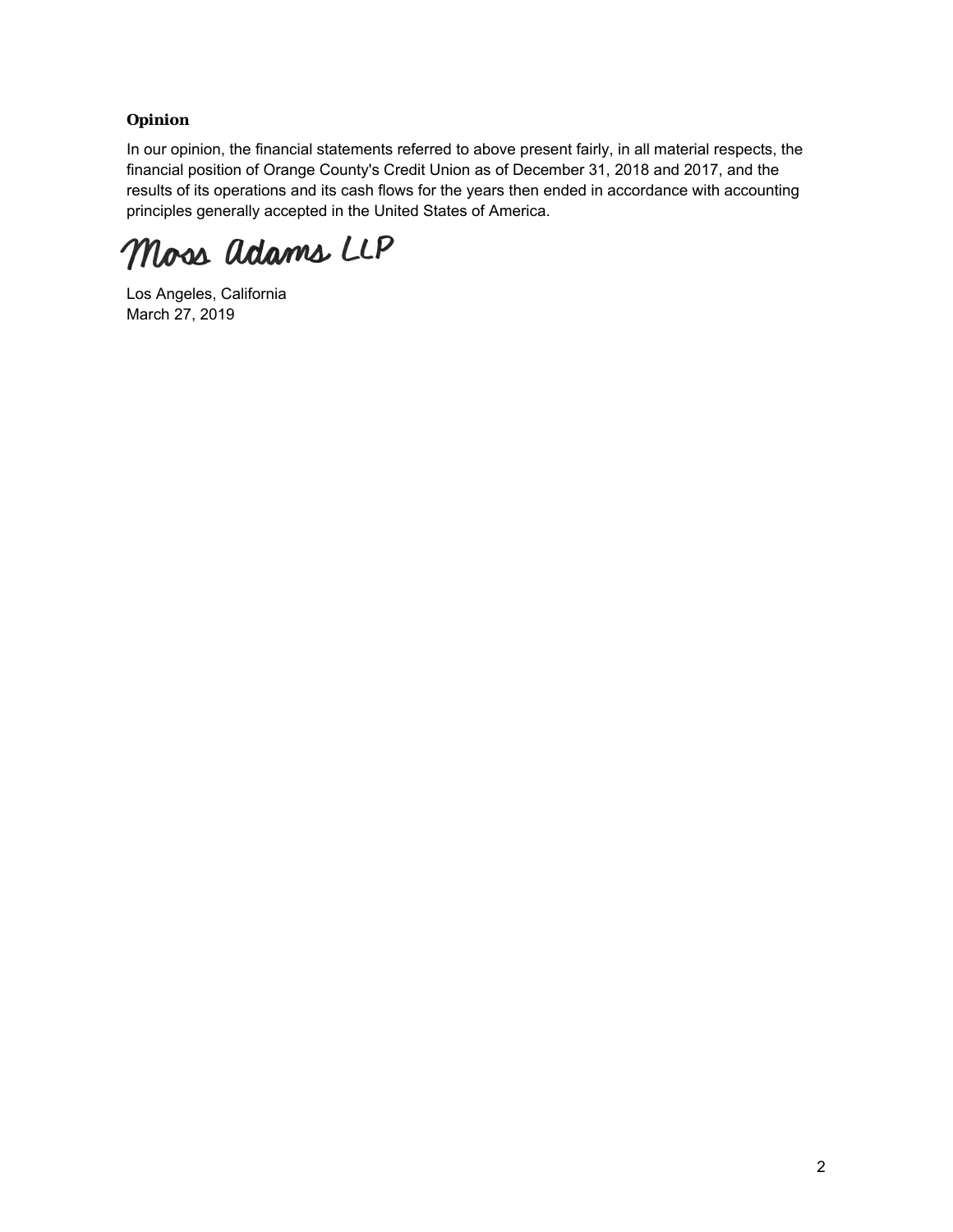## **Orange County's Credit Union Statements of Financial Condition (dollars in thousands)**

#### **ASSETS**

|                                                    |    | December 31, |    |           |  |  |
|----------------------------------------------------|----|--------------|----|-----------|--|--|
|                                                    |    | 2018         |    | 2017      |  |  |
| Cash and cash equivalents<br>Investment securities | \$ | 138,309      | \$ | 115,990   |  |  |
| Available-for-sale                                 |    | 175,602      |    | 245,786   |  |  |
| Other investments                                  |    | 4,476        |    | 5,189     |  |  |
| Federal Home Loan Bank stock                       |    | 7,662        |    | 7,562     |  |  |
| Loans held-for-sale                                |    | 1,982        |    | 3,514     |  |  |
| Loans to members, net of allowance for loan losses |    | 1,184,141    |    | 1,086,527 |  |  |
| Accrued interest receivable                        |    | 3,458        |    | 3,189     |  |  |
| Premises and equipment, net                        |    | 19,219       |    | 20,542    |  |  |
| <b>NCUSIF</b> deposit                              |    | 13,152       |    | 12,511    |  |  |
| Life insurance policies, net                       |    | 19,355       |    | 25,538    |  |  |
| Other assets                                       |    | 51,403       |    | 35,887    |  |  |
| <b>Total assets</b>                                | \$ | 1,618,759    | \$ | 1,562,235 |  |  |
| <b>LIABILITIES AND MEMBERS' EQUITY</b>             |    |              |    |           |  |  |
| <b>LIABILITIES</b>                                 |    |              |    |           |  |  |
| Members' share and savings accounts                | \$ | 1,398,522    | \$ | 1,352,799 |  |  |
| Borrowed funds                                     |    | 40,750       |    | 47,000    |  |  |
| Accrued expenses and other liabilities             |    | 10,270       |    | 10,564    |  |  |
| <b>Total liabilities</b>                           |    | 1,449,542    |    | 1,410,363 |  |  |
| MEMBERS' EQUITY - substantially restricted         |    |              |    |           |  |  |
| Regular reserve                                    |    | 14,248       |    | 14,248    |  |  |
| Undivided earnings                                 |    | 158,178      |    | 140,402   |  |  |
| Accumulated other comprehensive loss               |    | (3,209)      |    | (2,778)   |  |  |
| Total members' equity                              |    | 169,217      |    | 151,872   |  |  |
| Total liabilities and members' equity              | Ъ  | 1,618,759    | \$ | 1,562,235 |  |  |
|                                                    |    |              |    |           |  |  |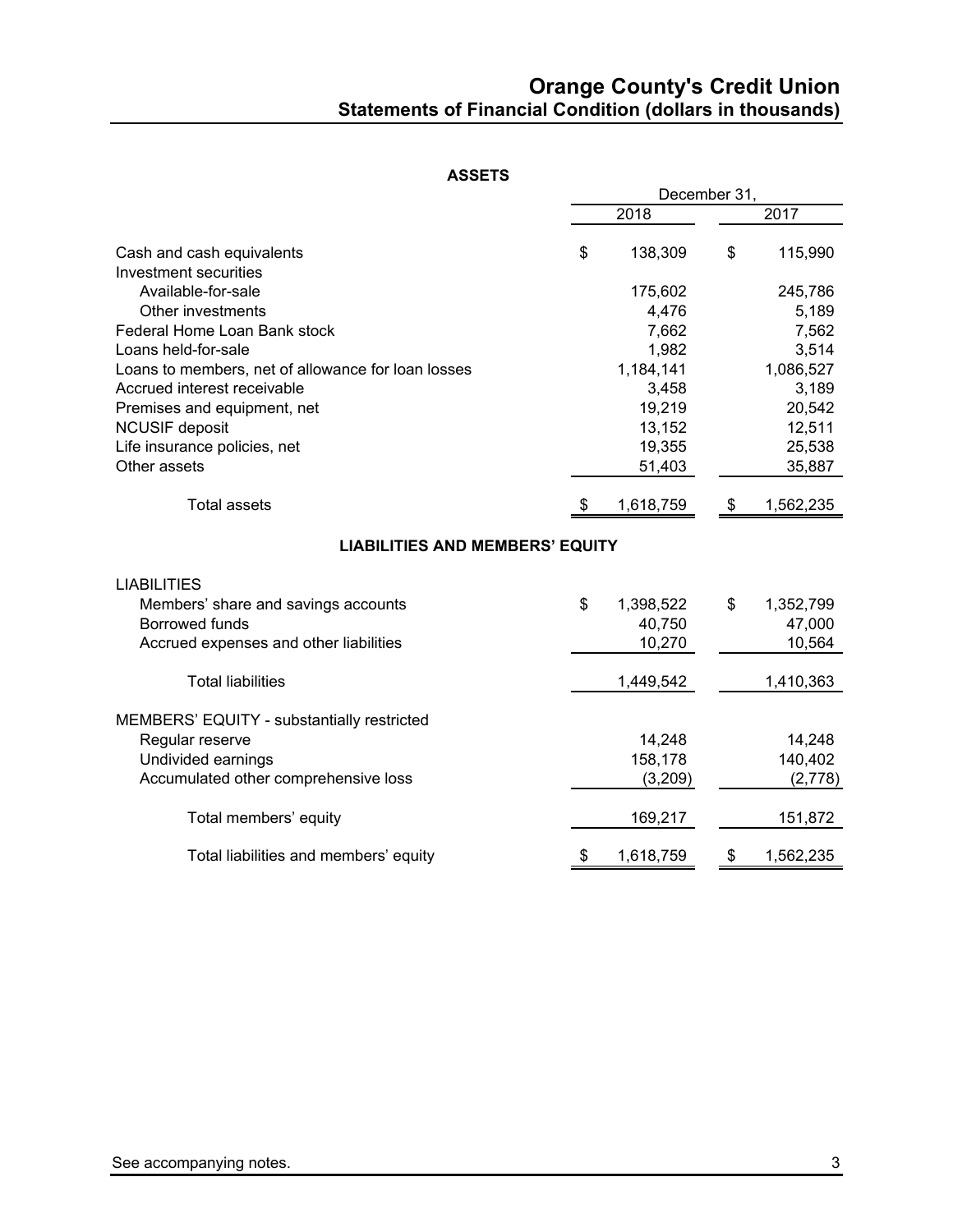## **Orange County's Credit Union Statements of Income (dollars in thousands)**

|                                                        | Years Ended December 31, |        |    |        |
|--------------------------------------------------------|--------------------------|--------|----|--------|
|                                                        |                          | 2018   |    | 2017   |
| <b>INTEREST INCOME</b>                                 |                          |        |    |        |
| Interest on loans                                      | \$                       | 45,841 | \$ | 39,862 |
| Interest on investment securities and cash equivalents |                          | 7,406  |    | 6,515  |
| Total interest income                                  |                          | 53,247 |    | 46,377 |
| <b>INTEREST EXPENSE</b>                                |                          |        |    |        |
| Dividends on members' share and savings accounts       |                          | 6,297  |    | 4,377  |
| Interest on borrowed funds                             |                          | 1,025  |    | 972    |
| Total interest expense                                 |                          | 7,322  |    | 5,349  |
| Net interest income                                    |                          | 45,925 |    | 41,028 |
| PROVISION FOR LOAN LOSSES                              |                          | 2,034  |    | 2,067  |
| Net interest income after provision                    |                          |        |    |        |
| for loan losses                                        |                          | 43,891 |    | 38,961 |
| NONINTEREST INCOME                                     |                          |        |    |        |
| Fees and charges                                       |                          | 5,350  |    | 5,075  |
| Gain on sales of loans held-for-sale                   |                          | 693    |    | 2,163  |
| Gain on sale of premise and equipment                  |                          | 2,999  |    |        |
| Interchange income                                     |                          | 5,692  |    | 4,982  |
| Other noninterest income                               |                          | 10,786 |    | 7,880  |
| Total noninterest income                               |                          | 25,520 |    | 20,100 |
| NONINTEREST EXPENSE                                    |                          |        |    |        |
| Compensation and benefits                              |                          | 28,023 |    | 25,767 |
| Occupancy                                              |                          | 3,075  |    | 3,005  |
| Operations                                             |                          | 12,541 |    | 10,814 |
| Professional and outside services                      |                          | 1,169  |    | 1,034  |
| Educational and promotional                            |                          | 1,516  |    | 1,462  |
| Loan servicing                                         |                          | 2,916  |    | 2,460  |
| Other expense                                          |                          | 2,395  |    | 1,970  |
| Total noninterest expense                              |                          | 51,635 |    | 46,512 |
| <b>NET INCOME</b>                                      | \$                       | 17,776 | \$ | 12,549 |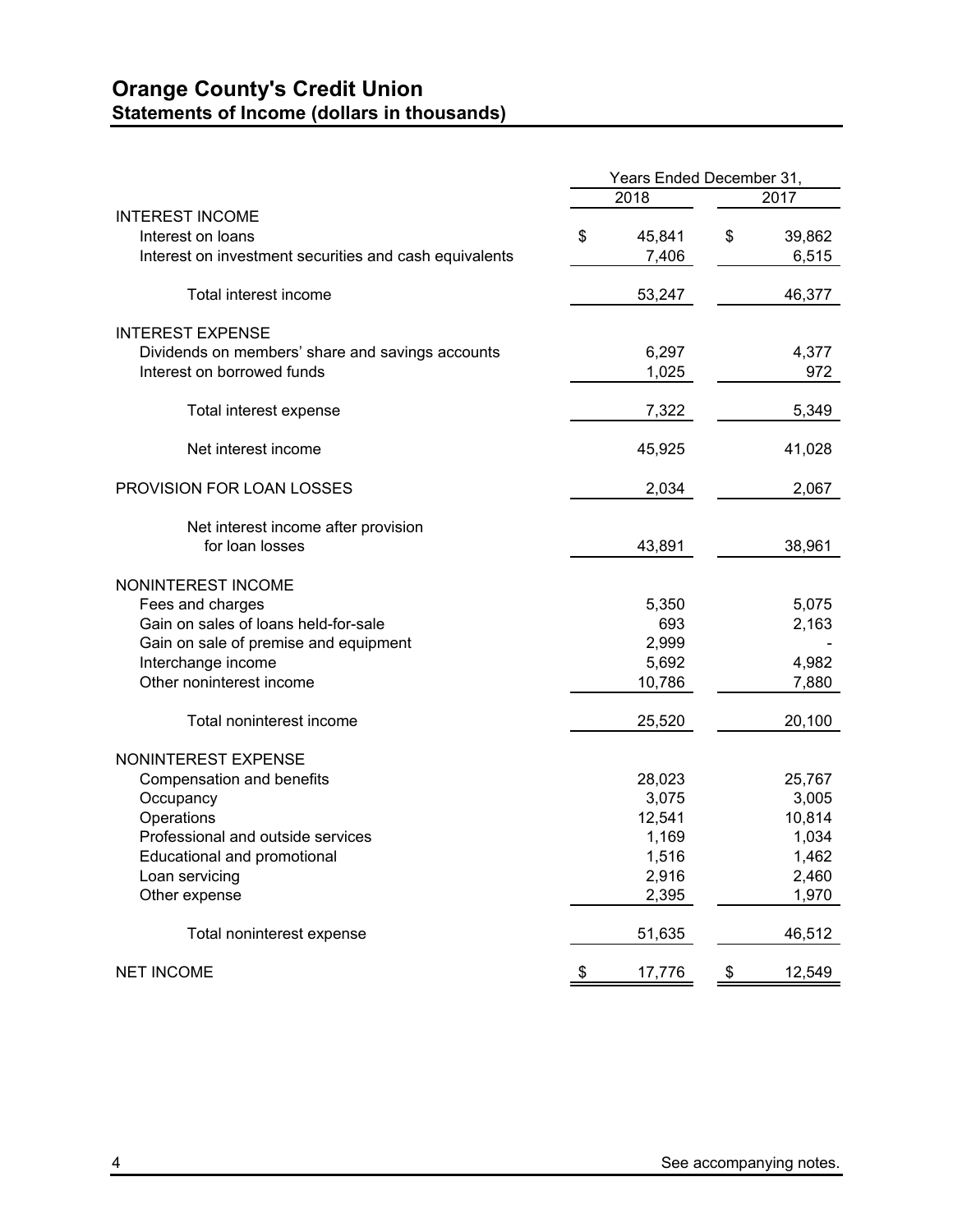## **Orange County's Credit Union Statements of Comprehensive Income (dollars in thousands)**

|                                                                                             | Years Ended December 31, |         |      |        |  |  |
|---------------------------------------------------------------------------------------------|--------------------------|---------|------|--------|--|--|
| <b>NET INCOME</b>                                                                           |                          | 2018    | 2017 |        |  |  |
|                                                                                             | \$                       | 17,776  | \$   | 12,549 |  |  |
| OTHER COMPREHENSIVE LOSS<br>Net unrealized holding loss on securities<br>available-for-sale |                          | (1,086) |      | (845)  |  |  |
| Reclassification for loss on sale of securities<br>available-for-sale                       |                          | 655     |      | 74     |  |  |
| Total other comprehensive (loss)                                                            |                          | (431)   |      | (771)  |  |  |
| <b>COMPREHENSIVE INCOME</b>                                                                 | \$                       | 17,345  |      | 11,778 |  |  |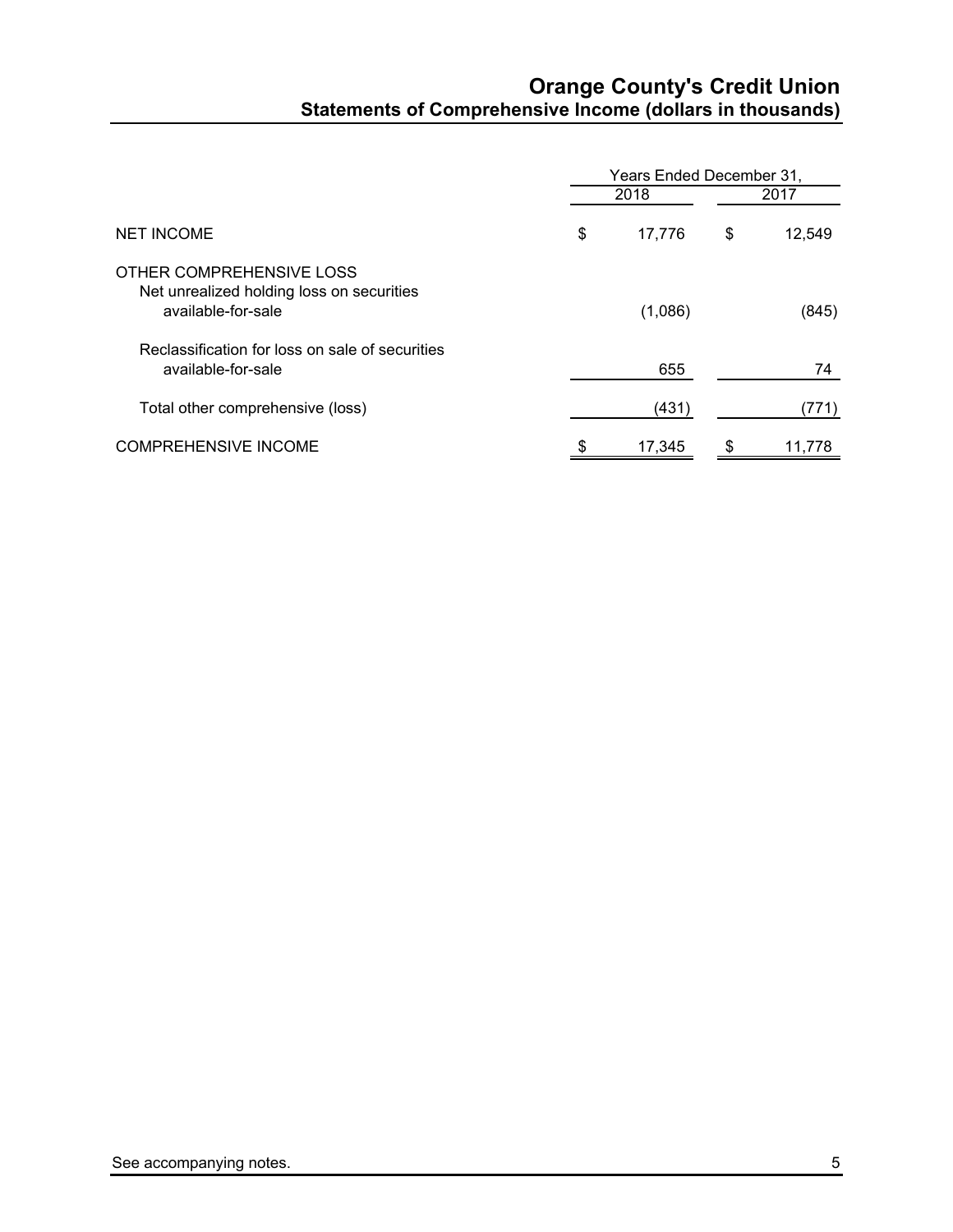## **Orange County's Credit Union Statements of Members' Equity (dollars in thousands)**

|                                        | Regular<br>Reserve | Undivided<br>Earnings |         |    |         | Accumulated<br>Other<br>Comprehensive<br>Loss |  | Total |
|----------------------------------------|--------------------|-----------------------|---------|----|---------|-----------------------------------------------|--|-------|
| BALANCE, December 31, 2016             | \$<br>14.248       | \$                    | 127,853 | \$ | (2,007) | \$<br>140,094                                 |  |       |
| Net income<br>Other comprehensive loss |                    |                       | 12,549  |    | (771)   | 12,549<br>(771)                               |  |       |
| BALANCE, December 31, 2017             | 14.248             |                       | 140,402 |    | (2,778) | 151,872                                       |  |       |
| Net income<br>Other comprehensive loss |                    |                       | 17,776  |    | (431)   | 17,776<br>(431)                               |  |       |
| BALANCE, December 31, 2018             | 14,248             | \$                    | 158,178 |    | (3,209) | \$<br>169,217                                 |  |       |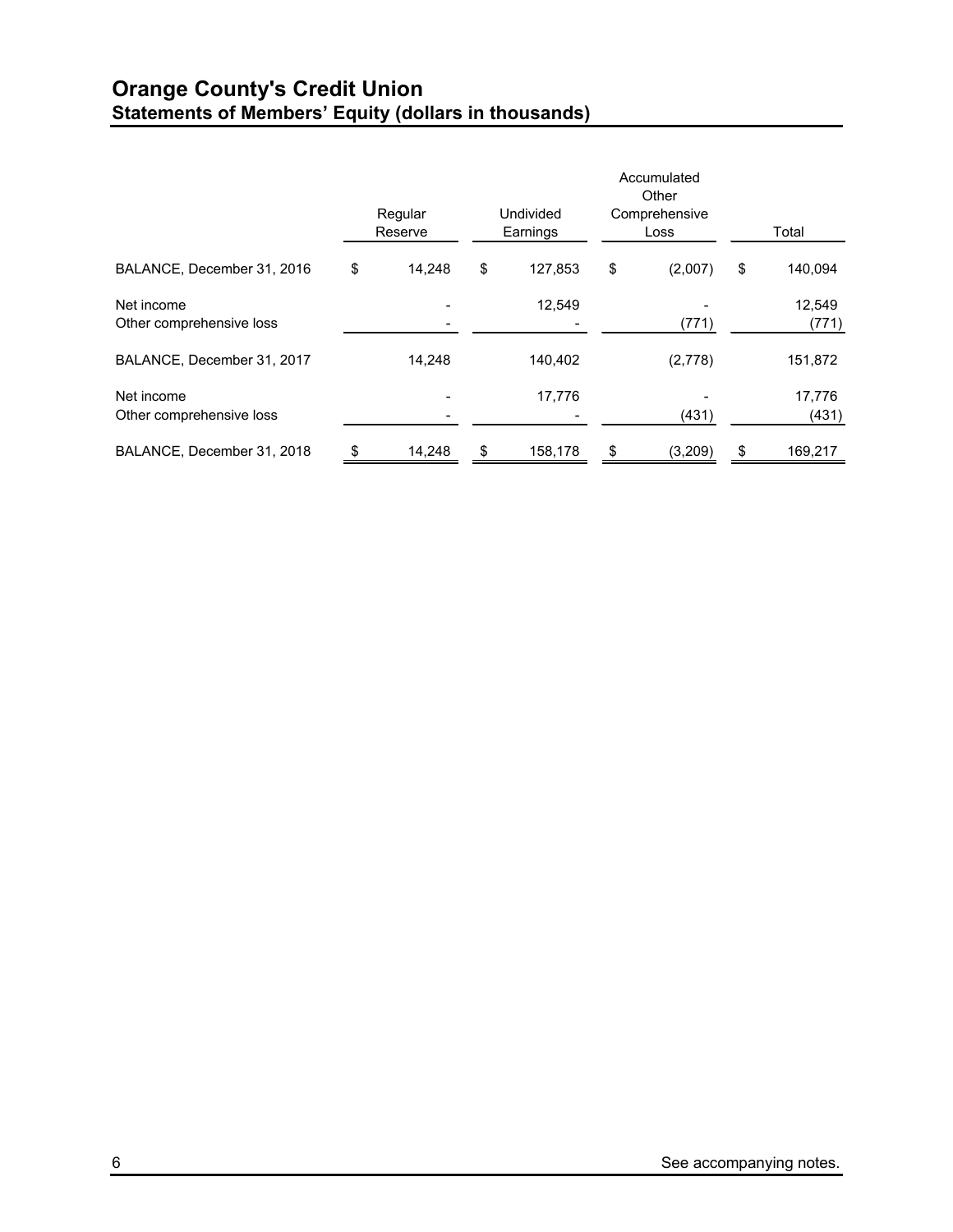## **Orange County's Credit Union Statements of Cash Flows (dollars in thousands)**

|                                                                                            | Years Ended December 31, |            |    |            |  |  |
|--------------------------------------------------------------------------------------------|--------------------------|------------|----|------------|--|--|
|                                                                                            |                          | 2018       |    | 2017       |  |  |
| CASH FLOWS FROM OPERATING ACTIVITIES                                                       |                          |            |    |            |  |  |
| Net income                                                                                 | \$                       | 17,776     | \$ | 12,549     |  |  |
| Adjustments to reconcile net income to net cash from operating activities                  |                          |            |    |            |  |  |
| Depreciation and amortization                                                              |                          | 2.049      |    | 1,885      |  |  |
| Amortization of premiums and discounts on investment securities, net                       |                          | 1,667      |    | 2,012      |  |  |
| Accretion of deferred loan origination fees and costs, net                                 |                          | 157        |    | 103        |  |  |
| Provision for loan losses                                                                  |                          | 2,034      |    | 2,067      |  |  |
| Originations of loans held-for-sale                                                        |                          | 114,162    |    | 148,953    |  |  |
| Proceeds from sale of loans                                                                |                          | (111, 937) |    | (148, 976) |  |  |
| Gain on sale of loans                                                                      |                          | (693)      |    | (2, 163)   |  |  |
| Increase in cash surrender value of life insurance policies                                |                          | (915)      |    | (935)      |  |  |
| (Gain) on sale of premises and equipment                                                   |                          | (2,999)    |    |            |  |  |
| Loss on sale of securities available for sale, net                                         |                          | 655        |    | 74         |  |  |
| Capitalization of servicing assets                                                         |                          | (1,326)    |    | (1,641)    |  |  |
| Amortization of servicing assets                                                           |                          | 1,283      |    | 974        |  |  |
| Effect of changes in operating assets and liabilities                                      |                          |            |    |            |  |  |
| Accrued interest receivable                                                                |                          | (269)      |    | (235)      |  |  |
| Other assets                                                                               |                          | (4, 519)   |    | (22, 183)  |  |  |
| Accrued expenses and other liabilities                                                     |                          | (294)      |    | 559        |  |  |
| Net cash provided by (used in) operating activities                                        |                          | 16,831     |    | (6, 957)   |  |  |
| CASH FLOWS FROM INVESTING ACTIVITIES                                                       |                          |            |    |            |  |  |
| Proceeds from sale, repayments, or maturity of available-for-sale securities               |                          | 90,368     |    | 72,060     |  |  |
| Purchases of available-for-sale securities                                                 |                          | (22, 937)  |    | (12, 720)  |  |  |
| Decrease in other investments                                                              |                          | 713        |    | 376        |  |  |
| Purchase of Federal Home Loan Bank stock                                                   |                          | (100)      |    | (437)      |  |  |
| Loans to members, net of principal collections                                             |                          | (99, 805)  |    | (151, 122) |  |  |
| Split dollar policy loan                                                                   |                          | (10, 954)  |    |            |  |  |
| Proceeds from surrender of life insurance policy                                           |                          | 7,098      |    |            |  |  |
| Increase in NCUSIF deposit                                                                 |                          | (641)      |    | (983)      |  |  |
| Proceeds from sale of premise and equipment                                                |                          | 4,452      |    |            |  |  |
| Purchases of premises and equipment                                                        |                          | (2, 179)   |    | (2, 234)   |  |  |
| Net cash (used in) investing activities                                                    |                          | (33,985)   |    | (95,060)   |  |  |
| CASH FLOWS FROM FINANCING ACTIVITIES                                                       |                          |            |    |            |  |  |
| Net increase in members' share and savings accounts                                        |                          | 45,723     |    | 99,885     |  |  |
| Payments made on borrowed funds                                                            |                          | (6, 250)   |    | (4,750)    |  |  |
| Proceeds from borrowed funds                                                               |                          |            |    | 14,000     |  |  |
| Net cash provided by financing activities                                                  |                          | 39,473     |    | 109,135    |  |  |
| NET CHANGE IN CASH AND CASH EQUIVALENTS                                                    |                          | 22,319     |    | 7,118      |  |  |
| CASH AND CASH EQUIVALENTS, beginning of year                                               |                          | 115,990    |    | 108,872    |  |  |
| CASH AND CASH EQUIVALENTS, end of year                                                     | S.                       | 138,309    | \$ | 115,990    |  |  |
|                                                                                            |                          |            |    |            |  |  |
| SUPPLEMENTAL DISCLOSURE OF CASH FLOW INFORMATION<br>Cash paid during the year for interest | \$                       | 7,322      | \$ | 5,349      |  |  |
| SUPPLEMENTAL DISCLOSURE OF NONCASH INVESTING                                               |                          |            |    |            |  |  |
| AND FINANCING ACTIVITIES                                                                   |                          |            |    |            |  |  |
| Change in unrealized loss on available-for-sale securities                                 |                          | (431)      |    | (771)      |  |  |
|                                                                                            |                          |            |    |            |  |  |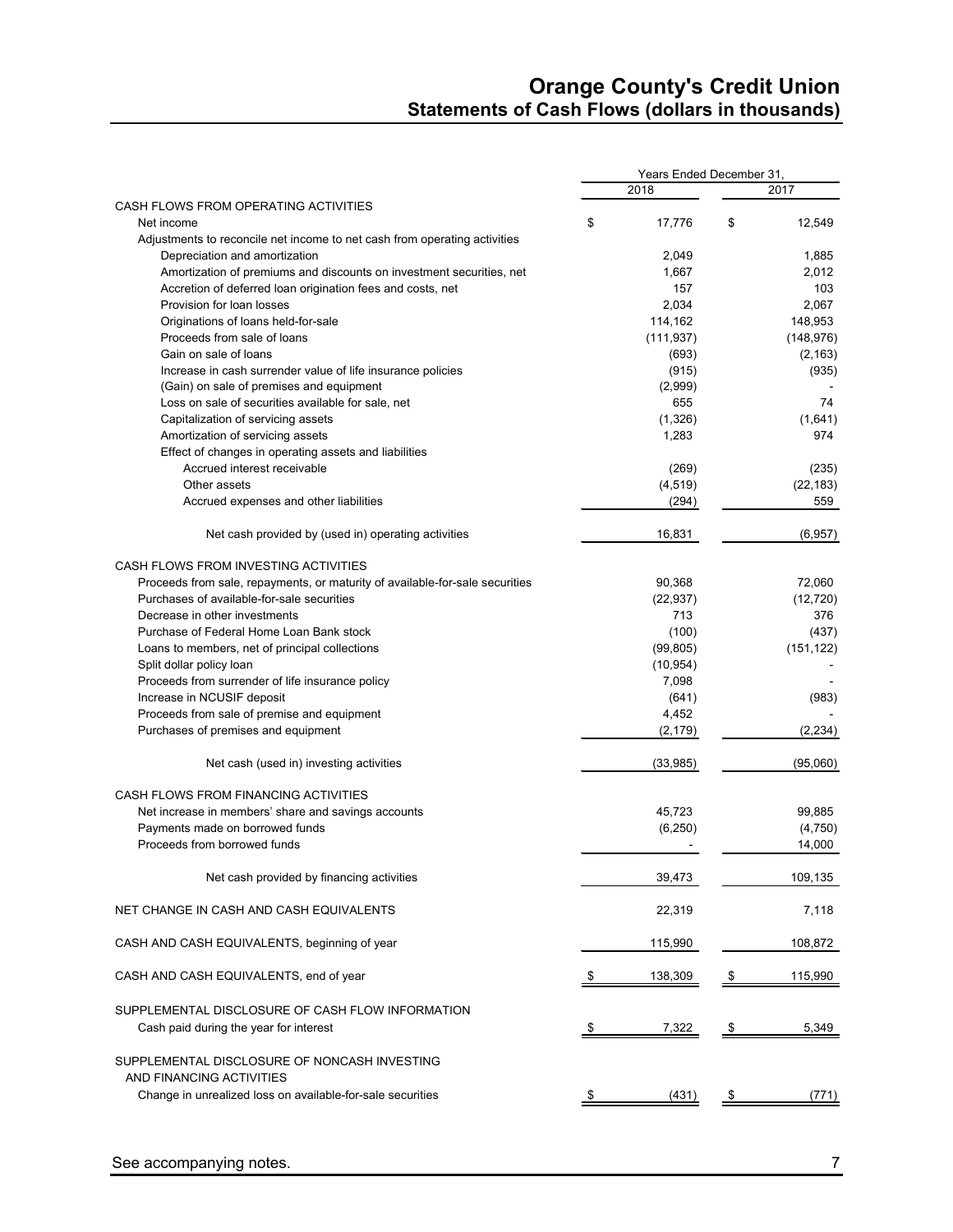#### **Note 1 – Summary of Significant Accounting Policies**

**Nature of operations** – Orange County's Credit Union (the "Credit Union") is a state-chartered credit union organized under the provisions of the California Credit Union Act and administratively responsible to the California Department of Business Oversight. The Credit Union's primary purpose is to promote thrift among and create a source of credit for its members. Participation in the Credit Union is limited to those individuals that qualify for membership. The field of membership is defined in the Credit Union's Charter and Bylaws. The Credit Union's primary source of revenue is providing loans to its members and income earned from its investment securities.

**Use of estimates in preparing financial statements** – The preparation of financial statements in conformity with generally accepted accounting principles in the U.S. requires management to make estimates and assumptions that affect the reported amounts of assets and liabilities and disclosure of contingent assets and liabilities at the date of the financial statements and the reported amounts of revenues and expenses during the reporting period. Actual results could differ from those estimates. The estimate that is particularly susceptible to change relates to the determination of the allowance for loan losses.

**Significant group concentrations of credit risk** – The Credit Union provides a variety of financial services to its members, most of whom live, work, or worship in Orange County, California, and Riverside County, California. The Credit Union may be exposed to credit risk from a regional economic standpoint because a significant concentration of its borrowers work or reside in the state of California. The Credit Union continually monitors its operations, including the loan and investment portfolios, for potential impairment.

The Credit Union's loan portfolio primarily consists of member business, residential real estate, and consumer auto loans. The Credit Union's policy for repossessing collateral is that when all other collection efforts have been exhausted, the Credit Union enforces its first lienholder status and repossesses the collateral. The Credit Union has full and complete access to repossessed collateral. Repossessed collateral normally consists of vehicles and residential and commercial real estate.

**Cash and cash equivalents** – For purposes of the statements of financial condition and the statements of cash flows, cash and cash equivalents include cash on hand, amounts due from financial institutions, and highly liquid debt instruments with original maturities of three months or less. Amounts due from financial institutions may, at times, exceed federally insured limits.

**Certificates of deposit** – Certificates of deposit consist of time deposits in financial institutions with original maturities greater than three months and are stated at cost.

**Investment securities** – Debt and equity securities that management has the positive intent and ability to hold to maturity are classified as "held-to-maturity" and recorded at amortized cost, adjusted for amortization of premiums and accretion of discounts. Securities not classified as held-to-maturity or trading, including debt and equity securities with readily determinable fair values, are classified as "available-for-sale" and recorded at fair value, with unrealized gains and losses excluded from earnings and reported in other comprehensive income.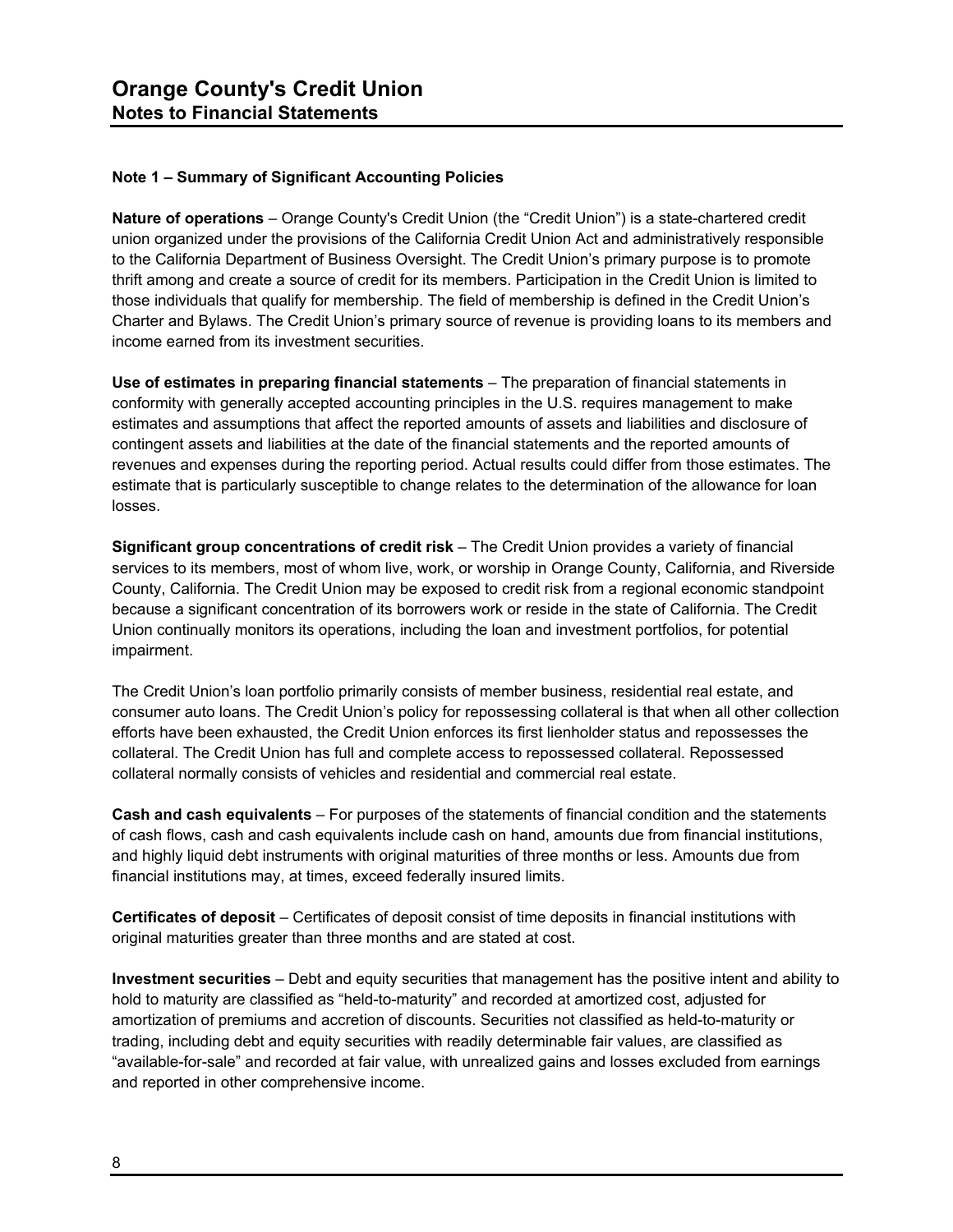The Credit Union evaluates debt and equity securities for other-than-temporary impairment (OTTI) at least quarterly. This guidance specifies that (a) if the Credit Union does not have the intent to sell a debt security prior to recovery and (b) it is more likely than not that it will not have to sell the debt security prior to recovery; the security would not be considered other-than-temporarily impaired unless there is a credit loss. When the Credit Union does not intend to sell the security and it is more likely than not that the Credit Union will not have to sell the security before recovery of its cost basis, the Credit Union will recognize the credit component of an OTTI of a debt security in earnings and the remaining portion in other comprehensive income (loss). For held-to-maturity debt securities, the amount of OTTI recorded in other comprehensive income (loss) for the noncredit portion of a previous OTTI should be amortized prospectively over the remaining life of the security on the basis of the timing of future estimated cash flows of the security.

The Credit Union's statements of income reflect the full impairment (that is, the difference between the security's amortized cost basis and fair value) on debt securities that the Credit Union intends to sell or would more likely than not be required to sell before the expected recovery of the amortized cost basis. The credit component recognized in earnings is identified as the amount of principal cash flows not expected to be received over the remaining term of the security as projected on cash flow projections. There were no securities with other-than-temporary impairment for the years ended December 31, 2018 and 2017.

Purchase premiums and discounts are recognized in interest income using the interest method over the terms of the securities. Gains and losses on the sale of securities are recorded on the trade date and are determined using the specific-identification method. The Credit Union does not maintain a trading or heldto-maturity portfolio. Other investments are classified separately, stated at cost, and subject to OTTI evaluation.

**Federal Home Loan Bank stock** – The Credit Union is a member of the Federal Home Loan Bank (FHLB) of San Francisco. Under the FHLB's capital structure, members are required to own FHLB stock. The FHLB stock is carried at cost, because there is no quoted fair market value. FHLB stock is restricted as to purchase, sale, and redemption. The Credit Union evaluates its investment in FHLB stock for impairment on a periodic basis and has not recorded any impairment for the years ended December 31, 2018 and 2017.

**Loans held-for-sale** – Loans originated and intended for sale in the secondary market are carried at the lower of cost or estimated fair value in the aggregate, as determined by aggregate outstanding commitments from investors or current investor yield requirements. Net unrealized losses are recognized through a valuation allowance by charges to income. The Credit Union has implemented a mortgage program whereby some of its mortgage loans are sold on the secondary market, some of which are sold with recourse. The Credit Union is subject to recourse on the loans sold under certain conditions as disclosed in the loan purchase agreements with the funding corporations. Most sales are made with servicing rights generally retained.

**Loans to members** – The Credit Union grants mortgage, member business, and consumer loans to members and purchases loan participations. A substantial portion of its members' ability to honor their loan agreements is dependent on the real estate and economic stability of the various groups comprising the Credit Union's field of membership.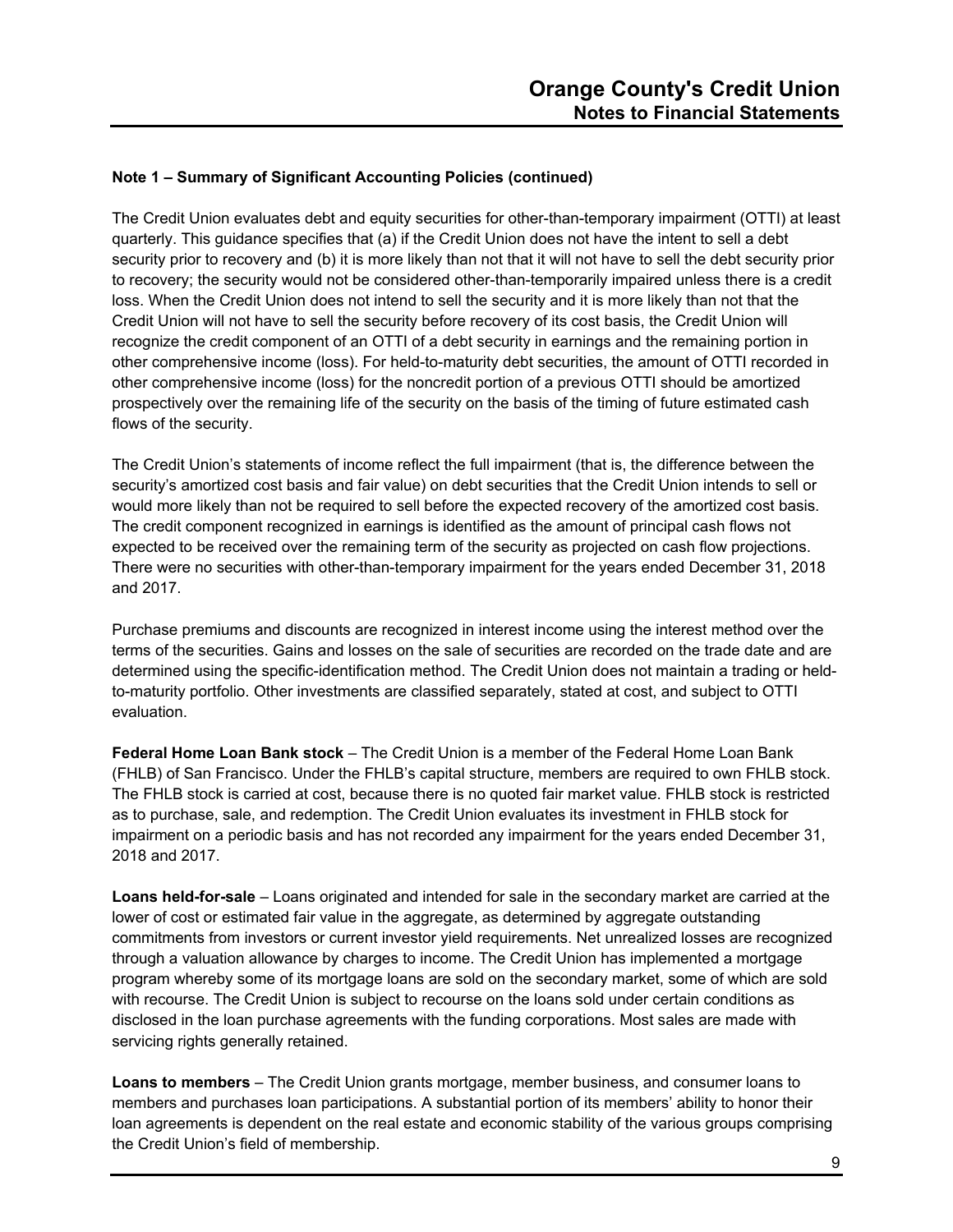Loans that the Credit Union has the intent and ability to hold for the foreseeable future are stated at unpaid principal balances, less an allowance for loan losses and net deferred loan origination fees. Interest on loans is recognized over the term of the loan and is generally calculated using the simpleinterest method on principal amounts outstanding.

The accrual of interest on loans is discontinued at the time a loan is 60 days delinquent, unless it is well secured and in the process of collection. Consumer loans are typically charged off no later than 180 days past due. Loans may be charged off at an earlier date if collection of principal or interest is considered doubtful. Past-due loan status is based on contractual terms of the loan. In all cases, loans are placed on nonaccrual or charged off at an earlier date if management believes, after considering economic conditions, business conditions, and collection efforts, that collection of principal or interest is considered doubtful.

All interest accrued but not collected for loans that are placed on nonaccrual or charged off is reversed against interest income. The interest on these loans is accounted for on the cash-basis method, until qualifying for return to accrual. Loans are returned to accrual status when all the principal and interest amounts contractually due are brought current and future payments are reasonably assured.

Loan origination fees and direct loan origination costs are deferred, and the net fee or cost is recognized as an adjustment to interest income using the interest method (first mortgage loans) and the effectiveyield method, which approximates the interest method (all other loan types) over the contractual life of the loans, adjusted for estimated prepayments based on the Credit Union's historical prepayment experience.

**Allowance for loan losses** – The allowance for loan losses is established as losses are estimated to have occurred through a provision for loan losses charged to earnings. Loan losses are charged against the allowance when management believes the uncollectability of a loan balance is confirmed. Subsequent recoveries, if any, are credited to the allowance.

The allowance for loan losses is evaluated on a regular basis by management and is based on management's periodic review of the collectability of the loans in light of historical experience, the nature and volume of the loan portfolio, adverse situations that may affect the borrower's ability to repay, estimated value of any underlying collateral, and prevailing economic conditions. This evaluation is inherently subjective in that it requires estimates that are susceptible to significant revision as more information becomes available.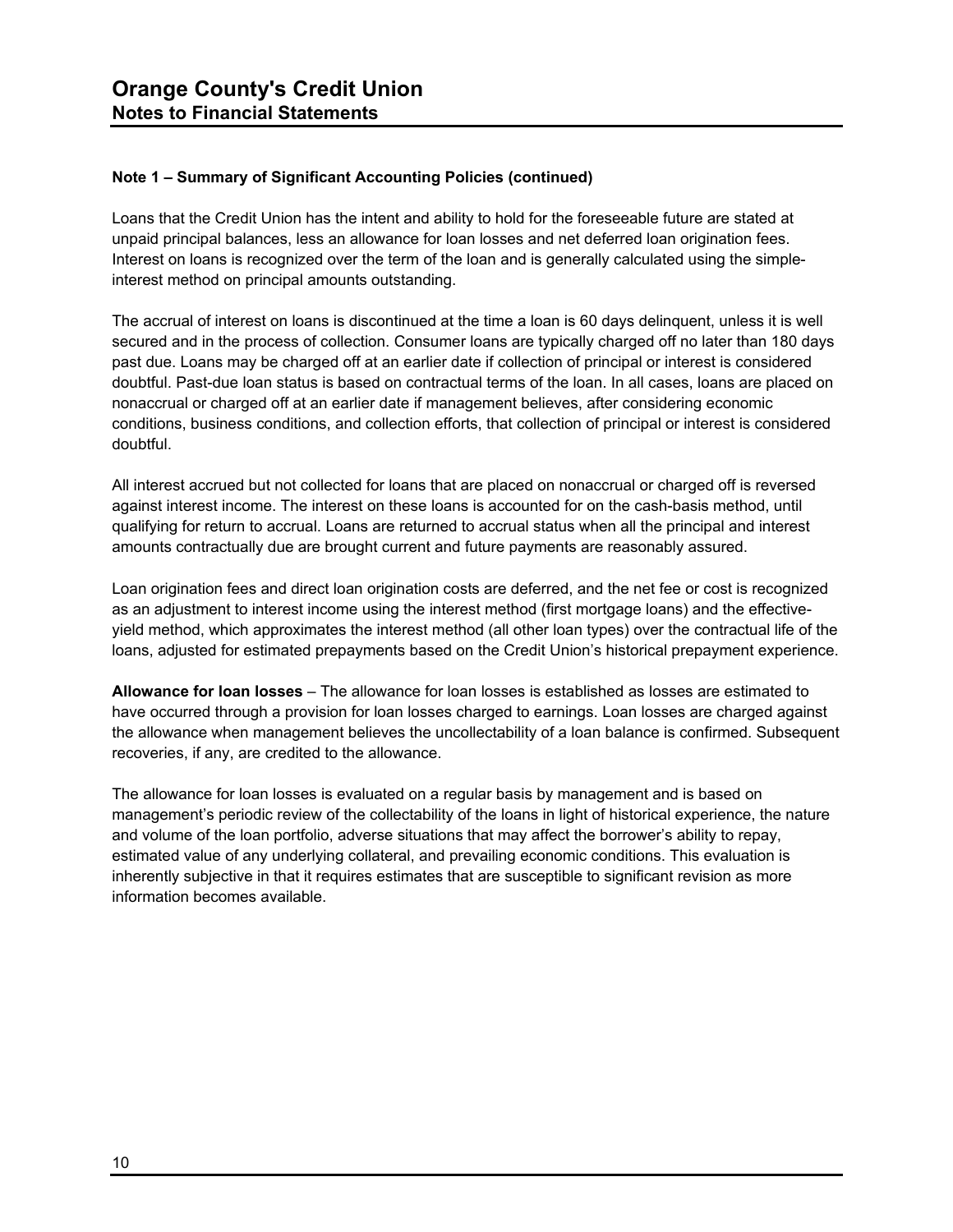The Credit Union's allowance for loan losses is that amount considered adequate to absorb probable losses in the portfolio based on management's evaluations of the size and current risk characteristics of the loan portfolio. Such evaluations consider prior loss experience, the risk rating distribution of the portfolios, the impact of current internal and external influences on credit loss, and the levels of nonperforming loans. General allowances are established for loans that can be grouped into pools based on similar characteristics. In this process, general allowance factors are based on an analysis of historical charge-off experience and expected losses given default derived from the Credit Union's internal risk rating process. These factors are developed and applied to the portfolio in terms of loan type. The qualitative factors associated with the allowances are subjective and require a high degree of management judgment. Specific allowances for loan losses are established for large nonhomogeneous impaired loans on an individual basis. The specific allowance established for these loans is based on a thorough analysis of the most probable source of repayment, including the present value of the loan's expected future cash flows, the loan's estimated fair market value, or the estimated fair value of the underlying collateral. These factors include the credit quality statistics, recent economic uncertainty, losses incurred from recent events, and lagging data.

A loan is considered impaired when, based on current information and events, it is probable that the Credit Union will be unable to collect the scheduled payments of principal and interest when due according to the contractual terms of the loan agreement. Factors considered by management in determining impairment include payment status, collateral value, and the probability of collecting scheduled principal and interest payments when due. Loans that experience insignificant payment delays and payment shortfalls generally are not classified as impaired. Management determines the significance of payment delays and payment shortfalls on a case-by-case basis, taking into consideration all of the circumstances surrounding the loan and the borrower, including the length of the delay, the reasons for the delay, the borrower's prior payment record, and the amount of the shortfall in relation to the principal and interest owed. Impairment is measured by either a historical loan loss ratio for homogeneous group loans or on a loan-by-loan basis for member business and residential real estate loans by either the present value of the expected future cash flows discounted at the loan's effective interest rate, the loan's obtainable market price, or the fair value of the collateral if the loan is collateral-dependent.

Loans are reported as troubled debt restructurings (TDR) when the Credit Union grants a concession to a borrower experiencing financial difficulties that it would not otherwise consider. Examples of such concessions include extending the maturity date or providing a lower interest rate that would be normally unavailable for a transaction of similar risk. As a result of these concessions, restructured loans are impaired because the Credit Union will not collect all amounts due, both principal and interest, in accordance with the terms of the original loan agreement. Impairment allowances on restructured loans are measured by comparing the present value of expected future cash flows on the restructured loans discounted at the interest rate of the original loan agreement to the loan's carrying value or based on the current fair value of the collateral, less cost to sell, if the loan is collateral-dependent. These impairment allowances are recognized as a specific component of the allowance for loan losses.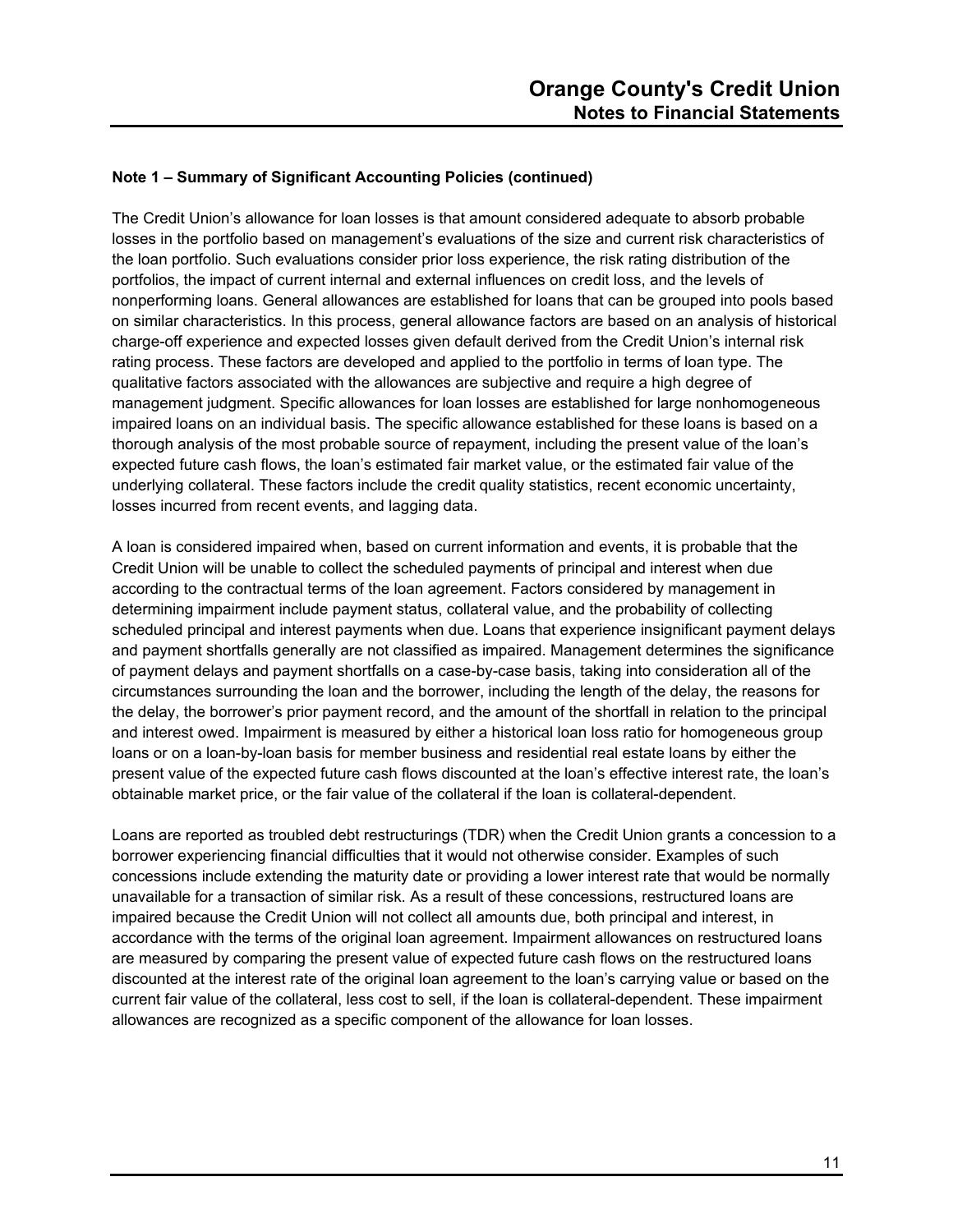Large groups of smaller balance homogeneous loans are collectively evaluated for impairment. Accordingly, the Credit Union does not separately identify individual consumer loans for impairment disclosures. Regulatory agencies, as an integral part of their examination process, periodically review the Credit Union's allowance for loan losses and may require the Credit Union to make additions to the allowance based on their judgment about information available to them at the time of their examination.

**Servicing** – Servicing assets are recognized separately when mortgage servicing rights are acquired through purchase or through sale of financial assets. Servicing rights resulting from the sale or securitization of loans originated by the Credit Union are initially measured at fair value at the date of transfer. The Credit Union subsequently records servicing assets at amortized cost, with related amortization recorded into earnings over the estimated remaining weighted-average useful life of the servicing rights.

Servicing assets are evaluated for impairment based on the fair value of the rights as compared to amortized cost. Impairment is determined by stratifying rights into tranches based on predominant risk characteristics, such as interest rate, loan type, and investor type. Impairment is recognized through a valuation allowance for an individual tranche, to the extent that fair value is less than the capitalized amount for the tranche. The valuation allowance is adjusted to reflect changes in the measurement of impairment after the initial measurement of impairment, unless the impairment is permanent. Changes in valuation allowances are reported in noninterest expense on the statements of income. If the Credit Union later determines that all or a portion of the impairment no longer exists for a particular tranche, a reduction of the allowance may be recorded as an increase to income. There was no impairment recognized for the years ended December 31, 2018 and 2017.

Servicing fee income for serviced loans is based on a contractual percentage of the outstanding principal and is recorded as income when earned.

**Off-balance-sheet credit-related financial instruments** – In the ordinary course of business, the Credit Union has entered into commitments to extend credit. Such financial instruments are recorded when they are funded.

**Collateral in process of liquidation and foreclosed assets** – Assets acquired through, or in lieu of, loan repossession or foreclosure are held for sale and are initially recorded at fair value less estimated costs to sell at the date of repossession or foreclosure, establishing a new cost basis. Subsequent to repossession or foreclosure, valuations are periodically performed by management and the assets are carried at the lower of carrying amount or fair value less costs to sell. Revenue and expenses from operations and changes in the valuation allowance are included in net expenses.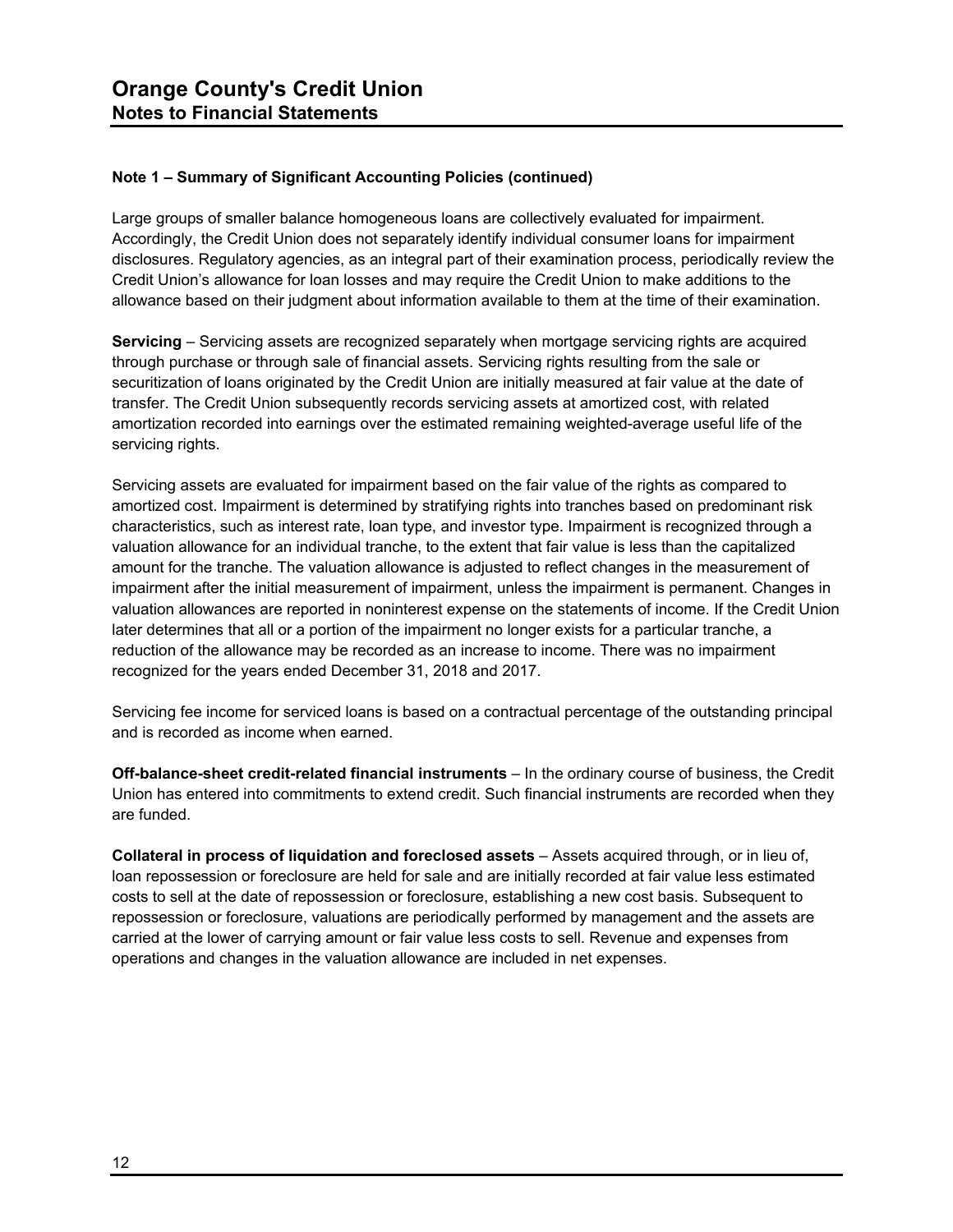**Transfers of financial assets** – Transfers of an entire financial asset, a group of financial assets, or a participating interest in an entire financial asset are accounted for as sales when control over the assets has been relinquished. Control over transferred assets is deemed to be surrendered when (1) the assets have been isolated from the Credit Union, (2) the transferee obtains the right to pledge or exchange the transferred assets, and (3) the Credit Union does not maintain effective control over the transferred assets through an agreement to repurchase them before maturity.

**Premises and equipment** – Land is carried at cost. Buildings and improvements, furniture and equipment, and leasehold improvements are carried at cost, less accumulated depreciation and amortization. Buildings and improvements and furniture and equipment are depreciated using the straight-line method over the estimated useful lives of the assets, which range from 2 to 55 years. The cost of leasehold improvements is amortized using the straight-line method over the terms of the related leases or the expected terms of the leases, if shorter. Expected terms include lease option periods to the extent that the exercise of such options is reasonably assured.

**Impairment of long-lived assets** – Long-lived assets are reviewed for impairment whenever events or changes in circumstances indicate that the carrying amount of an asset may not be recoverable. Management reviews all material assets annually for possible impairment. If such assets are considered to be impaired, the impairment recognized is measured as the amount by which the carrying amount of the assets exceeds the estimated fair value of the assets.

**NCUSIF deposit** – The deposit in the National Credit Union Share Insurance Fund (NCUSIF) is in accordance with National Credit Union Administration (NCUA) regulations, which require the maintenance of a deposit by each insured credit union in an amount equal to one percent of its insured shares. The deposit would be refunded to the Credit Union if its insurance coverage is terminated, it converts to insurance coverage from another source, or the operations of the fund are transferred from the NCUA board.

**NCUSIF insurance premiums** – A credit union is required to pay an annual insurance premium based on a percentage of its total insured shares as declared by the NCUA board, unless the payment is waived by the NCUA board.

**Members' share and savings accounts** – Members' share and savings accounts are subordinated to all other liabilities of the Credit Union upon liquidation. Interest on members' share and savings accounts is based on available earnings at the end of a dividend period and is not guaranteed by the Credit Union. Interest rates on members' share and savings accounts are set by management, based on an evaluation of current and future market conditions.

**Members' equity** – The Credit Union is required, by regulation, to maintain a statutory regular reserve. This reserve, which represents a regulatory restriction of retained earnings, is not available for the payment of interest.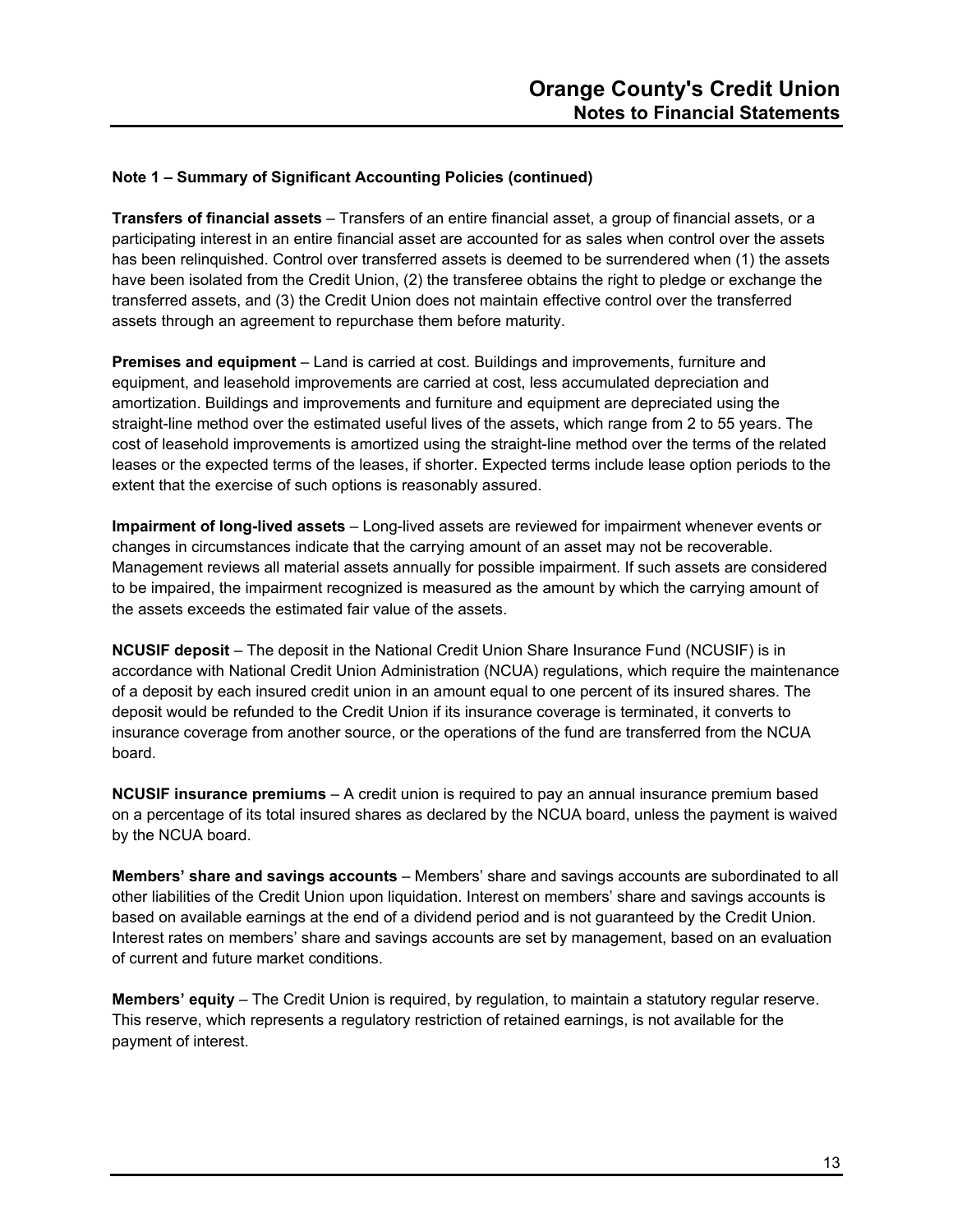**Income taxes** – The Credit Union is exempt, by statute, from federal and state income taxes.

The Credit Union is a tax-exempt entity under Internal Revenue Code 501(c)(14), but may be subject to taxation on income unrelated to the Credit Union's exempt function. State-chartered credit unions should pay income tax on certain types of net taxable income from activities that taxing authorities consider unrelated to the purpose for which the Credit Union was granted nontaxable status. The Credit Union has filed Unrelated Business Income Tax (UBIT) returns (990-T) in the past, which has resulted in no income taxes paid for the years ended December 31, 2018 and 2017. In addition, there were no material uncertain tax positions at December 31, 2018 and 2017.

The Credit Union recognizes the tax benefit from uncertain tax positions, if any, only if it is more likely than not that the tax positions will be sustained on examination by the tax authorities, based on the technical merits of the position. The tax benefit is measured based on the largest benefit that has a greater than 50% likelihood of being realized upon ultimate settlement. The Credit Union recognizes interest accrued and penalties related to unrecognized tax benefits as an administrative expense. The Credit Union had no unrecognized tax benefits at December 31, 2018 or 2017. During the years ended December 31, 2018 and 2017, the Credit Union recognized no interest and penalties.

A tax-exempt organization information return, unrelated business income tax return, and California income tax return are filed annually with the applicable tax jurisdictions.

As of December 31, 2018, the Credit Union had net operating loss carryforwards available to offset approximately \$6.2 million of future unrelated business income taxes. The carryforwards expire in approximately 10 to 20 years. The tax asset representing the value of the net operating loss carryforwards has been offset by a full valuation allowance as of December 31, 2018 and 2017, because it is uncertain whether the Credit Union's deferred tax assets will become available to offset future tax liabilities.

**Pension plan – 401(k)** – The Credit Union has a qualified 401(k) plan covering substantially all of its employees. The Credit Union matches a portion of employees' wage reductions, which is recorded in compensation and benefits expense in the statements of income.

**Pension plan – deferred compensation plan** – The Credit Union has nonqualified deferred compensation plans for members of management. Under the 457(b) nonqualified plan, the Credit Union makes discretionary contributions and employees are allowed to contribute to the plan. The Credit Union contributes 100% of funds to the 457(f) nonqualified deferred compensation plan. Gains and losses for the 457(b) nonqualified plan and 457(f) nonqualified plan are recorded through noninterest income on the statement of income.

**Life insurance policies** – Life insurance policies held as part of the Credit Union's deferred compensation plan are carried at their cash surrender value.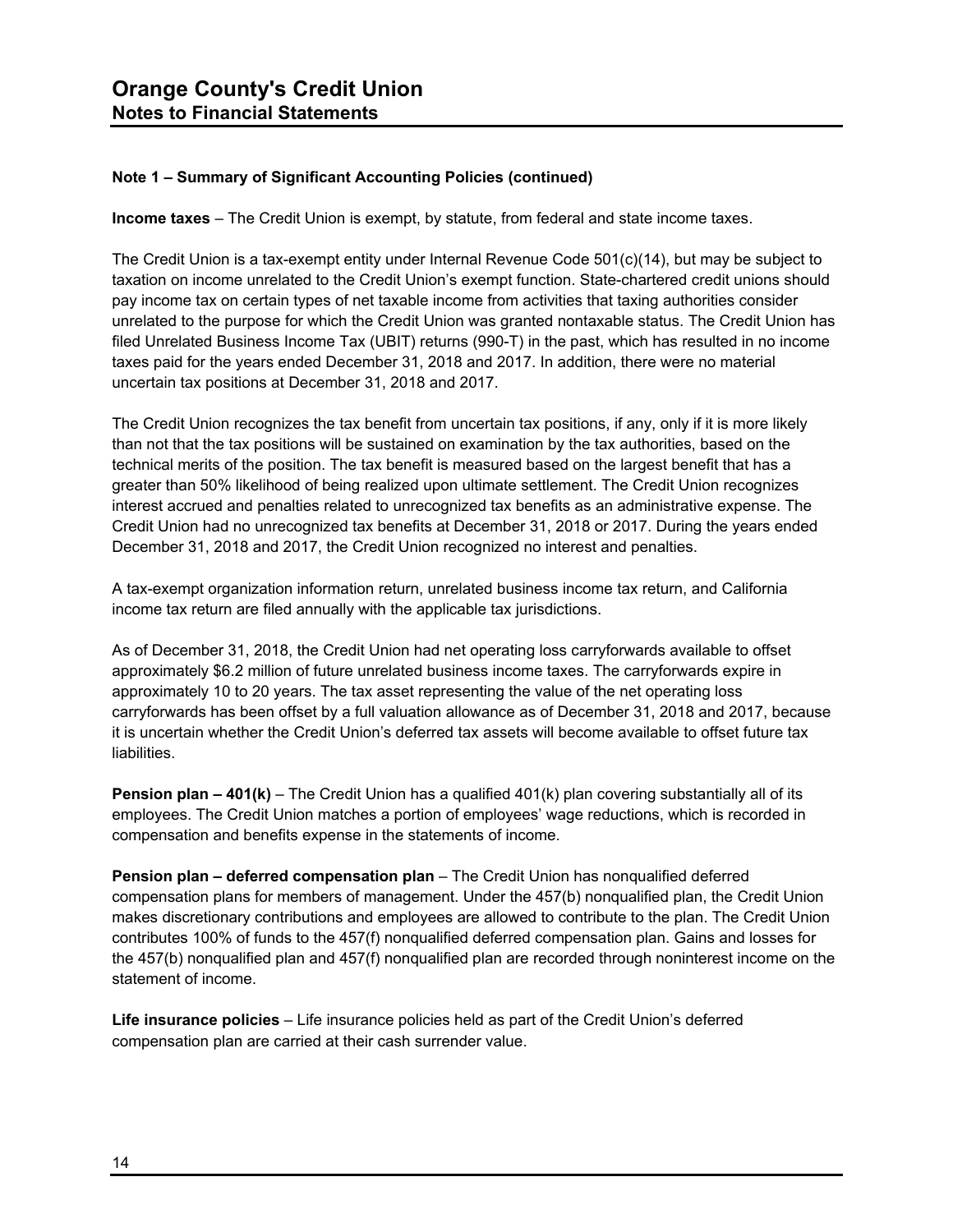**Advertising costs** – Advertising costs are charged to operations when incurred and totaled approximately \$1,455,000 and \$1,420,000 for the years ended December 31, 2018 and 2017, respectively.

**Comprehensive income (loss)** – Accounting principles generally require that recognized revenue, expenses, gains, and losses be included in net income. Certain changes in assets and liabilities, such as unrealized gains and losses on available-for-sale securities, are reported as a separate component of the members' equity section of the statements of financial condition. The Credit Union has only one component of comprehensive income (loss) for 2018, and one component for 2017.

**Fair value measurements** – The fair value measurement standard provides a comprehensive framework for measuring fair value and expands disclosures for assets and liabilities reported at fair value. Specifically, it sets forth a definition of fair value and establishes a hierarchy prioritizing the inputs to valuation techniques, giving the highest priority to quoted prices in active markets for identical assets and liabilities and the lowest priority to unobservable value inputs.

**Subsequent events** – Subsequent events are events or transactions that occur after the date of the statement of financial condition but before the financial statements are issued. Recognized subsequent events are events or transactions that provide additional evidence about conditions that existed at the date of the statement of financial condition, including the estimates inherent in the process of preparing financial statements. Nonrecognized subsequent events are events that provide evidence about conditions that did not exist at the date of the statement of financial condition but arose after that date. Management has reviewed subsequent events through March 27, 2019, the date the financial statements were issued.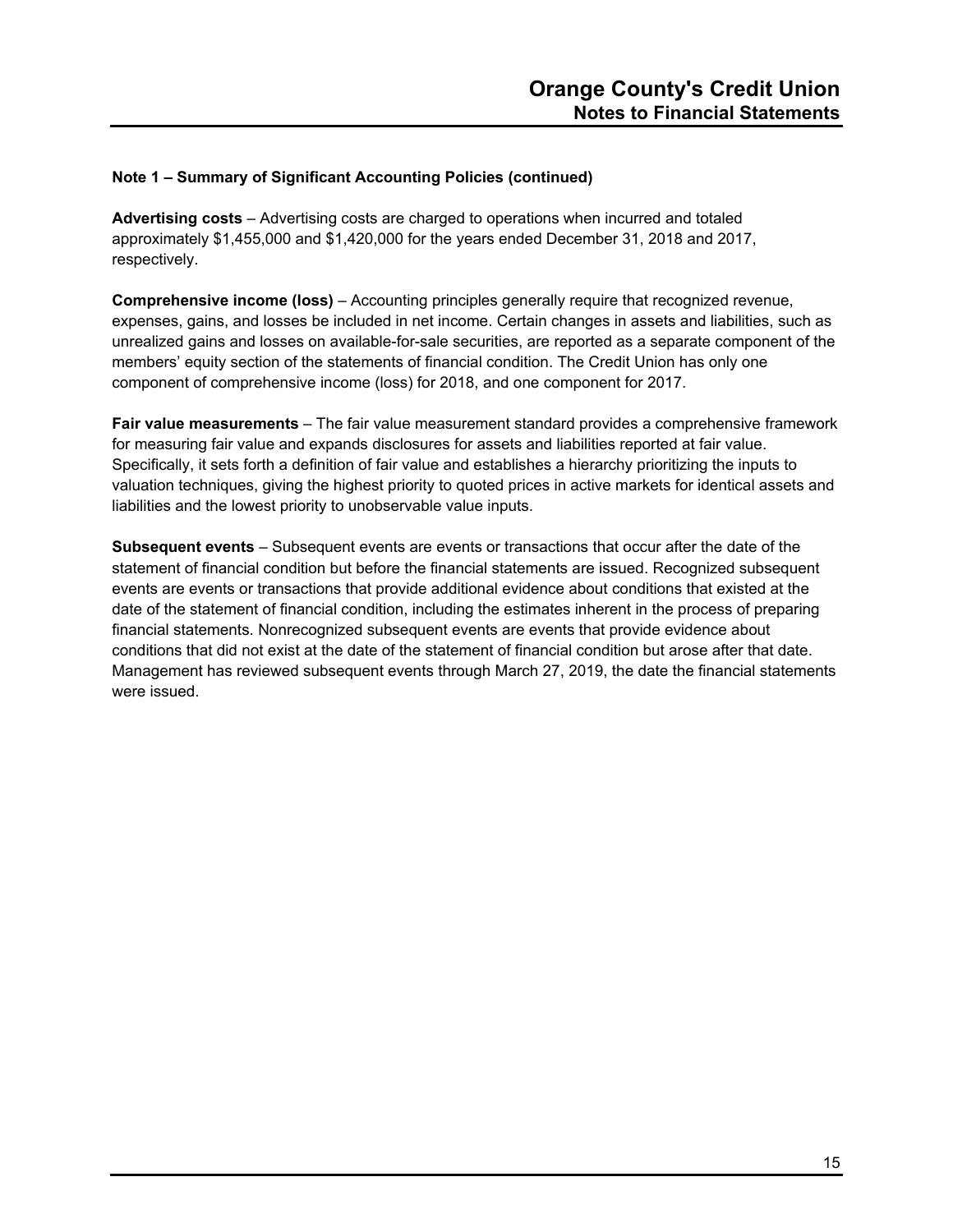#### **Note 2 – Investment Securities**

The amortized cost and fair value of investment securities available-for-sale are as follows (dollars in thousands):

| December 31, 2018                                                                                                                                                                    | Amortized<br>Cost                                    | Gross<br>Unrealized<br>Gains | Gross<br>Unrealized<br>Losses                     |    | Fair<br>Value                                  |
|--------------------------------------------------------------------------------------------------------------------------------------------------------------------------------------|------------------------------------------------------|------------------------------|---------------------------------------------------|----|------------------------------------------------|
| U.S. government and federal agency securities<br>Federal agency mortgage-backed securities<br>Federal agency collateralized mortgage obligations<br>Municipal bonds                  | \$<br>48,337<br>85,591<br>38,554<br>6,329            | \$<br>13<br>64<br>12         | \$<br>(416)<br>(1,861)<br>(991)<br>(30)           | \$ | 47,934<br>83,794<br>37,575<br>6,299            |
|                                                                                                                                                                                      | 178,811                                              | 89                           | (3,298)                                           | S  | 175,602                                        |
| December 31, 2017                                                                                                                                                                    |                                                      |                              |                                                   |    |                                                |
| U.S. government and federal agency securities<br>Federal agency mortgage-backed securities<br>Federal agency collateralized mortgage obligations<br>Mutual funds*<br>Municipal bonds | \$<br>63,556<br>102,922<br>49,992<br>25,725<br>6,369 | \$<br>69<br>127<br>30<br>2   | \$<br>(239)<br>(1, 317)<br>(927)<br>(485)<br>(38) | \$ | 63,386<br>101,732<br>49,095<br>25,240<br>6,333 |
|                                                                                                                                                                                      | 248,564                                              | 228                          | (3,006)                                           | S  | 245,786                                        |

\*The mutual funds invest exclusively in U.S. government securities.

At December 31, 2018, securities valued at approximately \$126,637,000 were pledged as collateral against a line of credit with the Federal Home Loan Bank. At December 31, 2018, securities carried at approximately \$22,619,000 were pledged as collateral against a line of credit with the Federal Reserve Bank (FRB). At December 31, 2017, securities valued at approximately \$171,516,000 were pledged as collateral against a line of credit with the Federal Home Loan Bank. At December 31, 2017, securities carried at approximately \$21,430,000 were pledged as collateral against a line of credit with the FRB. Proceeds from sale of available-for-sale securities were \$32,035,000 and \$21,158,000 for the years ended December 31, 2018 and 2017, respectively. Gross gains on sale of securities were approximately \$17,000 and \$74,700 for the years ended December 31, 2018 and 2017, respectively. Gross losses on sale of securities were approximately \$672,000 and \$148,700 for the years ended December 31, 2018 and 2017, respectively, and are included in other expense on the statement of income.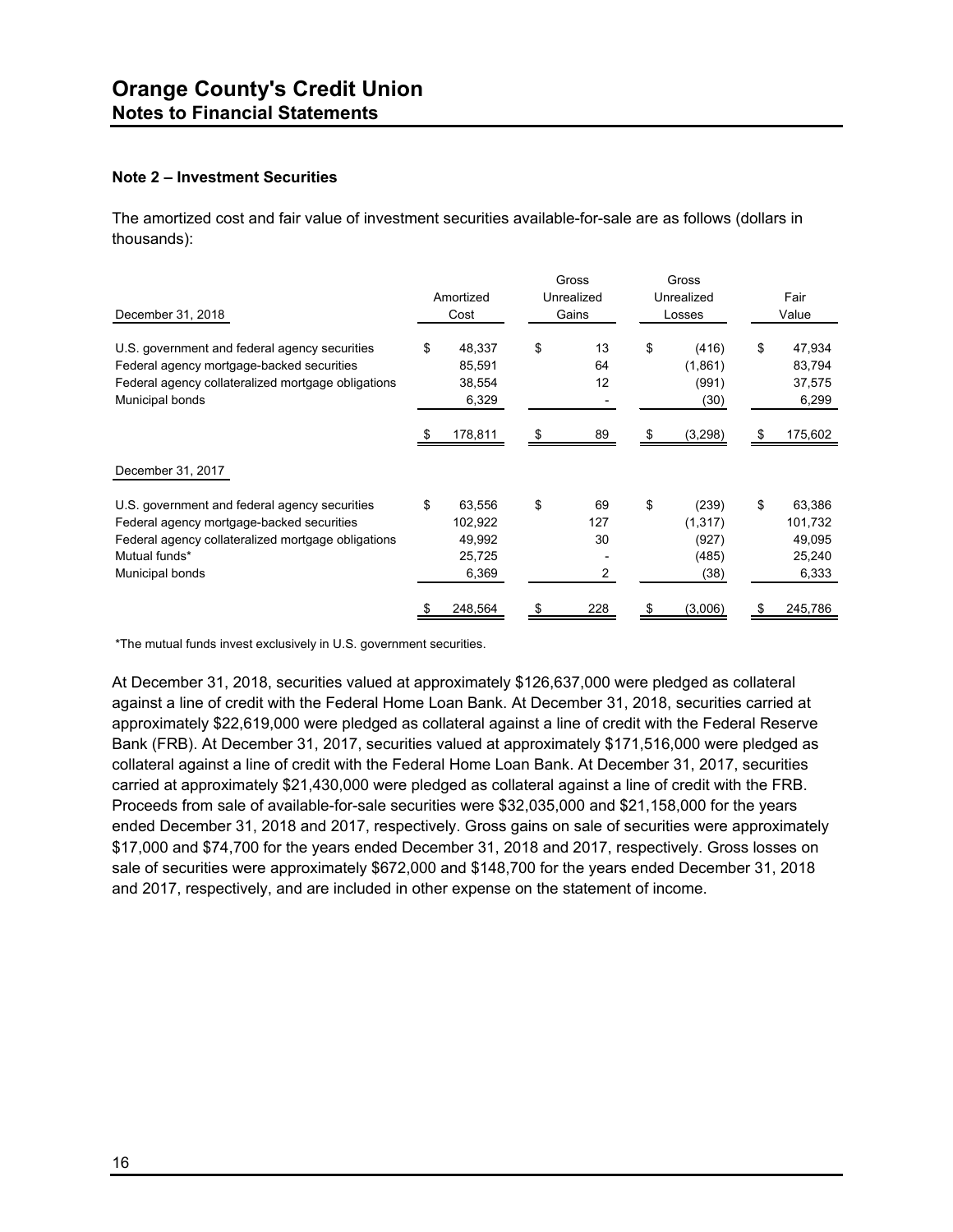#### **Note 2 – Investment Securities (continued)**

The amortized cost and fair values of investment securities available-for-sale at December 31, 2018, by contractual maturity, are shown below. Expected maturities will differ from contractual maturities because borrowers may have the right to call or prepay obligations with or without call or prepayment penalties (dollars in thousands).

|                                                                                                                                  | Amortized<br>Cost |                                    |    | Fair<br>Value                      |
|----------------------------------------------------------------------------------------------------------------------------------|-------------------|------------------------------------|----|------------------------------------|
| Due in one year or less<br>Due in one year through five years<br>Due in five years through ten years<br>Due in ten years or more | \$                | 21,828<br>7,484<br>21,022<br>4,332 | \$ | 21,738<br>7,346<br>20,848<br>4,301 |
|                                                                                                                                  |                   | 54,666                             |    | 54,233                             |
| Federal agency mortgage-backed securities<br>Federal agency collateralized mortgage obligations                                  |                   | 85,591<br>38,554                   |    | 83,794<br>37,575                   |
|                                                                                                                                  |                   | 178.811                            | £. | 175,602                            |

**Temporarily impaired investment securities** – Information pertaining to available-for-sale securities with gross unrealized losses at December 31 aggregated by investment category and length of time that individual investment securities have been in a continuous loss position, is as follows (dollars in thousands):

|                                                                                                                                                                                     | Less Than 12 Months           |                                |    |                                    | Greater Than 12 Months |                                          |    |                                               |  |  |               |  |  |  |                               |  |  |  |               |  |
|-------------------------------------------------------------------------------------------------------------------------------------------------------------------------------------|-------------------------------|--------------------------------|----|------------------------------------|------------------------|------------------------------------------|----|-----------------------------------------------|--|--|---------------|--|--|--|-------------------------------|--|--|--|---------------|--|
| December 31, 2018                                                                                                                                                                   | Gross<br>Unrealized<br>Losses |                                |    |                                    |                        |                                          |    |                                               |  |  | Fair<br>Value |  |  |  | Gross<br>Unrealized<br>Losses |  |  |  | Fair<br>Value |  |
| U.S. government and federal agency securities<br>Federal agency mortgage-backed securities<br>Federal agency collateralized mortgage obligations<br>Municipal bonds                 | \$                            | (192)<br>(1)<br>(1)            | \$ | 19,260<br>671<br>656               | \$                     | (224)<br>(1,860)<br>(990)<br>(30)        | \$ | 24,685<br>75,473<br>33,575<br>6,299           |  |  |               |  |  |  |                               |  |  |  |               |  |
|                                                                                                                                                                                     |                               | (194)                          | \$ | 20,587                             | \$                     | (3,104)                                  | \$ | 140,032                                       |  |  |               |  |  |  |                               |  |  |  |               |  |
| December 31, 2017                                                                                                                                                                   |                               |                                |    |                                    |                        |                                          |    |                                               |  |  |               |  |  |  |                               |  |  |  |               |  |
| U.S. government and federal agency securities<br>Federal agency mortgage-backed securities<br>Federal agency collateralized mortgage obligations<br>Mutual funds<br>Municipal bonds | \$                            | (113)<br>(451)<br>(50)<br>(17) | \$ | 34,440<br>50,292<br>5,556<br>3,307 | \$                     | (126)<br>(866)<br>(877)<br>(485)<br>(21) | \$ | 12,826<br>41,708<br>38,388<br>25,240<br>2,330 |  |  |               |  |  |  |                               |  |  |  |               |  |
|                                                                                                                                                                                     |                               | (631)                          | S  | 93,595                             | \$                     | (2,375)                                  | S  | 120,492                                       |  |  |               |  |  |  |                               |  |  |  |               |  |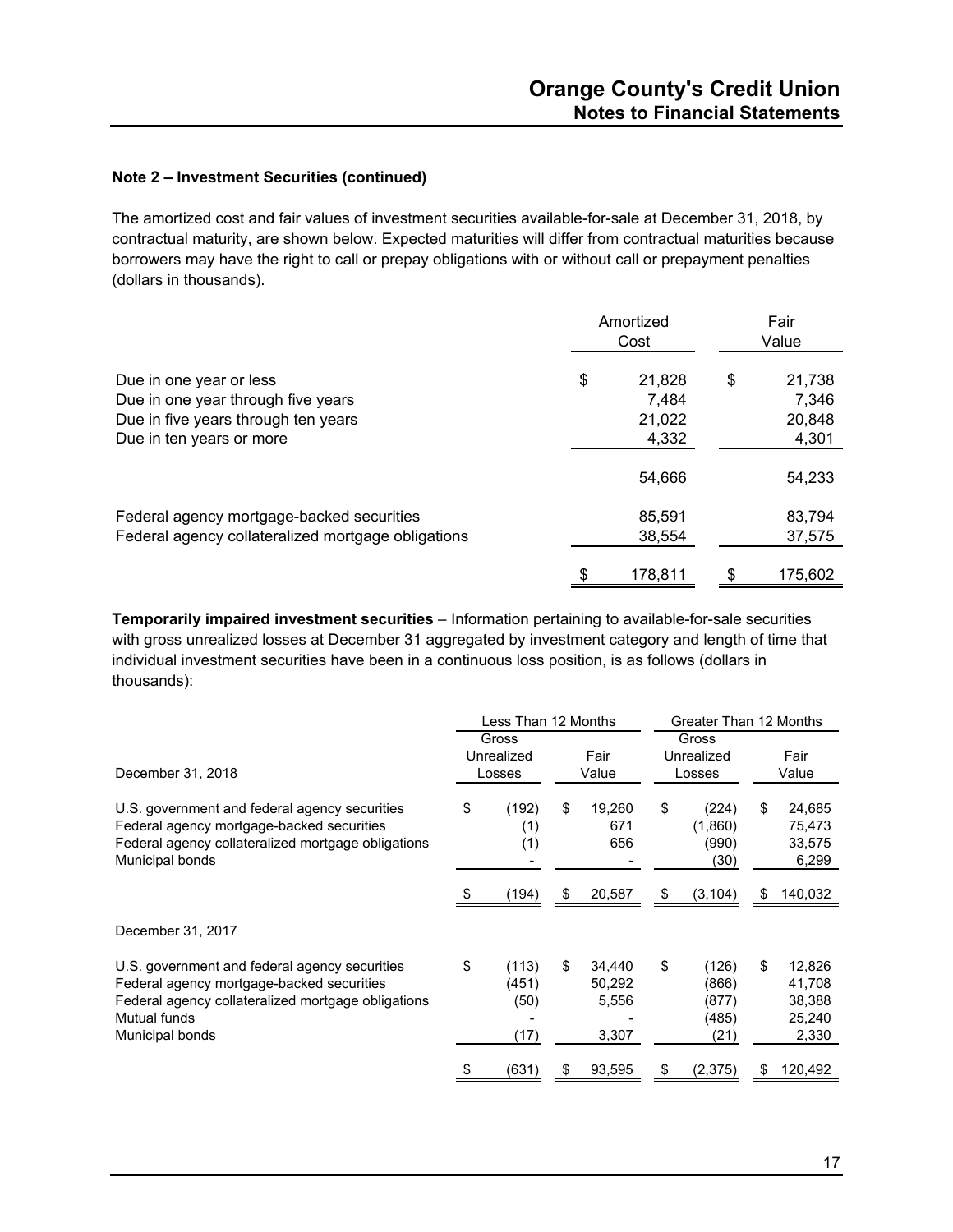#### **Note 2 – Investment Securities (continued)**

**U.S. government and federal agency** – As of December 31, 2018 and 2017, the investment portfolio included 29 and 25 securities, respectively, in an unrealized loss position, 14 and 19 of which had unrealized losses that had existed for longer than one year, respectively.

**Federal agency mortgage-backed securities and collateralized mortgage obligations** – As of December 31, 2018, the investment portfolio included 133 securities in an unrealized loss position, 125 of which had unrealized losses that had existed for longer than one year. As of December 31, 2017, the investment portfolio included 140 securities in an unrealized loss position, 68 of which had unrealized losses that had existed for longer than one year.

**Municipal bonds** – As of December 31, 2018, the investment portfolio included 9 securities in an unrealized loss position, 9 of which had unrealized losses that had existed for longer than one year. As of December 31, 2017, the investment portfolio included 8 securities in an unrealized loss position, 4 of which had unrealized losses that had existed for longer than one year.

**Mutual funds** – As of December 31, 2018, the mutual fund portfolio had a zero balance. As of December 31, 2017, the mutual fund portfolio included an unrealized loss position due to changes in NAV that existed for longer than one year.

The Credit Union assesses for credit impairment using a cash flow model. Based on the assessment of the expected credit losses of the security given the performance of the underlying collateral compared to the credit enhancement, the Credit Union expects to recover the entire amortized cost basis of these securities.

In analyzing an issuer's financial condition, management considers whether the securities are issued by the federal government or its agencies, whether downgrades by bond rating agencies have occurred, and the results of reviews of the issuer's financial condition.

**Other-than-temporary impairment** – The Credit Union routinely conducts periodic reviews to identify and evaluate each investment security to determine whether an OTTI has occurred. Economic models are used to determine whether an OTTI has occurred on these securities. For each security in the investment portfolio (including but not limited to those whose fair value is less than their amortized cost basis), an extensive, regular review is conducted to determine whether an OTTI has occurred. Various inputs to the economic model are used to determine whether an unrealized loss is other than temporary. Based on the assessment of the expected credit losses of the security given the performance of the underlying collateral compared to the credit enhancement, the Credit Union expects to recover the entire amortized cost basis of these securities; therefore, no OTTI is deemed necessary or reported for the years ended December 31, 2018 and 2017.

**Investment risk** – Investment securities are exposed to various risks such as interest rate, market volatility, and credit risks. Due to the level of risk associated with certain investment securities, it is possible that changes in the values of investment securities could occur in the near term and that such changes could materially affect the amounts reported in the statements of financial condition.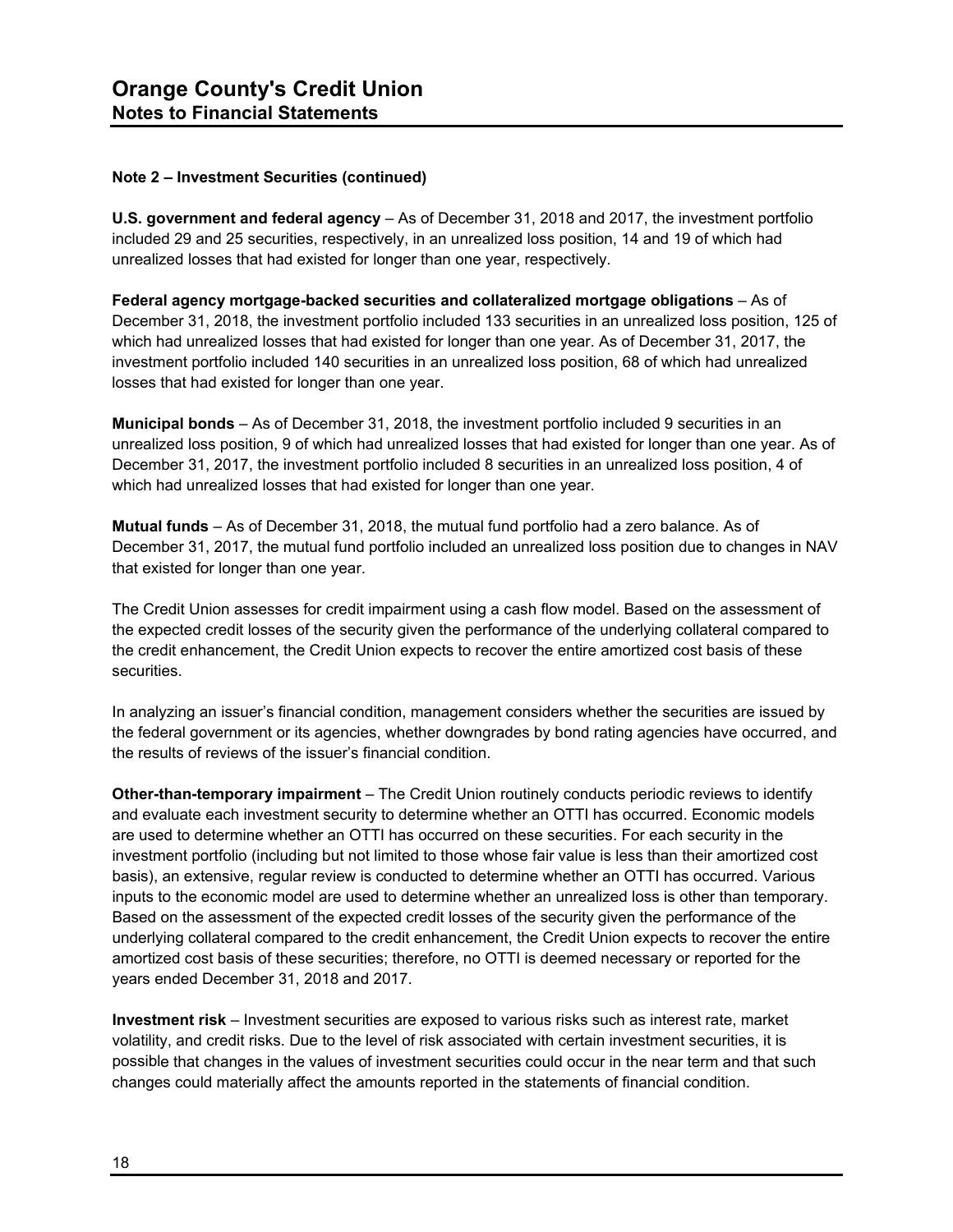#### **Note 2 – Investment Securities (continued)**

**Other investments** – Other investment securities at December 31 are summarized as follows (dollars in thousands):

|                                                                             | 2018 | 2017           |                |  |
|-----------------------------------------------------------------------------|------|----------------|----------------|--|
| Certificates of deposit<br>Investment in credit union service organizations | S    | 2,550<br>1,926 | 3,396<br>1,793 |  |
|                                                                             |      | 4.476          | 5,189          |  |

#### **Note 3 – Loans to Members**

The composition of loans to members at December 31, is as follows (dollars in thousands):

|                                              | 2018              | 2017              |  |  |
|----------------------------------------------|-------------------|-------------------|--|--|
| Member business<br>Real estate               | 152,056<br>-\$    | 143,951<br>\$     |  |  |
| Residential real estate                      |                   |                   |  |  |
| First mortgage<br>Second mortgage            | 513,372<br>79,692 | 499,915<br>60,861 |  |  |
|                                              | 593,064           | 560,776           |  |  |
| Consumer                                     |                   |                   |  |  |
| Auto                                         | 376,794           | 323,015           |  |  |
| Unsecured                                    | 63,177            | 59,736            |  |  |
| Other secured                                | 2,637             | 2,564             |  |  |
| Member share overdrafts                      | 469               | 359               |  |  |
|                                              | 443,077           | 385,674           |  |  |
| <b>Total loans</b>                           | 1,188,197         | 1,090,401         |  |  |
| Net deferred loan origination fees and costs | 1,780             | 1,833             |  |  |
| Allowance for loan losses                    | (5,836)           | (5,707)           |  |  |
|                                              | 1,184,141<br>\$   | 1,086,527<br>\$   |  |  |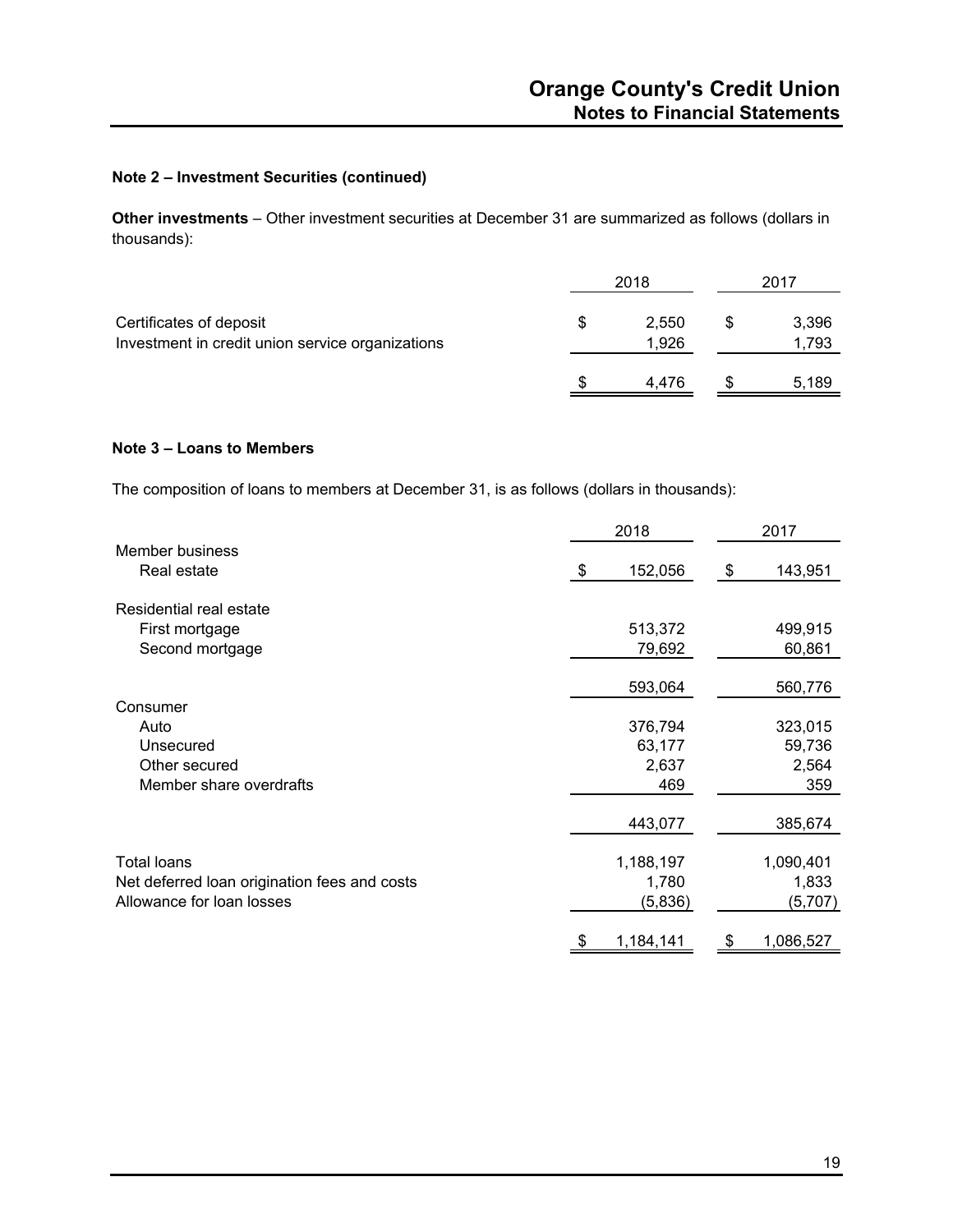The Credit Union has purchased loan participations originated by various entities that are secured by commercial property, other real estate, and autos to members of other credit unions. All of the loan participations were purchased without recourse and the originating entities perform all of the related loan servicing functions on these loans.

The composition of loan participations purchased at December 31, is as follows (dollars in thousands):

|                                                                                       | 2018                             |   |                           |
|---------------------------------------------------------------------------------------|----------------------------------|---|---------------------------|
| Member business - real estate<br>Residential real estate - first mortgage<br>Consumer | \$<br>11,333<br>18,150<br>87,101 | S | 8,687<br>20,343<br>73,940 |
|                                                                                       | \$<br>116,584                    |   | 102,970                   |

Loan participations sold (without recourse and with servicing retained) and excluded from the member business – real estate loan segment above totaled \$11,547,000 and \$8,984,000 at December 31, 2018 and 2017, respectively.

Specific changes in the allowance for loan losses and recorded investment in loans by segment for the years ended December 31, are as follows (dollars in thousands):

|                                                      | Member          |     | Residential        |    |          |    |           |  |
|------------------------------------------------------|-----------------|-----|--------------------|----|----------|----|-----------|--|
| December 31, 2018                                    | <b>Business</b> |     | <b>Real Estate</b> |    | Consumer |    | Total     |  |
| Allowance for loan losses                            |                 |     |                    |    |          |    |           |  |
| Beginning balance                                    | \$<br>193       | \$  | 1,259              | \$ | 4,255    | \$ | 5,707     |  |
| Provision (benefit) for loan losses                  | (628)           |     | (414)              |    | 3,076    |    | 2,034     |  |
| Charge-offs                                          | (40)            |     |                    |    | (2, 451) |    | (2, 491)  |  |
| Recoveries                                           | 516             |     | 70                 |    |          |    | 586       |  |
| Ending balance                                       | 41              |     | 915                | \$ | 4,880    | \$ | 5,836     |  |
| Ending balance individually evaluated for impairment | \$              | \$  | 679                | \$ |          | \$ | 679       |  |
| Ending balance collectively evaluated for impairment | 41              |     | 236                |    | 4,880    |    | 5,157     |  |
|                                                      | 41              | \$. | 915                | \$ | 4,880    | \$ | 5,836     |  |
| Loans to members                                     |                 |     |                    |    |          |    |           |  |
| Ending balance individually evaluated for impairment | \$<br>2,114     | \$  | 6,228              | \$ |          | \$ | 8,342     |  |
| Ending balance collectively evaluated for impairment | 149,942         |     | 586,836            |    | 443,077  |    | 1,179,855 |  |
|                                                      | 152,056         |     | 593,064            | \$ | 443,077  | \$ | 1,188,197 |  |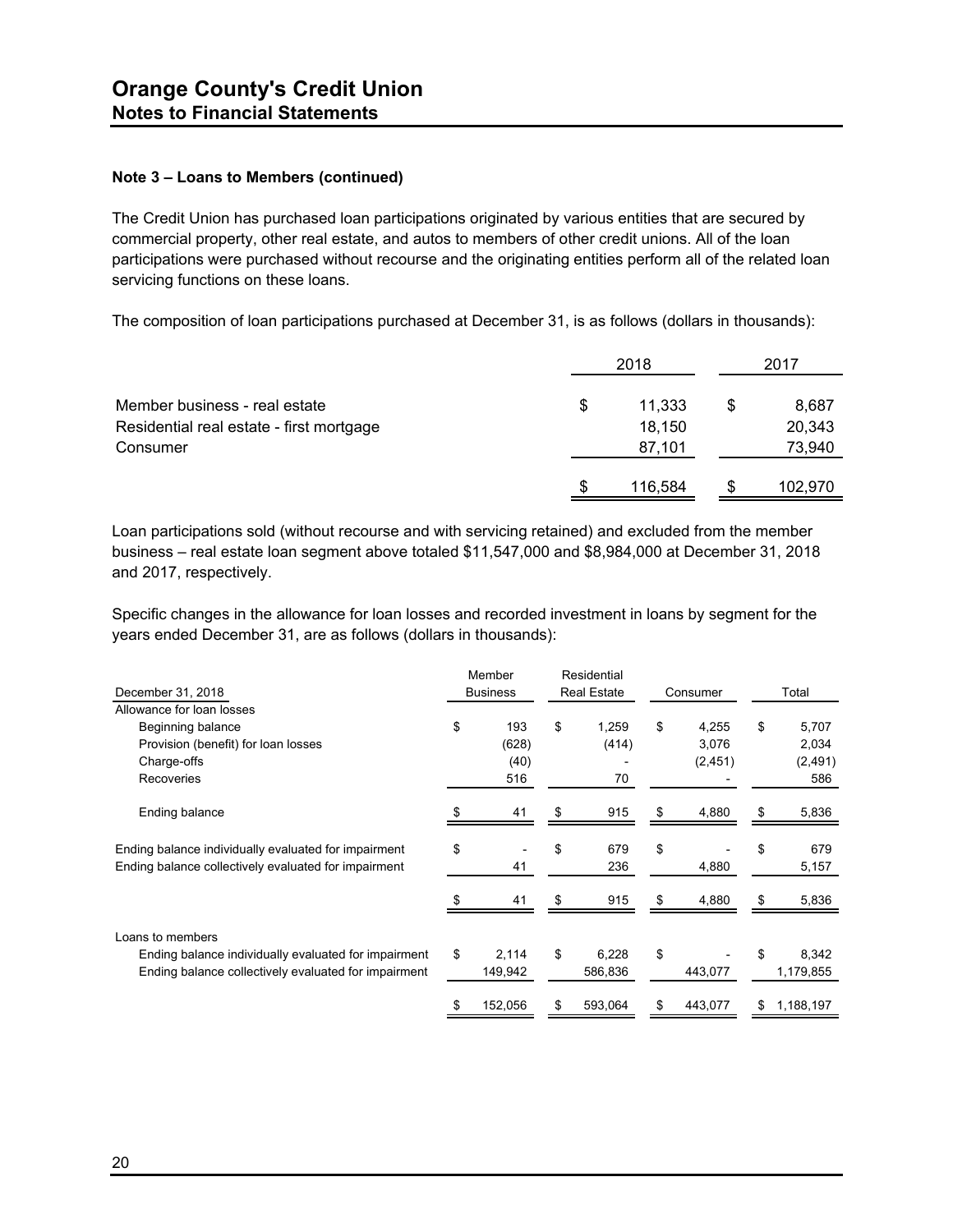|                                                                                                                                  | Member               |    | Residential        |          |         |       |                    |
|----------------------------------------------------------------------------------------------------------------------------------|----------------------|----|--------------------|----------|---------|-------|--------------------|
| December 31, 2017                                                                                                                | <b>Business</b>      |    | <b>Real Estate</b> | Consumer |         | Total |                    |
| Allowance for loan losses                                                                                                        |                      |    |                    |          |         |       |                    |
| Beginning balance                                                                                                                | \$<br>739            | \$ | 1,235              | \$       | 3,234   | \$    | 5,208              |
| Provision (benefit) for loan losses                                                                                              | (711)                |    | (139)              |          | 2,917   |       | 2,067              |
| Charge-offs                                                                                                                      | (170)                |    |                    |          | (1,896) |       | (2,066)            |
| Recoveries                                                                                                                       | 335                  |    | 163                |          |         |       | 498                |
| Ending balance                                                                                                                   | 193                  | \$ | 1,259              | \$       | 4,255   | S     | 5,707              |
| Ending balance individually evaluated for impairment<br>Ending balance collectively evaluated for impairment                     | \$<br>193            | \$ | 729<br>530         | \$       | 4,255   | \$    | 729<br>4,978       |
|                                                                                                                                  | 193                  | \$ | 1,259              | \$       | 4,255   | S     | 5,707              |
| Loans to members<br>Ending balance individually evaluated for impairment<br>Ending balance collectively evaluated for impairment | \$<br>427<br>143,524 | \$ | 6,800<br>553,976   | \$       | 385,674 | \$    | 7,227<br>1,083,174 |
|                                                                                                                                  | \$<br>143,951        | \$ | 560,776            | \$       | 385,674 | \$    | 1,090,401          |

**Member business loan credit quality indicators** – As part of the ongoing monitoring of the credit quality of the Credit Union's member business loan portfolio, management tracks certain credit quality indicators including trends related to (i) the risk ratings of member business loans, (ii) the level of classified loans, (iii) net charge-offs, (iv) nonperforming loans, and (v) the general economic conditions in the market area.

Management regularly reviews and risk grades member business loans in the Credit Union's portfolio. The risk rating system allows management to classify asset by credit quality in accordance with Credit Union policy. The Credit Union's risk grading definitions are as follows:

**Pass** – Financial condition of the borrower at minimum will have low to moderate leverage and adequate liquidity with stable to slightly declining trends. Cash flow will be no less than a 1.20X debt service coverage ratio (DSCR) and loan payments will be current. Collateral will have a loan-to-value at policy maximum or better. The industry outlook at worst could have an outlook that is uncertain.

**Special mention** – Financial condition of the borrower may be marginal with liquidity and/or equity trends declining. Cash flows may be below the Credit Union's policy minimums or negative and loan payments will not exceed 59 days past due. Collateral may have a loan-to-value exceeding the Credit Union's policy of 80%. The industry outlook would be in a declining environment.

**Substandard** – Financial condition of the borrower shows negative trends with highly leveraged loans, poor liquidity, and equity. Cash flows will be negative and loan payments will not exceed 89 days past due. Collateral will have a loan-to-value exceeding the Credit Union's policy of 80% with minimal equity. The industry outlook would be showing problems at this point.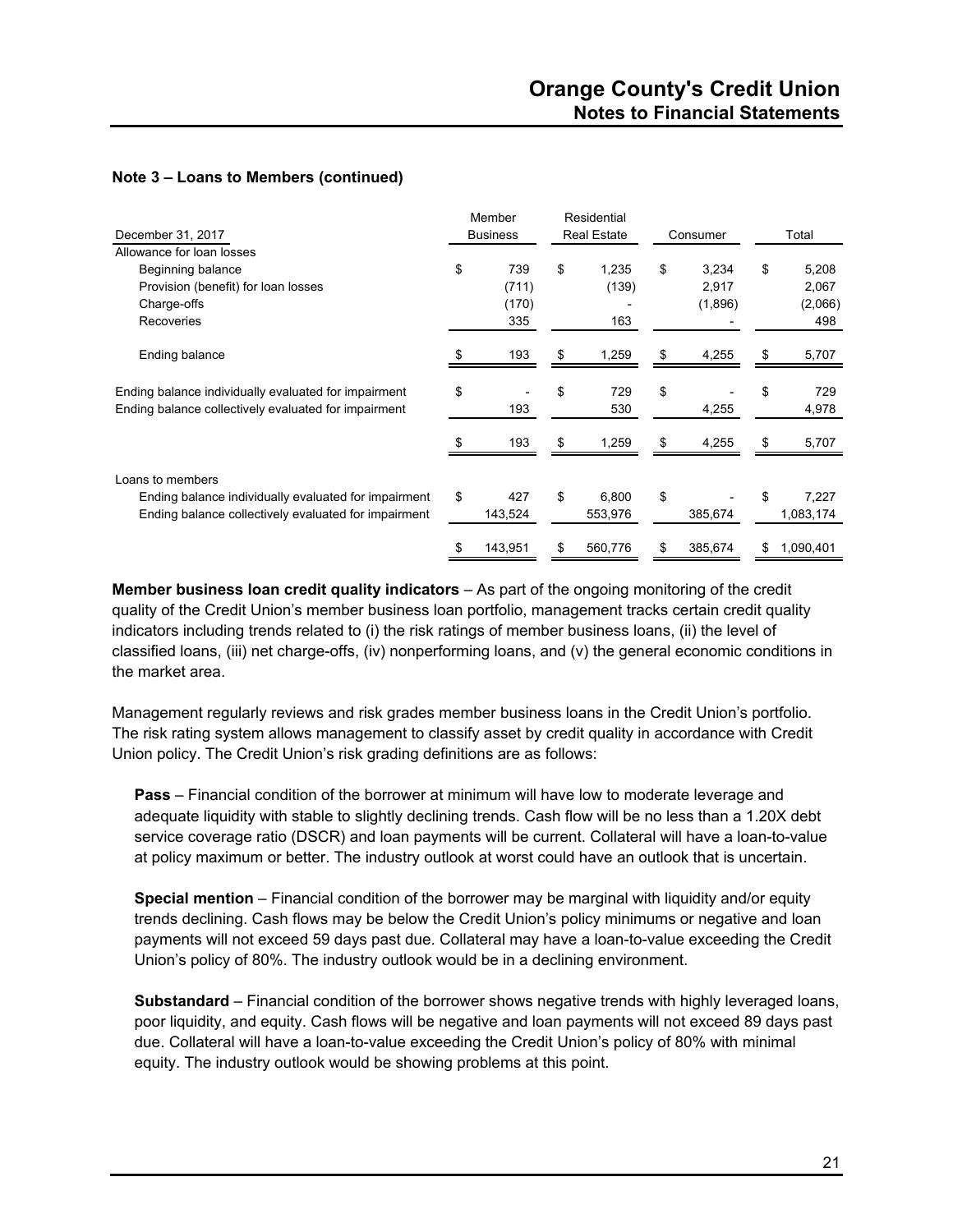**Doubtful** – Financial condition of the borrower will be a negative net worth position. Cash flows could be significantly negative and loan payments could be more than 90 days past due. Legal action would be starting at this point. Collateral will have a loan-to-value exceeding the Credit Union's policy with little to no equity. The industry outlook would be fragmented at this point. There were no loans classified as Doubtful at December 31, 2018 or 2017.

**Loss** – Loans in this classification are considered uncollectible and of such little value that their continuance as loans is not warranted. There were no loans classified as Loss at December 31, 2018 or 2017.

**Member business credit exposure** – The member business loan credit risk profile by internally assigned risk ratings by class, and by performing and nonperforming groupings. Management tracks the loan's performance and when the loan becomes 30 days past due, the loan is classified as a nonperforming loan. At December 31, is as follows (dollars in thousands):

|                             | 2018                | 2017 |                  |  |
|-----------------------------|---------------------|------|------------------|--|
| Real estate                 |                     |      |                  |  |
| Pass                        | \$<br>149,943       | \$   | 143,524          |  |
| Special mention             | 1,879               |      | 144              |  |
| Substandard                 | 234                 |      | 283              |  |
|                             | \$<br>152,056       | \$   | 143,951          |  |
|                             | 2018                |      | 2017             |  |
|                             |                     |      |                  |  |
| Performing<br>Nonperforming | \$<br>152,028<br>28 | \$   | 141,837<br>2,114 |  |
|                             | \$<br>152,056       | \$   | 143,951          |  |

**Residential real estate and consumer loan credit quality indicators** – As part of the ongoing monitoring of the credit quality of the Credit Union's residential real estate and consumer loan portfolios, management tracks certain credit quality indicators based on whether these loans are performing or nonperforming. To differentiate these categories, management tracks the loan's performance and when the loan becomes 60 days past due, the loan is classified as a nonperforming loan.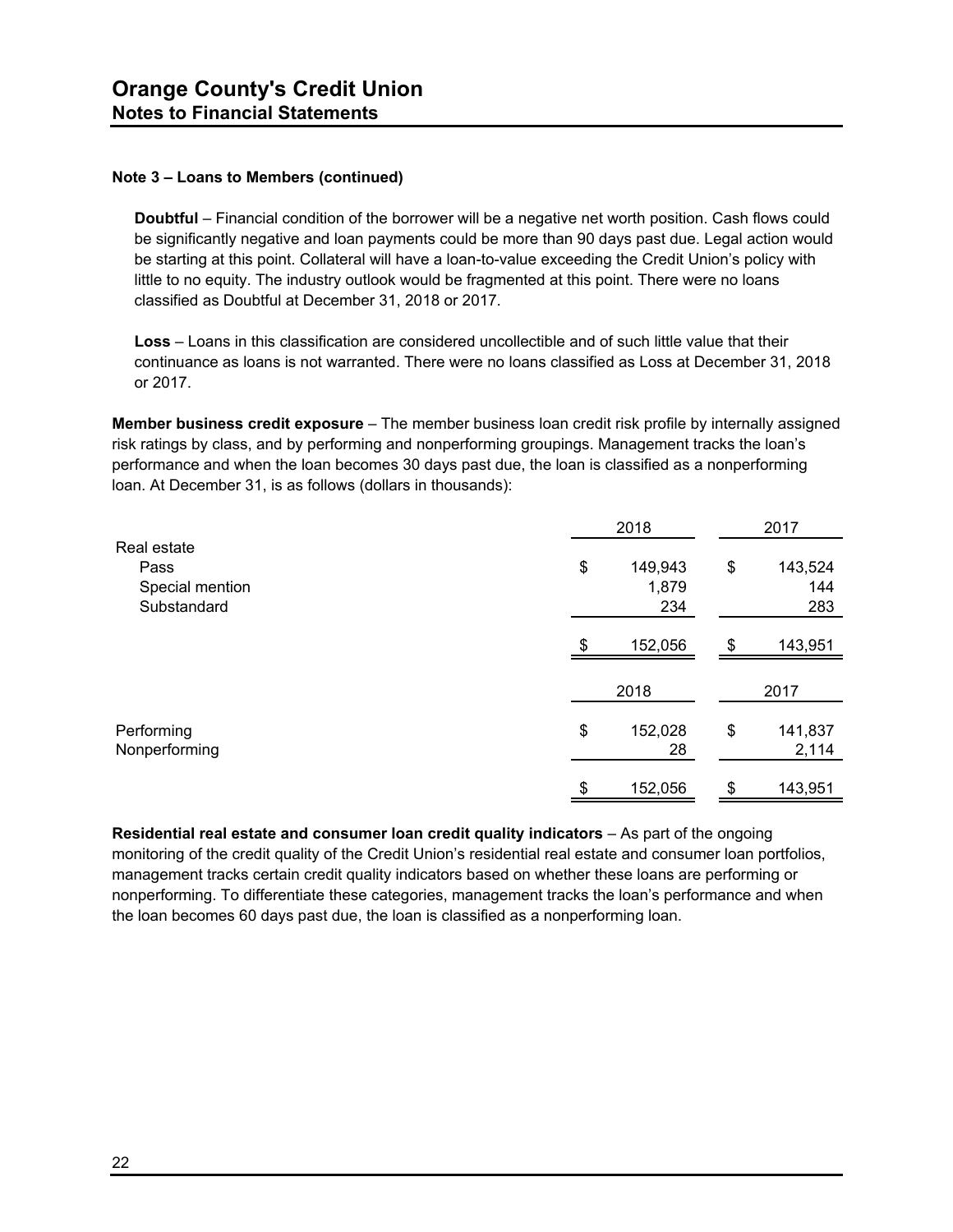**Residential real estate credit exposure** – The residential real estate credit risk profile based on payment activity by class at December 31, is as follows (dollars in thousands):

| 2018                        | First Mortgage         | Second Mortgage |              | Total                  |
|-----------------------------|------------------------|-----------------|--------------|------------------------|
| Performing<br>Nonperforming | \$<br>511,902<br>1,470 | \$              | 79,656<br>36 | \$<br>591,558<br>1,506 |
|                             | \$<br>513,372          | \$              | 79,692       | \$<br>593,064          |
| 2017                        |                        |                 |              |                        |
| Performing<br>Nonperforming | \$<br>497,786<br>2,129 | \$              | 60,861       | \$<br>558,647<br>2,129 |
|                             | \$<br>499,915          | \$              | 60,861       | \$<br>560,776          |

**Consumer credit exposure** – The consumer loan credit risk profile based on payment activity by class at December 31, is as follows (dollars in thousands):

| 2018                        | Auto |                | Unsecured           |    | <b>Other Secured</b> |    | <b>Member Share</b><br>Overdrafts |    | Total            |  |
|-----------------------------|------|----------------|---------------------|----|----------------------|----|-----------------------------------|----|------------------|--|
| Performing<br>Nonperforming | \$   | 376,035<br>759 | \$<br>62,665<br>512 | \$ | 2,637                | \$ | 469                               | \$ | 441,806<br>1,271 |  |
|                             | \$   | 376,794        | \$<br>63,177        | \$ | 2,637                | \$ | 469                               | \$ | 443,077          |  |
| 2017                        |      |                |                     |    |                      |    |                                   |    |                  |  |
| Performing<br>Nonperforming | \$   | 322,107<br>908 | \$<br>59,490<br>246 | \$ | 2,564                | \$ | 359                               | \$ | 384,520<br>1,154 |  |
|                             | \$   | 323,015        | \$<br>59,736        | \$ | 2,564                | \$ | 359                               | \$ | 385,674          |  |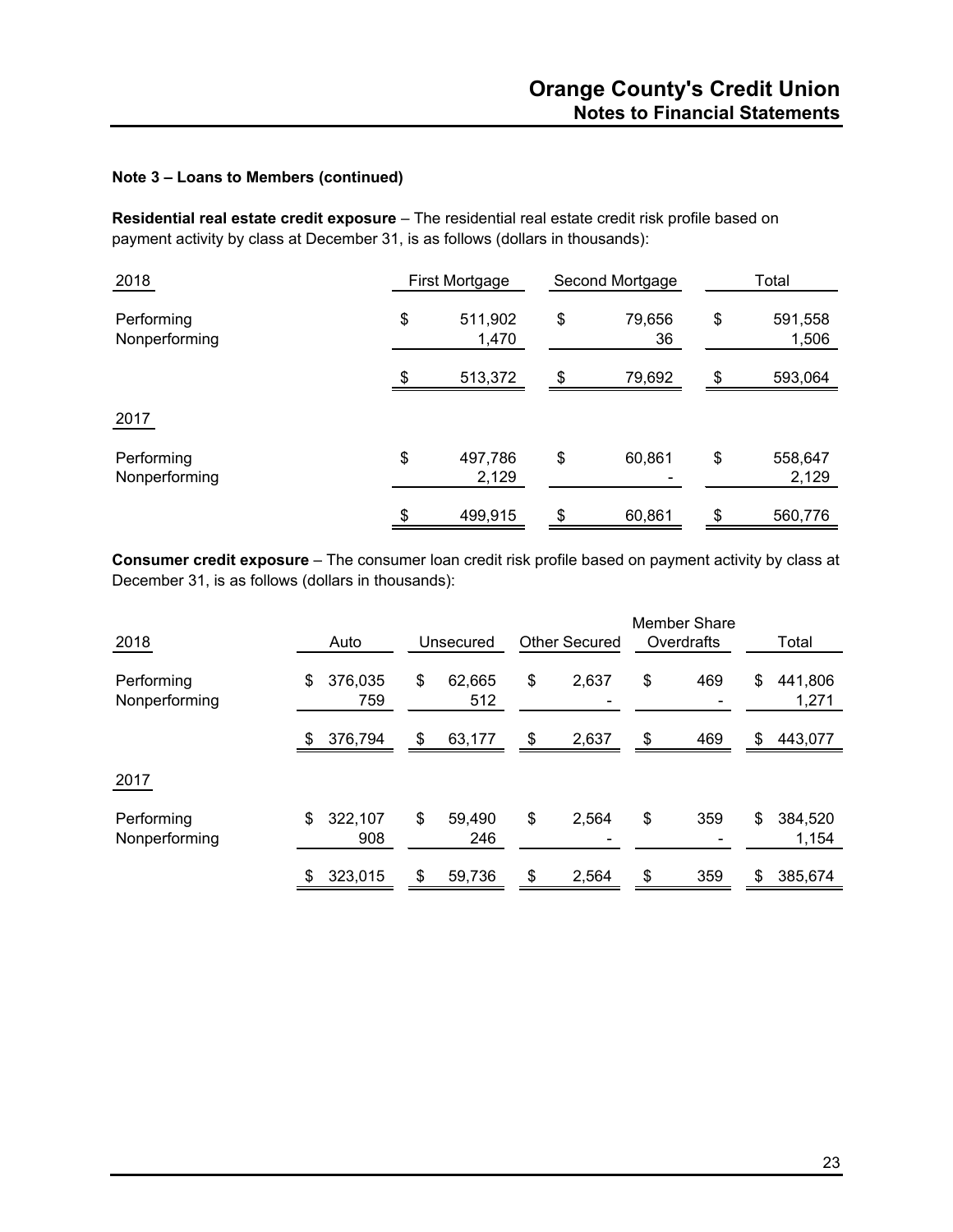Information concerning impaired loans by loan class as of December 31, is as follows (dollars in thousands)

| 2018<br>With no specific reserve recorded                        |    | Recorded<br>Investment<br><b>Balance</b> |    | Unpaid<br>Principal<br>Balance |    | Related<br>Allowance |    | Average<br>Recorded<br>Investment |    | Interest<br>Income<br>Recognized |  |
|------------------------------------------------------------------|----|------------------------------------------|----|--------------------------------|----|----------------------|----|-----------------------------------|----|----------------------------------|--|
| <b>Member business</b><br>Real estate<br>Residential real estate | \$ | 2,114                                    | \$ | 2,114                          | \$ |                      | \$ | 1,271                             | \$ | 93                               |  |
| First mortgage<br>Second mortgage                                |    | 2,209<br>507                             |    | 2,209<br>507                   |    |                      |    | 2,122<br>606                      |    | 94<br>24                         |  |
|                                                                  | \$ | 4,830                                    | \$ | 4,830                          | \$ |                      | \$ | 3,999                             | \$ | 211                              |  |
| With specific reserve recorded<br>Member business<br>Real estate | \$ |                                          | \$ |                                | \$ |                      | \$ |                                   | \$ |                                  |  |
| Residential real estate<br>First mortgage<br>Second mortgage     |    | 3,448<br>64                              |    | 3,448<br>64                    |    | 571<br>108           |    | 3,718<br>69                       |    | 146<br>3                         |  |
|                                                                  | \$ | 3,512                                    | \$ | 3,512                          | \$ | 679                  | \$ | 3,787                             | \$ | 149                              |  |
| Total<br>Member business<br>Residential real estate              | \$ | 2,114<br>6,228                           | \$ | 2,114<br>6,228                 | \$ | ÷,<br>679            | \$ |                                   | \$ | 93<br>267                        |  |
|                                                                  | \$ | 8,342                                    | \$ | 8,342                          | \$ | 679                  | \$ |                                   | \$ | 360                              |  |
| 2017<br>With no specific reserve recorded<br>Member business     |    |                                          |    |                                |    |                      |    |                                   |    |                                  |  |
| Real estate<br>Residential real estate                           | \$ | 427                                      | \$ | 427                            | \$ |                      | \$ | 289                               | \$ | 22                               |  |
| First mortgage<br>Second mortgage                                |    | 2,035<br>704                             |    | 2,035<br>704                   |    |                      |    | 2,726<br>816                      |    | 84<br>29                         |  |
|                                                                  | \$ | 3,166                                    | \$ | 3,166                          | \$ |                      | \$ | 3,831                             | \$ | 135                              |  |
| With specific reserve recorded<br><b>Member business</b>         |    |                                          |    |                                |    |                      |    |                                   |    |                                  |  |
| Real estate<br>Residential real estate                           | \$ |                                          | \$ |                                | \$ |                      | \$ | 822                               | \$ |                                  |  |
| First mortgage<br>Second mortgage                                |    | 3,987<br>74                              |    | 3,987<br>74                    |    | 617<br>112           |    | 4,210<br>80                       |    | 164<br>3                         |  |
|                                                                  | \$ | 4,061                                    | \$ | 4,061                          | \$ | 729                  | \$ | 5,112                             | \$ | 167                              |  |
| Total<br>Member business                                         | \$ | 427                                      | \$ | 427                            | \$ |                      | \$ | 1,111                             | \$ | 22                               |  |
| Residential real estate                                          |    | 6,800                                    |    | 6,800                          |    | 729                  |    | 7,832                             |    | 280                              |  |
|                                                                  | \$ | 7,227                                    | \$ | 7,227                          | \$ | 729                  | \$ | 8,943                             | \$ | 302                              |  |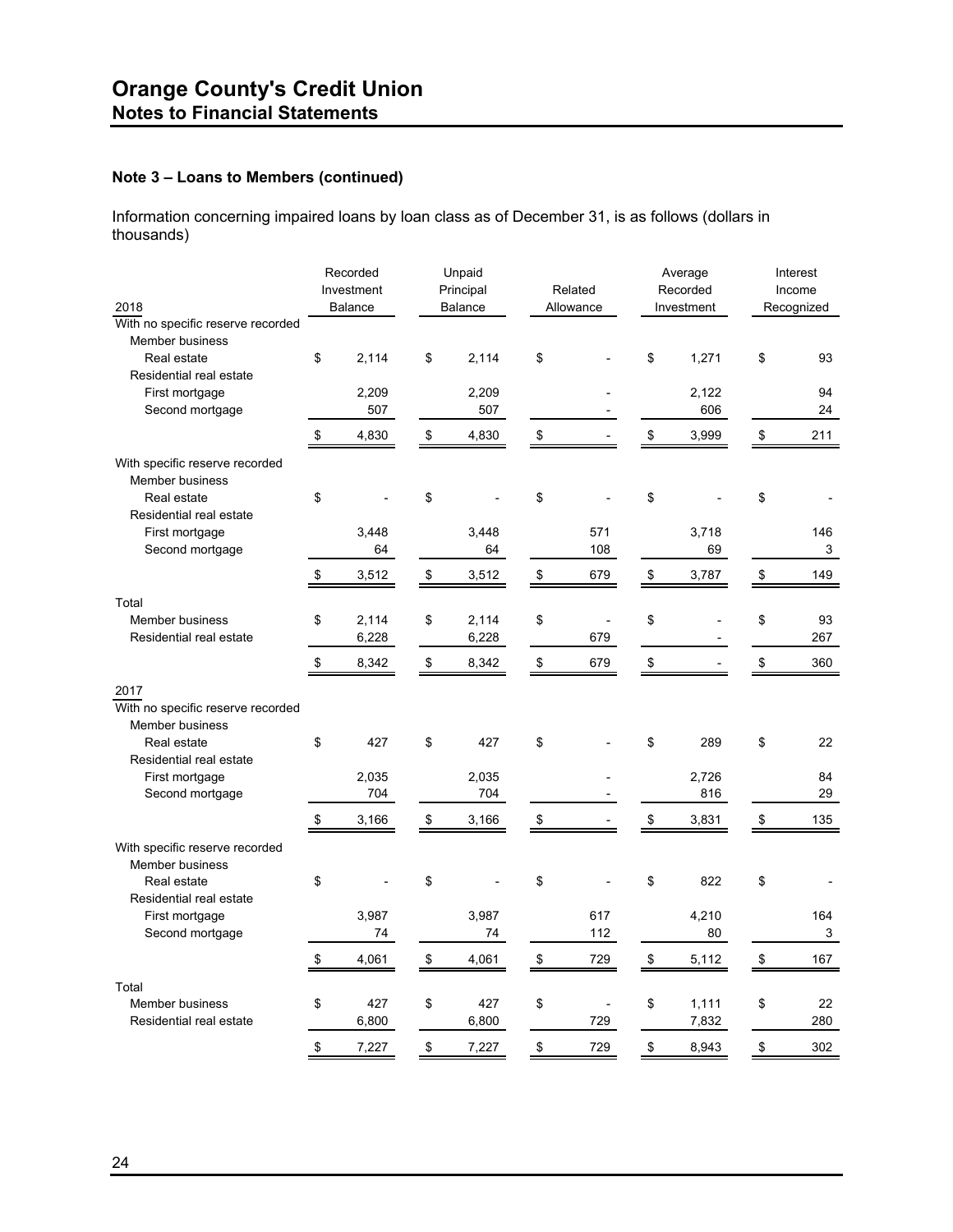A summary of nonaccrual loans by class at December 31, is as follows (dollars in thousands):

|                                      | 2018 |       | 2017 |       |
|--------------------------------------|------|-------|------|-------|
| Member business                      |      |       |      |       |
| Real estate                          | \$   | 28    | \$   |       |
| Residential real estate              |      |       |      |       |
| First mortgage                       |      | 1,470 |      | 2,129 |
| Second mortgage                      |      | 36    |      |       |
| Consumer                             |      |       |      |       |
| Auto                                 |      | 759   |      | 908   |
| Unsecured                            |      | 512   |      | 246   |
|                                      | \$   | 2,805 | \$.  | 3,283 |
| Forgone interest on nonaccrual loans | \$   | 46    | S    | 64    |

A summary of past-due loans by class as of December 31, is as follows (dollars in thousands):

|                         |             |             | Greater     | Total       |    |           | Total           |
|-------------------------|-------------|-------------|-------------|-------------|----|-----------|-----------------|
|                         | $30 - 59$   | $60 - 90$   | Than 90     | Past        |    |           | Loans to        |
| 2018                    | Days        | Days        | Days        | Due         |    | Current   | Members         |
| Member business         |             |             |             |             |    |           |                 |
| Real estate             | \$<br>28    | \$          | \$          | \$<br>28    | \$ | 152,028   | \$<br>152,056   |
| Residential real estate |             |             |             |             |    |           |                 |
| First mortgage          |             | 449         | 1,021       | 1,470       |    | 511,902   | 513,372         |
| Second mortgage         | 81          |             | 36          | 117         |    | 79,575    | 79,692          |
| Consumer                |             |             |             |             |    |           |                 |
| Auto                    | 2,411       | 414         | 345         | 3,170       |    | 373,624   | 376,794         |
| Unsecured               | 635         | 270         | 242         | 1,147       |    | 62,030    | 63,177          |
| Other secured           | 44          |             |             | 44          |    | 2,593     | 2,637           |
| Member share overdrafts |             |             |             |             |    | 469       | 469             |
|                         |             |             |             |             |    |           |                 |
|                         | \$<br>3,199 | \$<br>1,133 | \$<br>1,644 | \$<br>5,976 | S  | 1,182,221 | \$<br>1,188,197 |
|                         |             |             |             |             |    |           |                 |
| 2017                    |             |             |             |             |    |           |                 |
| Member business         |             |             |             |             |    |           |                 |
| Real estate             | \$<br>2,114 | \$          | \$          | \$<br>2,114 | \$ | 141,837   | \$<br>143,951   |
| Residential real estate |             |             |             |             |    |           |                 |
| First mortgage          |             | 728         | 1,401       | 2,129       |    | 497,786   | 499,915         |
| Second mortgage         |             |             |             |             |    | 60,861    | 60,861          |
| Consumer                |             |             |             |             |    |           |                 |
| Auto                    | 1,261       | 704         | 204         | 2,169       |    | 320,846   | 323,015         |
| Unsecured               | 176         | 186         | 60          | 422         |    | 59,314    | 59,736          |
| Other secured           |             |             |             |             |    | 2,564     | 2,564           |
| Member share overdrafts |             |             |             |             |    | 359       | 359             |
|                         | \$<br>3,551 | \$<br>1,618 | \$<br>1,665 | \$<br>6,834 | \$ | 1,083,567 | \$<br>1,090,401 |
|                         |             |             |             |             |    |           |                 |

The Credit Union had no loans that were greater than 60 days past due for which the loans were accruing interest at December 31, 2018 or 2017.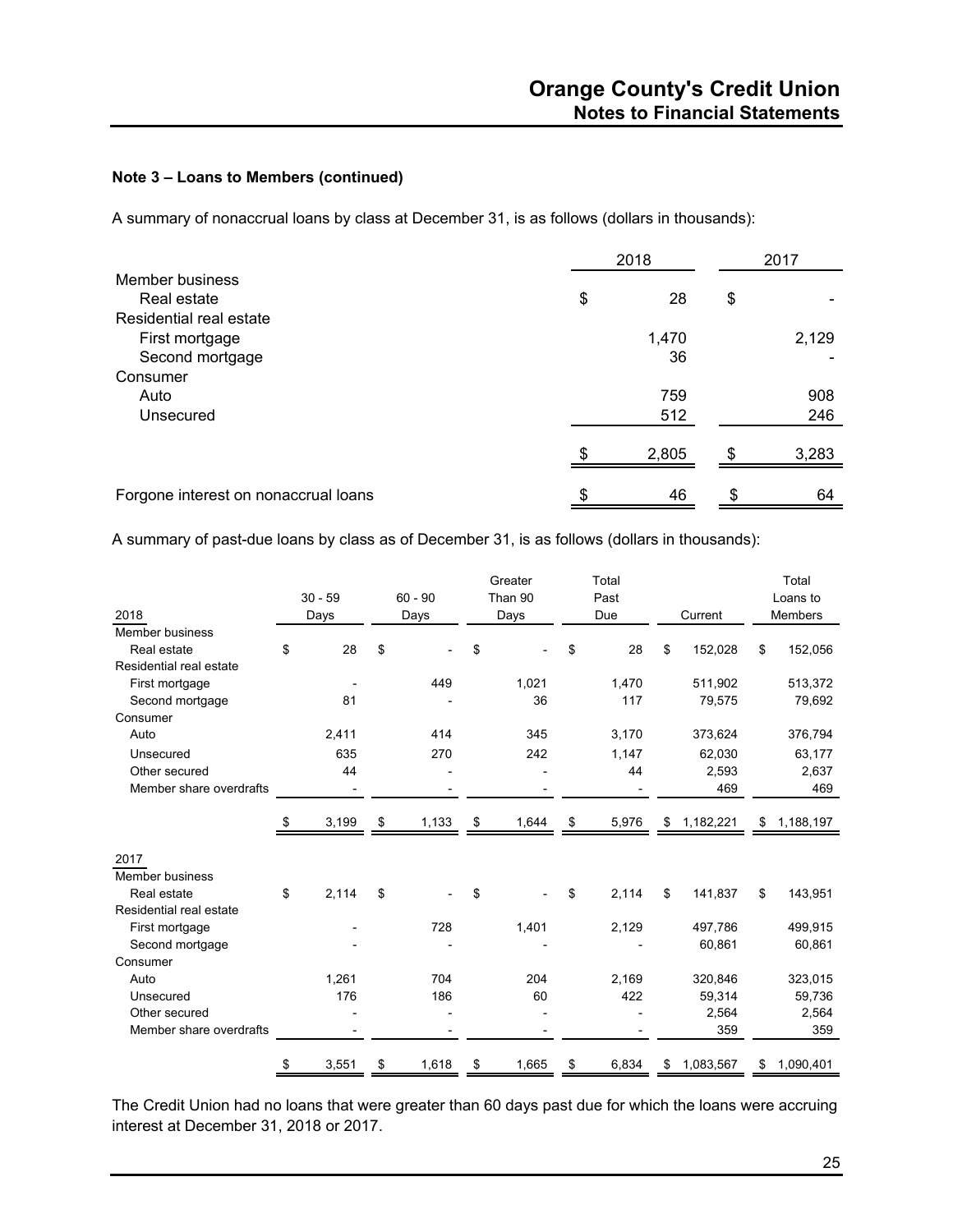There were no loans modified as troubled debt restructured loans during the year ended December 31, 2018. A summary of loan troubled debt restructurings by class that were granted during the year ended December 31, 2018, is as follows (dollars in thousands):

|                         |           | Pre-Modification | Post-Modification |
|-------------------------|-----------|------------------|-------------------|
|                         | Number of | Outstanding      | Outstanding       |
| 2017                    | Contracts | <b>Balance</b>   | Balance           |
| Residential real estate |           |                  |                   |
| First mortgage          |           | 312              | 312               |

Management has defined that a troubled debt restructured loan is considered in default when it becomes 60 days past due. There were no loans modified as troubled debt restructured loans for which there was a payment default within twelve months following the modification during the years ended December 31, 2018 and 2017.

The Credit Union does not have any unfunded commitments to members whose loans have been modified in a troubled debt restructuring.

#### **Note 4 – Loan Servicing**

The Credit Union sells first mortgage residential real estate loans on the secondary market and retains the servicing. Loans serviced for others are not included in the accompanying statements of financial condition. The unpaid principal balance of first mortgage residential real estate loans serviced for others was \$681,713,000 and \$625,715,000 at December 31, 2018 and 2017, respectively. The fair value of the mortgage servicing rights was \$7,216,955 and \$6,498,664 at December 31, 2018 and 2017, respectively.

Changes in the balance of mortgage servicing rights (MSRs), which are reported in other assets, were as follows for the years ended December 31, (dollars in thousands):

|                                                         | 2018 | 2017                      |                               |  |
|---------------------------------------------------------|------|---------------------------|-------------------------------|--|
| Balance, beginning of year<br>Additions<br>Amortization | \$   | 6,028<br>1,326<br>(1,283) | \$<br>5,361<br>1,641<br>(974) |  |
| Balance, end of year                                    |      | 6,071                     | 6,028                         |  |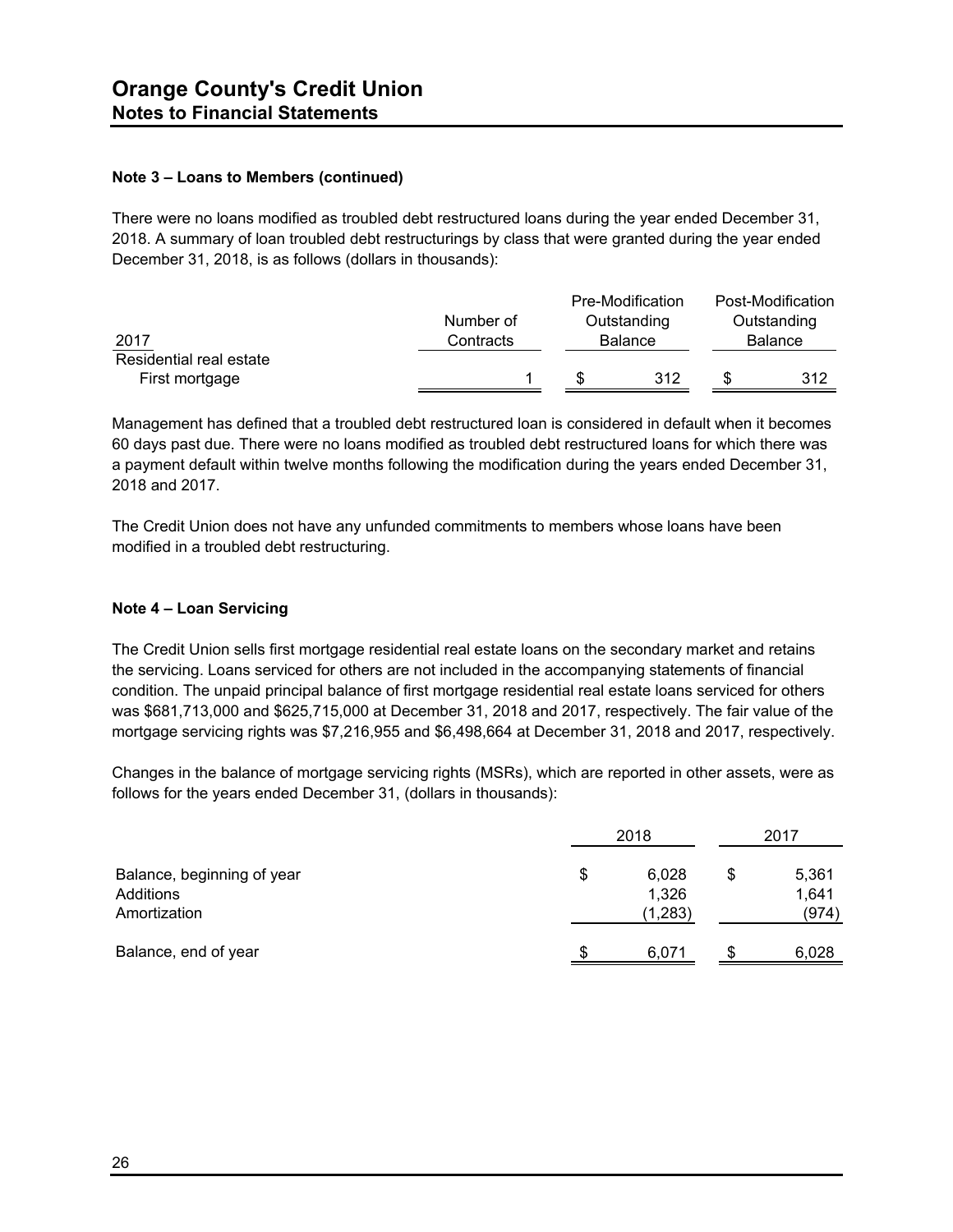#### **Note 4 – Loan Servicing (continued)**

At December 31, 2018, the expected weighted-average life of the Credit Union's MSRs was 6.94 years. Projected amortization expense for the gross carrying value of the MSRs at December 31, is estimated to be as follows (dollars in thousands):

| 2019                                                        | \$<br>1,336 |
|-------------------------------------------------------------|-------------|
| 2020                                                        | 1,087       |
| 2021                                                        | 863         |
| 2022                                                        | 679         |
| 2023                                                        | 535         |
| Thereafter                                                  | 1,571       |
| Gross carrying value of the MSR<br>Less valuation allowance | 6,071       |
| Net carrying value of the MSR                               | \$<br>6,071 |

Servicing fee income earned in connection with MSR included in the accompanying financial statements as a component of noninterest income was \$1,245,000 and \$974,000 for the years ended December 31, 2018 and 2017, respectively. Late fees related for the years ended December 31, 2018 and 2017, were not material.

The assumptions used in determining the projected amortization expense, such as prepayment speeds, are inherently subject to significant fluctuations, primarily due to the effect that changes in mortgage rates have on loan prepayment experience. Accordingly, any projection of MSR amortization in future periods is limited by the conditions that exist at the time the calculations were performed and may not be indicative of actual amortization expense that will be recorded in future periods.

The Credit Union performs an annual valuation of its MSR to assess the MSR for impairment. This analysis is based on certain key assumptions, including prepayment speeds, discount rate, and annual inflation. Prepayment speeds (PSAs) ranged from 120 to 164 as of December 31, 2018, and 129 to 147 as of December 31, 2017. The discount rate and annual inflation rate as of December 31, 2018, was 9.5% and 2.21%, respectively. The discount rate and annual inflation rate as of December 31, 2017, was 9.50% and 2.20%, respectively.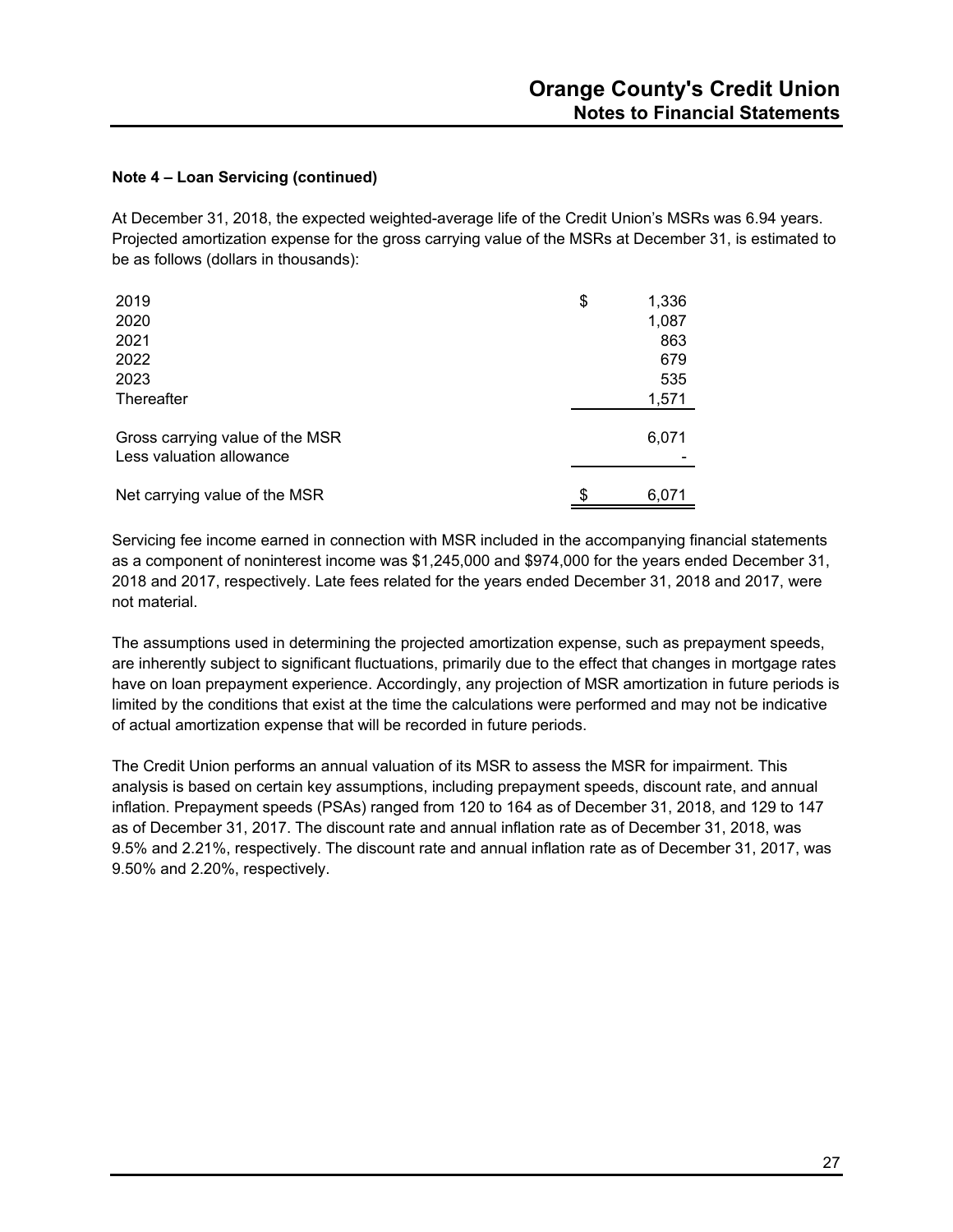#### **Note 5 – Premises and Equipment**

Premises and equipment at December 31, is summarized as follows (dollars in thousands):

|                                           |    | 2017      |    |          |
|-------------------------------------------|----|-----------|----|----------|
| Land                                      | \$ | 3,406     | \$ | 4,854    |
| Buildings and improvements                |    | 18,873    |    | 18,632   |
| Furniture and equipment                   |    | 4,444     |    | 4,487    |
| Computer equipment                        |    | 12,069    |    | 10,190   |
| Leasehold improvements                    |    | 3,570     |    | 3,536    |
|                                           |    | 42,362    |    | 41,699   |
| Accumulated depreciation and amortization |    | (23, 143) |    | (21,157) |
|                                           | \$ | 19,219    |    | 20,542   |

Depreciation and amortization expense amounted to \$2,049,000 and \$1,885,000 for the years ended December 31, 2018 and 2017, respectively.

#### **Note 6 – Lease Commitments**

The Credit Union leases certain office facilities under noncancelable operating leases expiring in various years through June 2029. Some of the leases contain renewal options for periods from three to five years at their fair rental value at the time of renewal. Future minimum lease payments under these leases are as follows (dollars in thousands):

| 2019       | \$<br>1,135 |
|------------|-------------|
| 2020       | 1,360       |
| 2021       | 1,022       |
| 2022       | 921         |
| 2023       | 700         |
| Thereafter | 2,437       |
|            |             |
|            | \$<br>7,575 |

Minimum lease payments exclude rentals under renewal options, which, as of December 31, 2018, are not reasonably assured of being exercised.

Rent expense was approximately \$903,000 and \$888,000 for the years ended December 31, 2018 and 2017, respectively.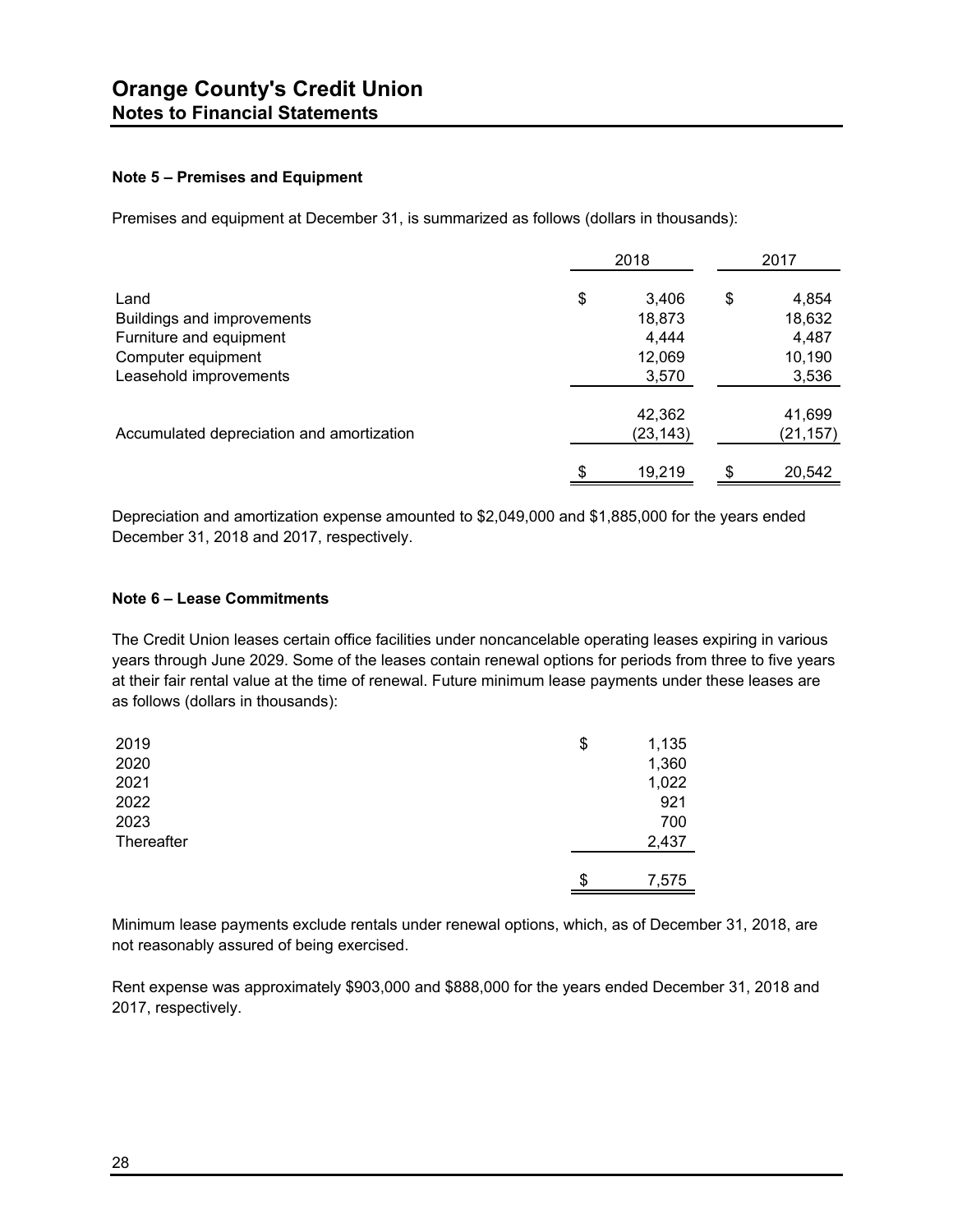#### **Note 7 – Members' Share and Savings Accounts**

Members' share and savings accounts at December 31, are summarized as follows (dollars in thousands):

|                                           | 2018 |           |    | 2017      |  |
|-------------------------------------------|------|-----------|----|-----------|--|
| Regular share accounts                    | \$   | 394,195   | \$ | 378,622   |  |
| Share draft accounts                      |      | 301,652   |    | 291,451   |  |
| Money market accounts                     |      | 395,510   |    | 396,879   |  |
| <b>IRA</b> share accounts                 |      | 11,238    |    | 10,738    |  |
| Total share accounts                      |      | 1,102,595 |    | 1,077,690 |  |
| Share and IRA certificates                |      |           |    |           |  |
| $0.00\%$ to 0.99%                         |      | 2,132     |    | 117,581   |  |
| 1.00% to 1.99%                            |      | 213,700   |    | 106,287   |  |
| 2.00% to 2.99%                            |      | 80,095    |    | 51,241    |  |
| Total certificate accounts                |      | 295,927   |    | 275,109   |  |
| Total members' share and savings accounts |      | 1,398,522 |    | 1,352,799 |  |

Scheduled maturities of share and IRA certificates at December 31, are as follows (dollars in thousands):

| 2019<br>2020<br>2021<br>2022<br>2023<br>Thereafter | \$ | 179,289<br>57,311<br>35,241<br>14,129<br>9,957 |
|----------------------------------------------------|----|------------------------------------------------|
|                                                    | \$ | 295,927                                        |

The aggregate amounts of members' share and IRA certificate accounts in denominations of \$250,000 or more were approximately \$31,344,000 and \$29,824,000 at December 31, 2018 and 2017, respectively.

Overdrawn share accounts reclassified to consumer loans totaled \$469,000 and \$359,000 at December 31, 2018 and 2017, respectively.

The NCUSIF insures members' shares and certain individual retirement accounts up to \$250,000.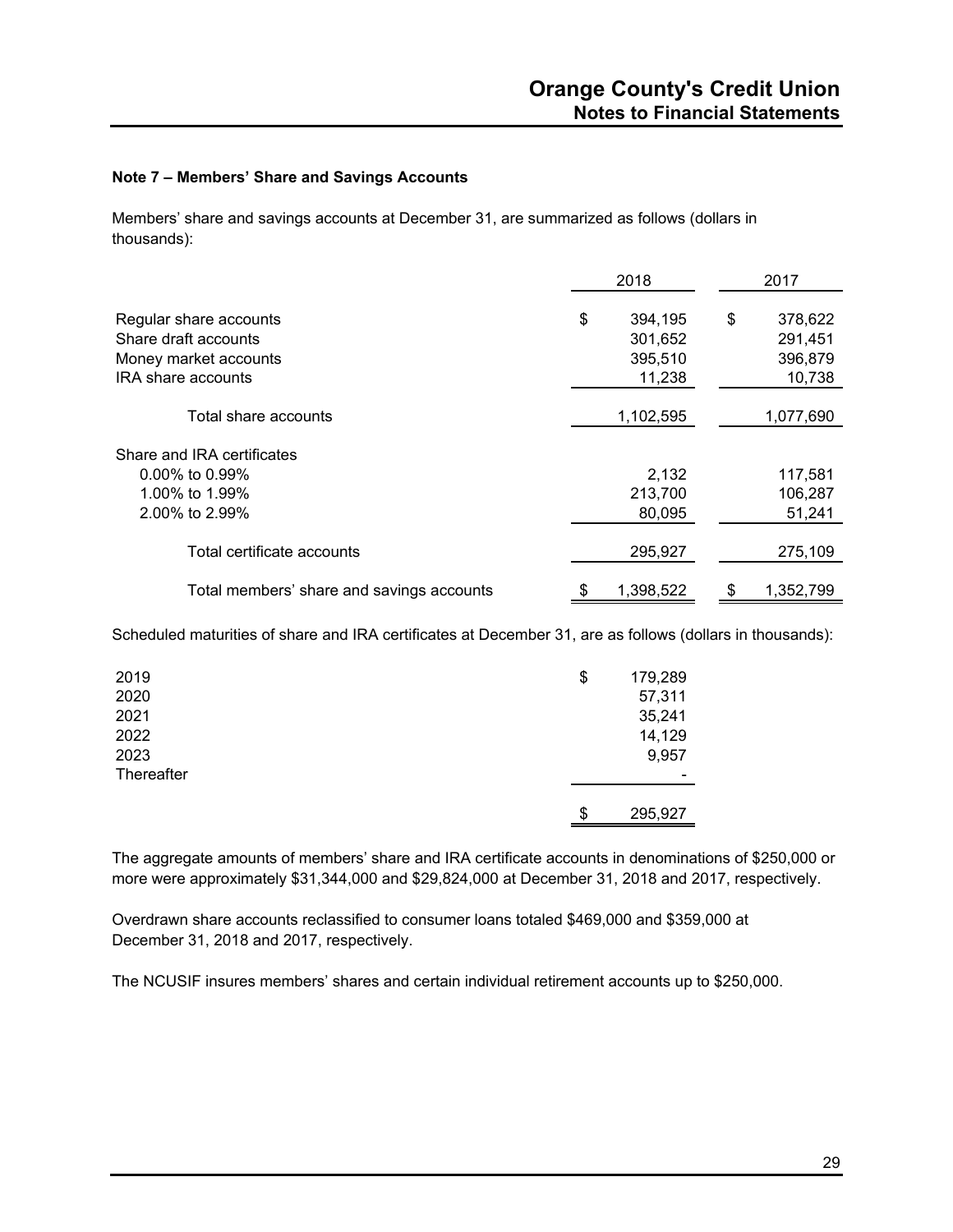#### **Note 8 – Lines of Credit and Borrowed Funds**

The Credit Union maintains lines of credit (LOC) with the FHLB of San Francisco and the FRB of San Francisco at December 31, which are summarized as follows (dollars in thousands):

| 2018                                             | <b>FHLB</b> |                     | <b>FRB</b> |            | <b>Total Lines</b> |                      |  |
|--------------------------------------------------|-------------|---------------------|------------|------------|--------------------|----------------------|--|
| Total available<br><b>Borrowed</b>               | \$          | 603,806<br>(40,750) | \$         | 22,619     | \$                 | 626,425<br>(40, 750) |  |
| Remaining available                              |             | 563,056             | \$         | 22,619     | \$                 | 585,675              |  |
| Term<br>Weighted-average rate of advances        |             | LOC                 |            | <b>LOC</b> |                    |                      |  |
| outstanding                                      | 2.26%       |                     | N/A        |            |                    |                      |  |
| 2017                                             |             |                     |            |            |                    |                      |  |
| Total available<br><b>Borrowed</b>               | \$          | 599,928<br>(47,000) | \$         | 21,430     | \$                 | 621,358<br>(47,000)  |  |
| Remaining available                              |             | 552,928             | \$         | 21,430     | \$                 | 574,358              |  |
| Term                                             |             | LOC                 |            | LOC        |                    |                      |  |
| Weighted-average rate of advances<br>outstanding |             | 2.26%               |            | N/A        |                    |                      |  |

The FHLB line is collateralized by available-for-sale securities held in safekeeping by the FHLB and certain member business real estate and residential real estate first and second mortgage loans. The outstanding principal balance of real estate loans pledged as collateral to the FHLB totaled approximately \$674,871,000 and \$616,552,000 at December 31, 2018 and 2017, respectively. The FRB line of credit is collateralized by federal agency securities held in safekeeping by the FRB. Future advances under these lines would be at then-existing rates.

Borrowed funds at December 31, are as follows (dollars in thousands):

| 2018   | 2017   |
|--------|--------|
|        |        |
|        |        |
| 40.750 | 47.000 |
|        |        |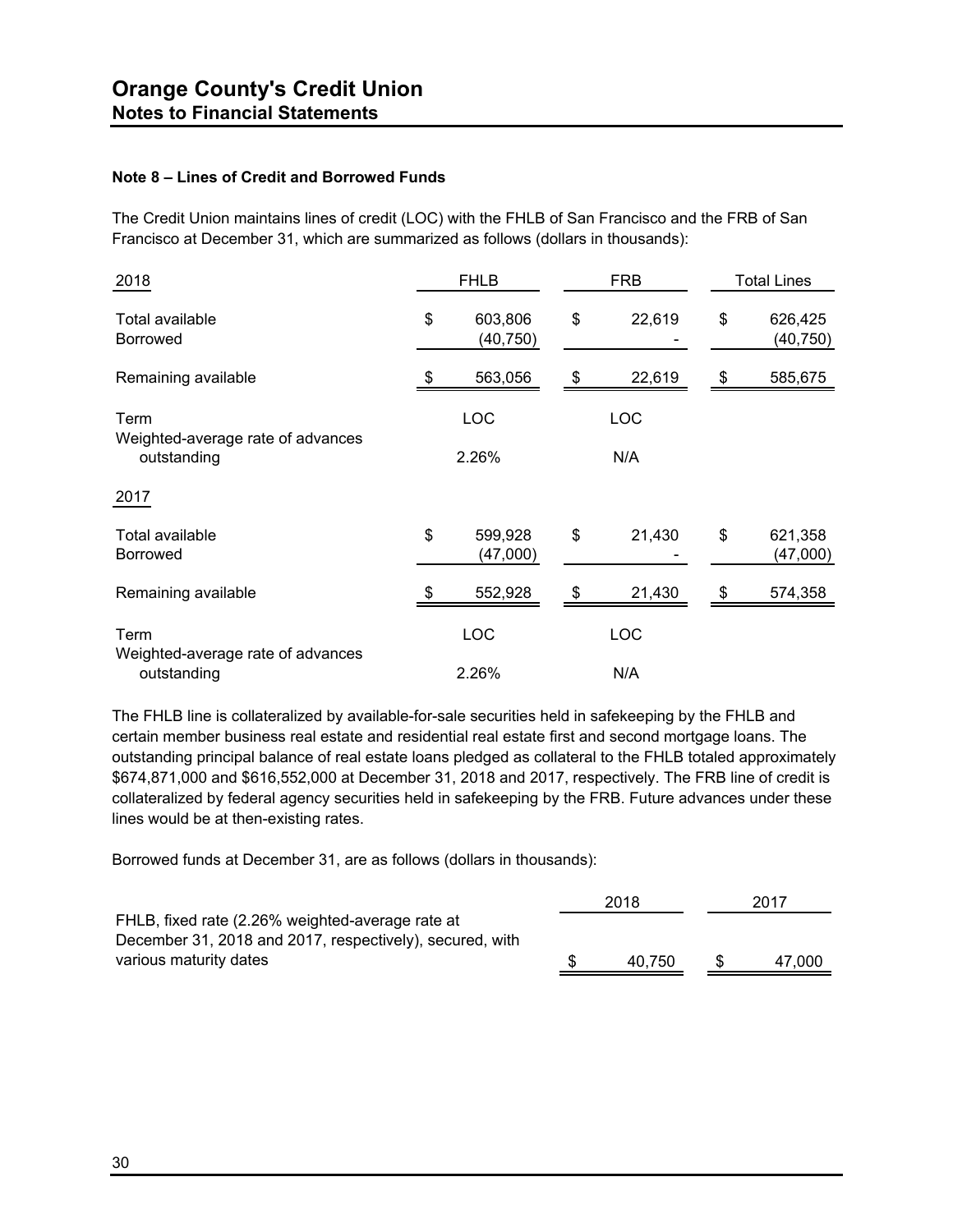#### **Note 8 – Lines of Credit and Borrowed Funds (continued)**

Scheduled maturities of borrowed funds at December 31, are as follows (dollars in thousands):

| 2019       | \$<br>2,000  |
|------------|--------------|
| 2020       | 2,750        |
| 2021       | 7,500        |
| 2022       | 5,500        |
| 2023       | 9,500        |
| Thereafter | 13,500       |
|            |              |
|            | \$<br>40,750 |

#### **Note 9 – Off-Balance-Sheet Activities**

The Credit Union is a party to conditional commitments to lend funds in the normal course of business to meet the financing needs of its members. These commitments represent financial instruments to extend credit, which include lines of credit, credit cards, home equity lines, and overdraft protection commitments that involve, to varying degrees, elements of credit and interest rate risk in excess of amounts recognized in the financial statements.

The Credit Union's exposure to credit loss is represented by the contractual notional amount of these instruments. The Credit Union uses the same credit policies in making commitments as it does for those loans recorded in the financial statements.

At December 31, the following financial instruments were outstanding whose contract amounts represent credit risk (dollars in thousands):

|                                          |     | 2018    | 2017         |
|------------------------------------------|-----|---------|--------------|
| Commitments to extend credit             |     |         |              |
| Home equity lines of credit              | \$  | 74.779  | \$<br>58.119 |
| Credit cards                             |     | 86,746  | 73,056       |
| Line-of-credit loans                     |     | 30,539  | 30,690       |
| Overdraft protection program commitments |     | 5,175   | 5,172        |
| Member business loan commitments         |     | 2,488   | 2,762        |
|                                          | \$. | 199.727 | 169,799      |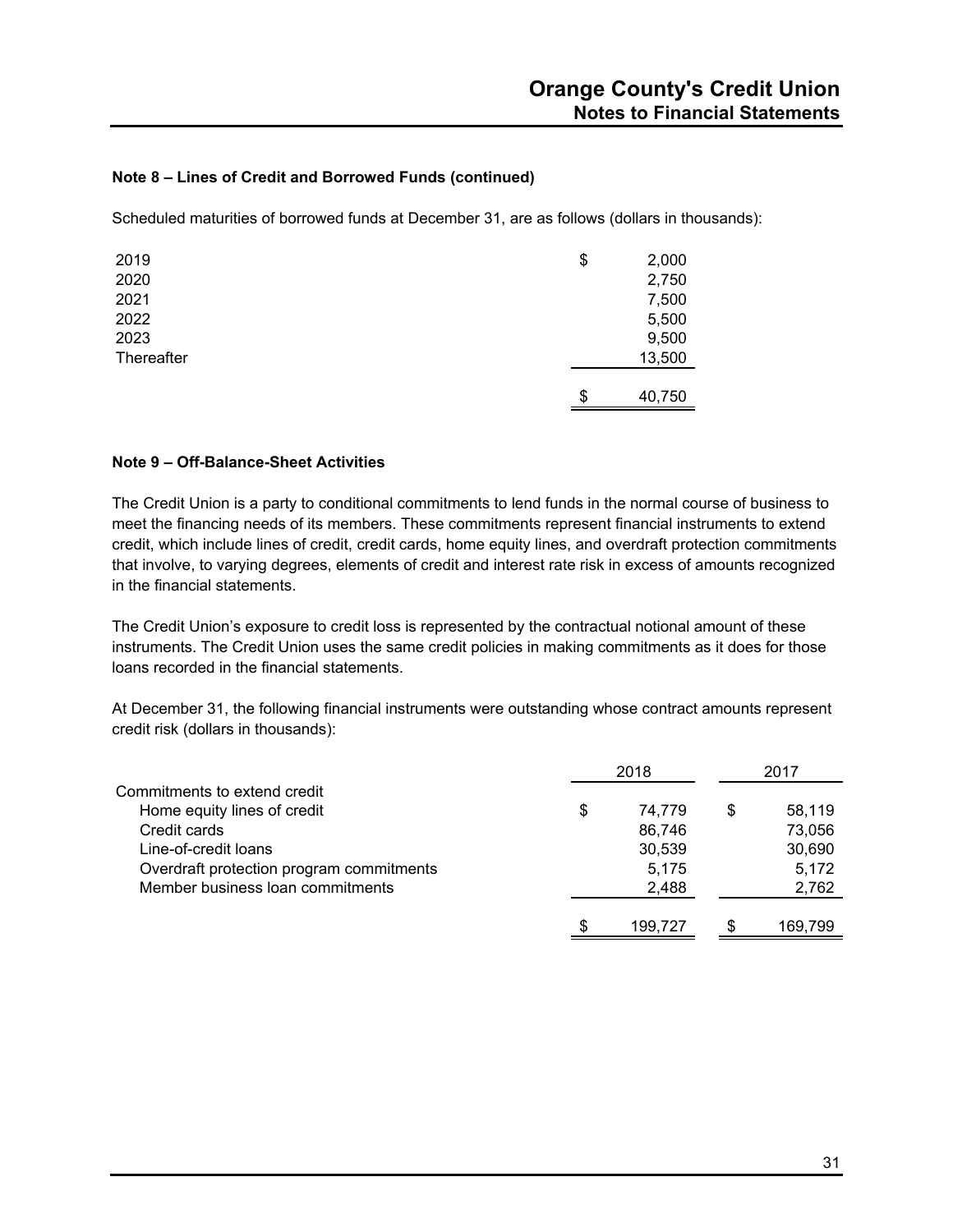#### **Note 9 – Off-Balance-Sheet Activities (continued)**

Commitments to extend credit are agreements to lend to a member as long as there is no violation of any condition established in the contract. Commitments generally have fixed expiration dates or other termination clauses and may require payment of a fee. Because many of the commitments are expected to expire without being drawn upon, the total commitment amounts do not necessarily represent future cash requirements. The Credit Union evaluates each member's creditworthiness on a case-by-case basis. The amount of collateral obtained if deemed necessary by the Credit Union upon extension of credit is based on management's credit evaluation of the counterparty. Collateral held varies but may include consumer assets, residential real estate, and member share balances.

Unfunded commitments under revolving credit lines and overdraft protection agreements are commitments for possible future extensions of credit to existing members. These lines of credit are uncollateralized and usually do not contain a specified maturity date and may not be drawn upon to the total extent to which the Credit Union is committed.

#### **Note 10 – Contingencies and Commitments**

**Legal** – The Credit Union is periodically a party to various legal actions normally associated with financial institutions, the aggregate effect of which, in management's opinion, would not be material to the Credit Union's financial condition.

**Loans sold with recourse** – The Credit Union has implemented a mortgage program whereby some of its mortgage loans are sold on the secondary market, some of which are sold with recourse. The Credit Union is subject to recourse on the loans sold under certain conditions as disclosed in the loan purchase agreements with the funding corporations. Loans sold with recourse may have to be subsequently repurchased due to defects that occurred during the origination of the loan. The defects are generally categorized as documentation errors, underwriting errors, early payment defaults, and fraud. When a loan sold to an investor with recourse fails to perform, the investor will typically review the loan file to determine whether defects in the origination process occurred. If a defect is identified, the Credit Union may be required to either repurchase the loan or indemnify the investor for losses sustained. If there are no defects, the Credit Union has no commitment to repurchase the loan. The outstanding principal balance of loans subject to possible recourse was \$681,713,000 and \$625,715,000 at December 31, 2018 and 2017, respectively. There was one loan with a principal balance of approximately \$350,000 that was repurchased with no reserves recorded for the year ended December 31, 2018. There was one loan with a principal balance of \$313,000 that was repurchased with no reserves recorded for the year ended December 31, 2017.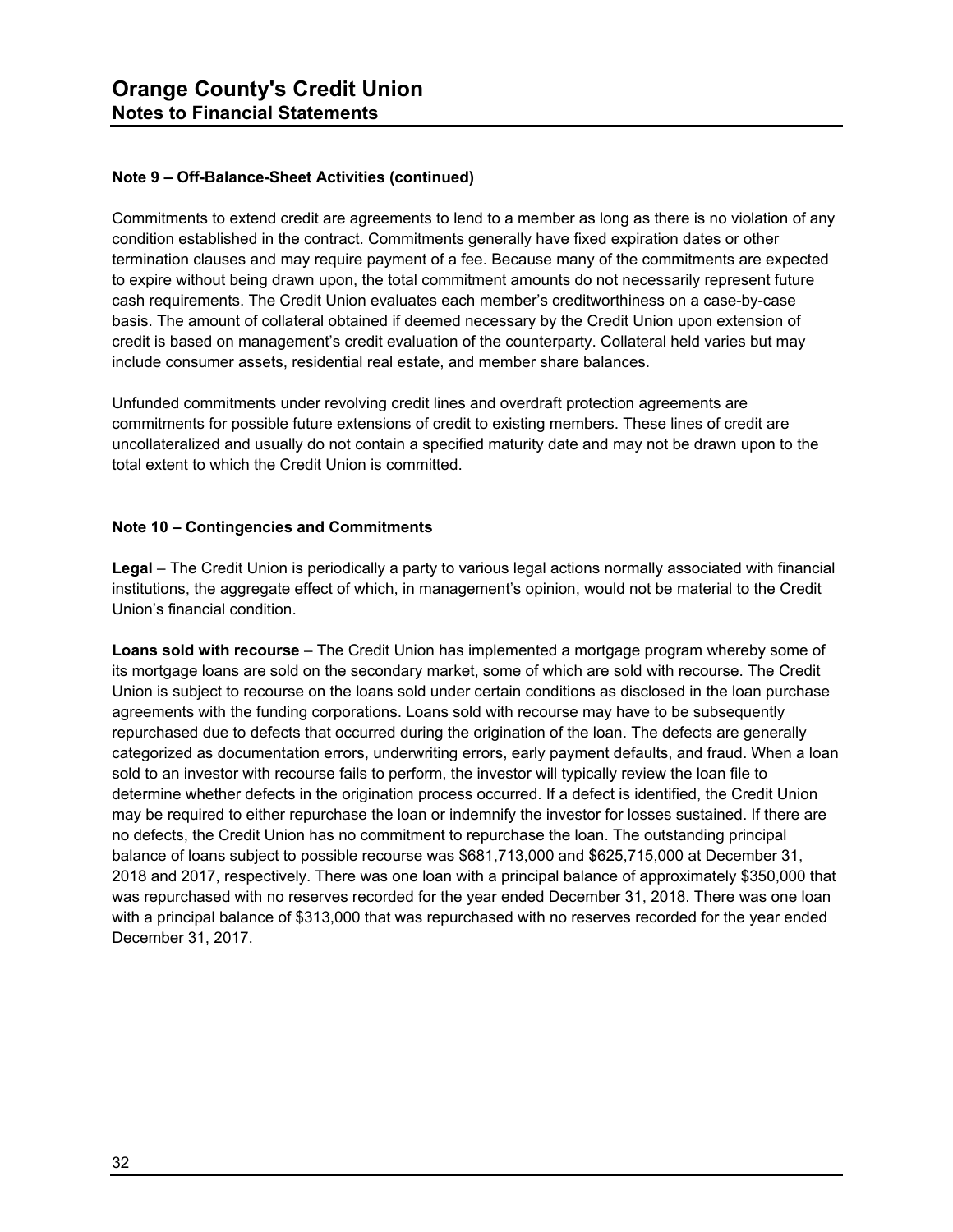#### **Note 11 – Capital Requirements**

The Credit Union is subject to various regulatory capital requirements administered by the NCUA. Failure to meet minimum capital requirements can initiate certain mandatory – and possibly additional discretionary – actions by regulators that, if undertaken, could have a direct material effect on the Credit Union's financial statements. Under capital adequacy regulations and the regulatory framework for Prompt Corrective Action, the Credit Union must meet specific capital regulations that involve quantitative measures of the Credit Union's assets, liabilities, and certain off-balance-sheet items as calculated under generally accepted accounting principles. The Credit Union's capital amounts and net worth classification are also subject to qualitative judgments by the regulators about components, risk weightings, and other factors.

Quantitative measures established by regulation to ensure capital adequacy require the Credit Union to maintain minimum amounts and ratios (set forth in the following table) of net worth (as defined in the regulations) to assets and risk-based net worth (RBNW) ratios (as defined). As of December 31, 2018, the Credit Union's RBNW requirement was 5.46%. The minimum ratio to be considered complex under the regulatory framework is 6.00%. Management believes that, as of December 31, 2018, the Credit Union meets all capital adequacy requirements to which it is subject. No conditions or events have occurred since the calculation date that management believes have changed the Credit Union's category.

As of December 31, 2018, the most recent call reporting period, the NCUA has categorized the Credit Union as well capitalized under the regulatory framework for Prompt Corrective Action. To be categorized as well capitalized, the Credit Union must maintain a minimum net worth ratio of 7.00%. The Credit Union's actual capital amounts and ratios as of December 31, 2018, are also presented in the table (dollars in thousands):

|                                   |              |        | To Be Adequately<br><b>Capitalized Under Prompt</b> |        | To Be Well Capitalized<br><b>Under Prompt Corrective</b> |                          |       |
|-----------------------------------|--------------|--------|-----------------------------------------------------|--------|----------------------------------------------------------|--------------------------|-------|
|                                   | Actual       |        |                                                     |        | <b>Corrective Action Provisions</b>                      | <b>Action Provisions</b> |       |
| December 31, 2018                 | Amount       | Ratio  |                                                     | Amount | Ratio                                                    | Amount                   | Ratio |
| Net worth<br>Risk-based net worth | \$172,426    | 10.74% | \$                                                  | 96,327 | 6.00%                                                    | \$112,382                | 7.00% |
| requirement                       | \$<br>88,368 | 5.46%  |                                                     | N/A    | N/A                                                      | N/A                      | N/A   |
| December 31, 2017                 |              |        |                                                     |        |                                                          |                          |       |
| Net worth<br>Risk-based net worth | \$154,650    | 10.02% | \$                                                  | 92.605 | 6.00%                                                    | \$108,039                | 7.00% |
| requirement                       | \$<br>78,785 | 5.47%  |                                                     | N/A    | N/A                                                      | N/A                      | N/A   |

Because the RBNW ratio of 5.46% is less than the net worth ratio of 10.74%, the Credit Union retains its original category. Further, in performing its calculation of total assets, the Credit Union used the average of the three month-end balances over the calendar quarter option, as permitted by regulation.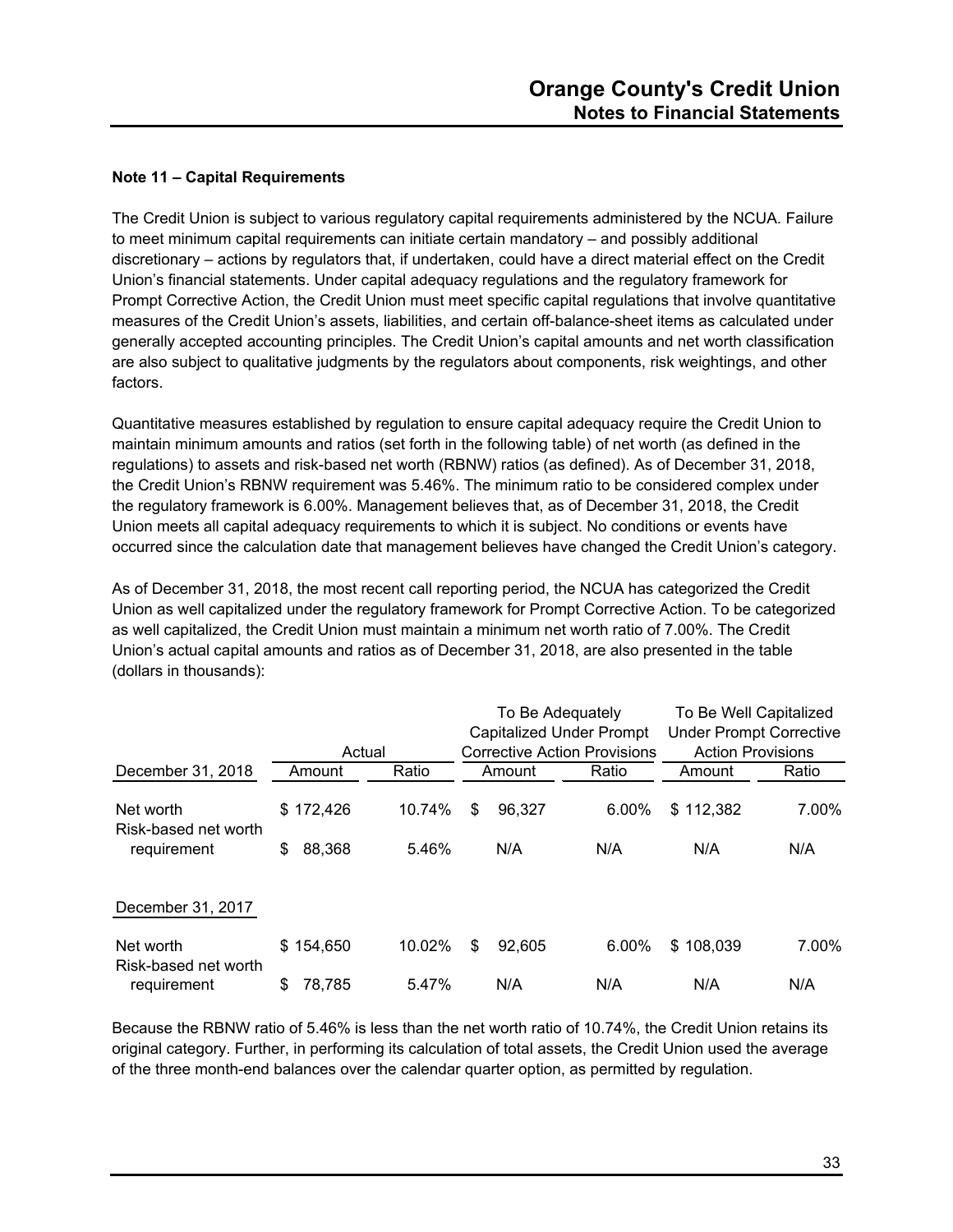#### **Note 12 – Related-Party Transactions**

In the normal course of business, the Credit Union extends credit to members of the board of directors, supervisory committee members, and executive officers. The aggregate loans to related parties at December 31, 2018 and 2017, were approximately \$5,007,000 and \$4,411,000, respectively. In addition, there is also a split dollar loan to a related party, as disclosed in note 14. Deposits from related parties at December 31, 2018 and 2017, amounted to approximately \$1,957,000 and \$2,274,000, respectively.

#### **Note 13 – 401(k) Retirement Plan**

The Credit Union provides a 401(k) employee benefit plan covering substantially all employees who have completed at least one year of service and met minimum age requirements. The Credit Union matches a portion of employees' wage reductions. Total expense under this plan was \$1,501,000 and \$1,282,000 for the years ended December 31, 2018 and 2017, respectively.

#### **Note 14 – Deferred Compensation Plans**

The Credit Union has a 457(b) nonqualified deferred compensation plan for members of management. The Credit Union makes discretionary contributions to the plan and employees are allowed to contribute to the plan. The deferred compensation accounts are shown as both assets and liabilities on the Credit Union's financial statements and are available to creditors in the event of the Credit Union's liquidation.

The Credit Union has a 457(f) nonqualified deferred compensation plan for members of management. The Credit Union contributes 100% of the funds to this plan. Under the terms of the plan, the participants are entitled to a specified amount if they remain employed by the Credit Union until a predetermined time. If these employees become fully disabled as defined in the agreement, accrued benefits are immediately payable. The benefits are subject to forfeiture if employment is terminated for cause as defined in the agreements. The deferred compensation accounts are shown as both assets and liabilities on the Credit Union's financial statements and are available to creditors in the event of the Credit Union's liquidation.

The cash surrender value of life insurance policies pertaining to these plans was \$19,355,000 and \$25,538,000 as of December 31, 2018 and 2017, respectively. The deferred compensation payable, included in accrued expenses and other liabilities on the statements of financial condition, was \$2,354,000 and \$3,983,000 as of December 31, 2018 and 2017, respectively. Deferred compensation expense was \$120,000 and \$710,000 for the years ended December 31, 2018 and 2017, respectively.

**Secured split dollar program** – In 2018, the Credit Union established a post-retirement benefit plan for an executive officer known as a secured split dollar program. To facilitate the execution of the postretirement benefit plan, the Credit Union loaned the executive officer approximately \$10,954,000 (included in other assets on the statements of financial condition). The notes bear interest at the applicable federal rate under Internal Revenue Code Section 1274(d) in effect on the date of the loan. The rate is based on the executives' life expectancy and the compounding period as provided in Treasury Regulation Section 1.7872-15. Repayment of the notes occurs at the time of death of the executive officer.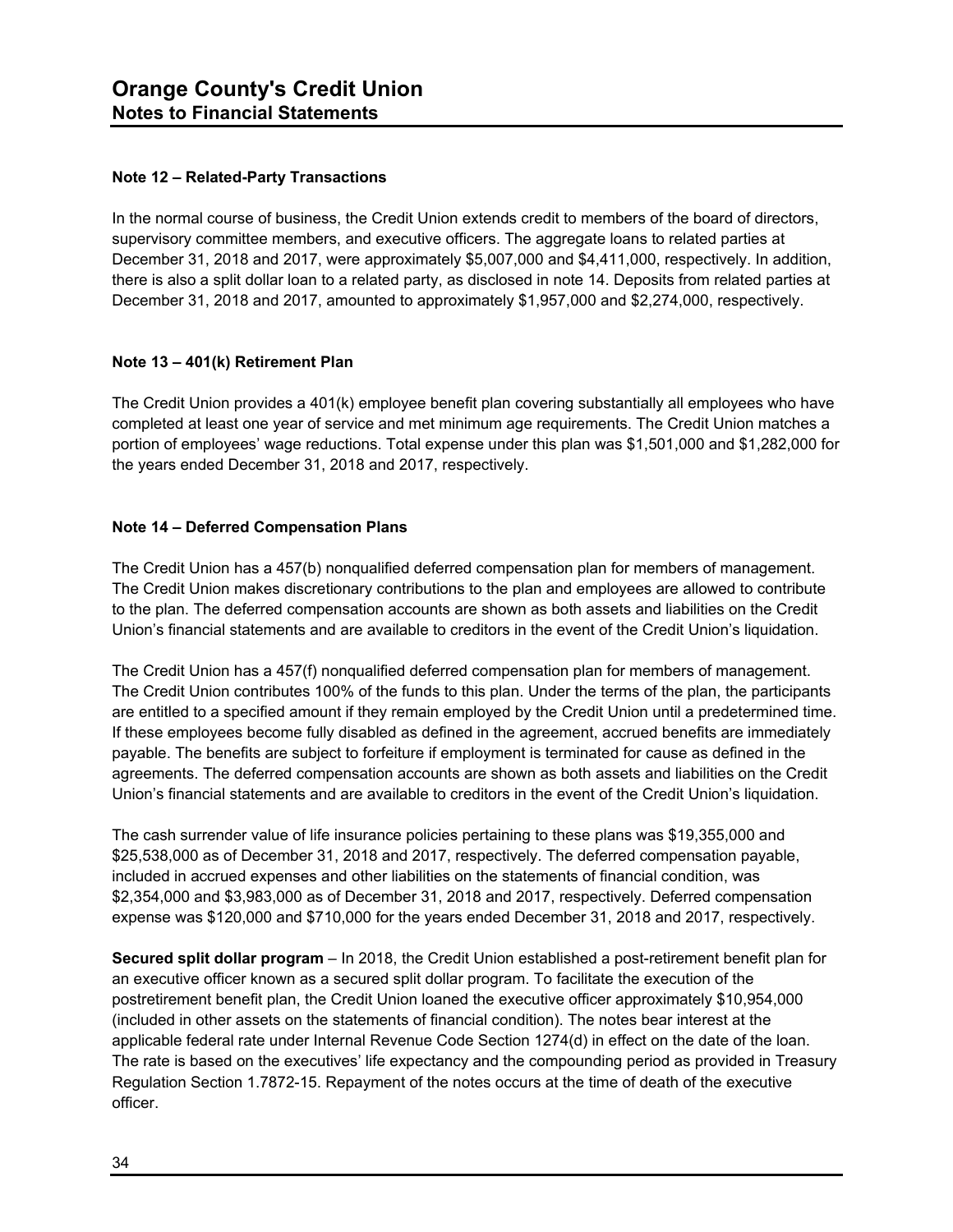#### **Note 14 – Deferred Compensation Plans (continued)**

The proceeds from the loan were used by the executive officer to purchase a life insurance policy, which is known as the repayment policy, the sole purpose of which is the repayment of the loans with interest upon the death of the executive officer. The repayment policy is pledged as collateral against the loans, with the Credit Union named as the beneficiary. The Credit Union has no obligation to the executive officer under this secured split dollar program other than granting the loans originated to purchase the life insurance policies. The loans to the executive officer are included in other assets on the statements of financial condition.

#### **Note 15 – Fair Value**

**Determination of fair value** – The Credit Union uses fair value measurements to record fair value adjustments to certain assets and liabilities and to determine fair value disclosures. The fair value of a financial instrument is the price that would be received to sell an asset or paid to transfer a liability in an orderly transaction between market participants at the measurement date. Fair value is best determined based on quoted market prices. However, in many instances, there are no quoted market prices for the Credit Union's various financial instruments. In cases where quoted market prices are not available, fair values are based on estimates using present value or other valuation techniques. Those techniques are significantly affected by the assumptions used, including the discount rate and estimates of future cash flows. Accordingly, the fair value estimates may not be realized in an immediate settlement of the instrument.

Fair value measurements are to focus on an exit price in an orderly transaction (that is, not a forced liquidation or distressed sale) between market participants at the measurement date under current market conditions. If there has been a significant decrease in the volume and level of activity for the asset or liability, a change in valuation technique or the use of multiple valuation techniques may be appropriate. In such instances, determining the price at which willing participants would transact at the measurement date under current market conditions depends on the facts and circumstances and requires the use of significant judgment. The fair value is a reasonable point within the range that is most representative of fair value under current market conditions.

**Fair value hierarchy** – The Credit Union groups its financial assets and financial liabilities generally measured at fair value in three levels, based on the markets in which the assets and liabilities are traded and the reliability of the assumptions used to determine fair value.

**Level 1** – Valuation is based on quoted prices in active markets for identical assets or liabilities that the Credit Union has the ability to access at the measurement date. Level 1 assets and liabilities generally include debt and equity securities that are traded in an active exchange market. Valuations are obtained from readily available pricing sources for market transactions involving identical assets or liabilities.

**Level 2** – Valuation is based on inputs other than quoted prices included within Level 1 that are observable for the asset or liability, either directly or indirectly. The valuation may be based on quoted prices for similar assets or liabilities; quoted prices in markets that are not active; or other inputs that are observable or can be corroborated by observable market data for substantially the full term of the asset or liability.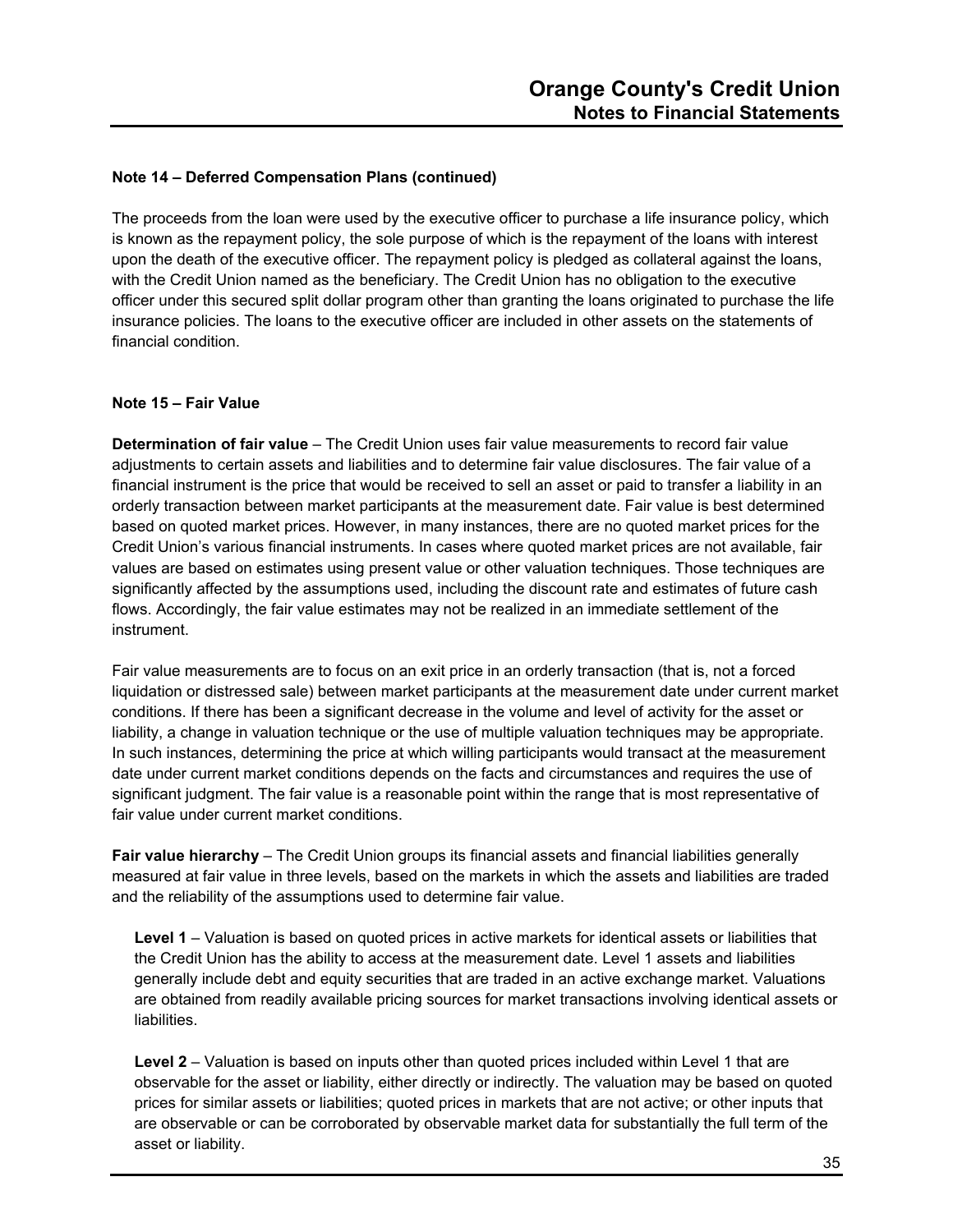#### **Note 15 – Fair Value (continued)**

**Level 3** – Valuation is based on unobservable inputs that are supported by little or no market activity and that are significant to the fair value of the assets or liabilities. Level 3 assets and liabilities include financial instruments whose value is determined using pricing models, discounted cash flow methodologies, or similar techniques, as well as instruments for which determination of fair value requires significant management judgments or estimation.

A financial instrument's categorization within the valuation hierarchy is based on the lowest level of input that is significant to the fair value estimation.

The following methods and assumptions were used by the Credit Union in estimating fair value disclosures for financial instruments:

**Available-for-sale securities** – The fair value of investment securities is the fair market value based on quoted market prices, when available, or market prices provided by recognized broker dealers. If listed prices or quotes are not available, fair value is based on externally developed models that use unobservable inputs due to the limited market activity of the instrument.

**Assets and liabilities measured at fair value on a recurring basis** – Assets and liabilities measured at fair value on a recurring basis at December 31 are summarized as follows (dollars in thousands):

| Fair Value Measurements at Reporting Date Using |    |                       |    |                         |           |              |            |         |
|-------------------------------------------------|----|-----------------------|----|-------------------------|-----------|--------------|------------|---------|
|                                                 |    | Quoted Prices in      |    |                         |           |              |            |         |
|                                                 |    | <b>Active Markets</b> |    | Significant             |           | Significant  |            |         |
|                                                 |    | for Identical         |    | <b>Other Observable</b> |           | Unobservable |            |         |
|                                                 |    | Assets/Liabilities    |    | Inputs                  |           | Inputs       |            | Total   |
| December 31, 2018                               |    | (Level 1)             |    | (Level 2)               | (Level 3) |              | Fair Value |         |
| U.S. government and federal agency securities   | \$ |                       | \$ | 47,934                  | \$        |              | \$         | 47,934  |
| Federal agency mortgage-backed securities       |    |                       |    | 83,794                  |           |              |            | 83,794  |
| Federal agency collateralized mortgage          |    |                       |    |                         |           |              |            |         |
| obligations                                     |    |                       |    | 37,575                  |           |              |            | 37,575  |
| Municipal bonds                                 |    |                       |    | 6,299                   |           |              |            | 6,299   |
| December 31, 2017                               |    |                       |    |                         |           |              |            |         |
| U.S. government and federal agency securities   | \$ |                       | \$ | 63,386                  | \$        |              | \$         | 63,386  |
| Federal agency mortgage-backed securities       |    |                       |    | 101,732                 |           |              |            | 101,732 |
| Federal agency collateralized mortgage          |    |                       |    |                         |           |              |            |         |
| obligations                                     |    |                       |    | 49,095                  |           |              |            | 49,095  |
| Mutual funds                                    |    | 25,240                |    |                         |           |              |            | 25,240  |
| Municipal bonds                                 |    |                       |    | 6,333                   |           |              |            | 6,333   |